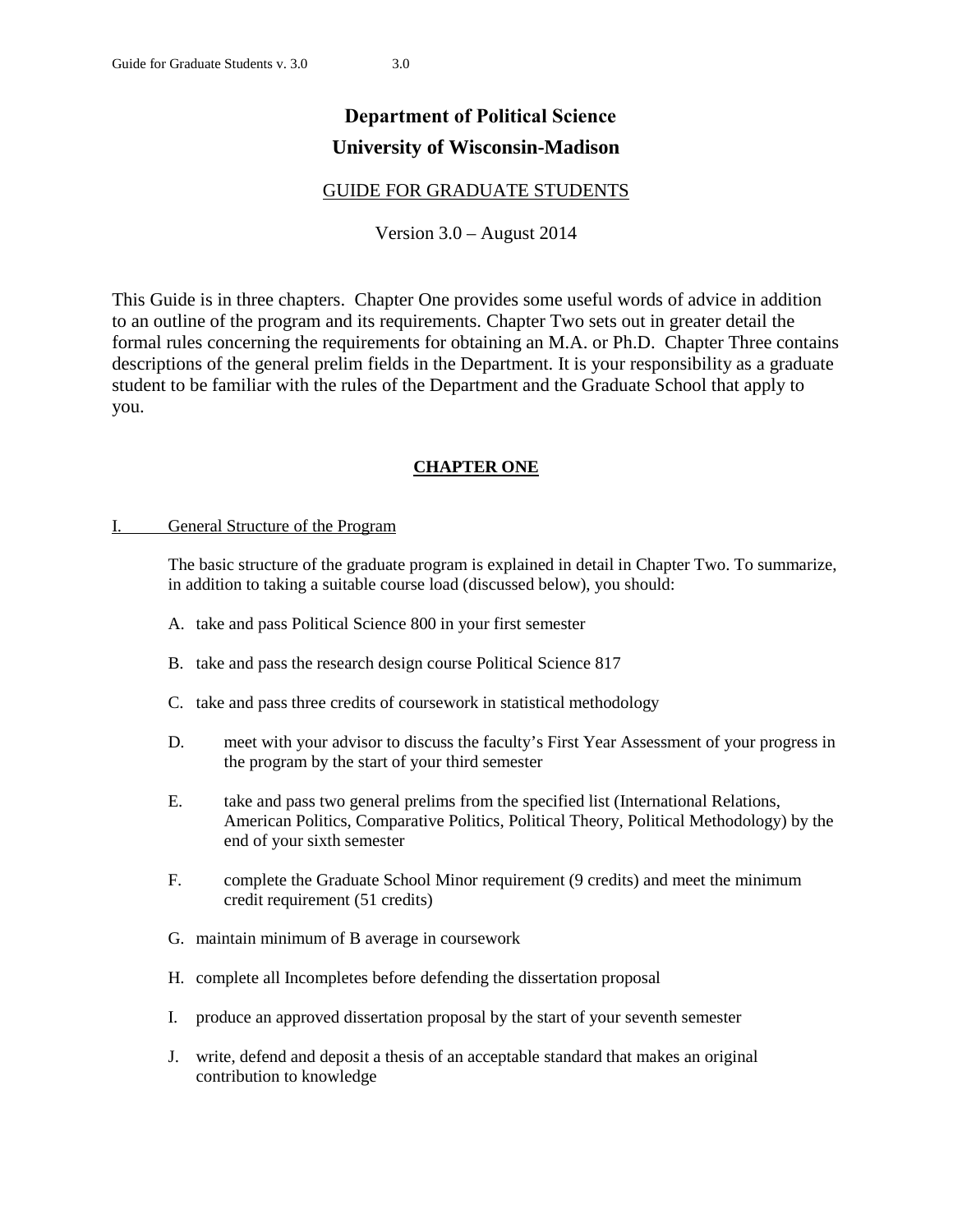### II. Getting Advice

- A. One of the first people you will meet is the Graduate Program Coordinator. The Graduate Program Coordinator can give invaluable information on many of the questions you will have. If you have a question about specific procedures, deadlines, forms, and so on, you should always check with the Graduate Program Coordinator even if you have received advice from other individuals.
- B. During your first week in the department you will have an appointment with the Associate Chair, who is the director of graduate studies for the department. The Associate Chair will help you find an advisor whose interests you share. The Associate Chair will also be happy to give advice throughout your career here in discussing department policies and requirements and defining your academic goals and program. Students should also feel free to bring their questions to other faculty members.
- C. Your advisor will be your first source of advice on questions concerning your work here. You should meet with this person at least once each semester. It is not uncommon for graduate students to change their advisor as their own interests change. All that needs to be done to change advisors is to obtain the consent of your new advisor and to notify both faculty members involved, the Associate Chair, and the Graduate Program Coordinator.
- D. Each spring at the end of the semester, the faculty will meet to discuss the progress and performance of each of the first year students. Following this meeting, the Associate Chair will provide each student with a First Year Assessment. Students are then required to meet with their advisors to discuss the faculty evaluation of their performance.
- E. Students will also receive evaluations of their performance as teaching assistants for each semester in which they TA.

## III. Selecting Courses

The courses you select should be chosen around a variety of objectives. Obviously, you want to select them so as to get as good a graduate education as possible. In addition to acquainting yourself with a field that will become your own area of specialization, courses will also introduce you to different approaches to research and orient you toward the fields beyond your own specialties.

A. In selecting your initial courses, you will need to balance several considerations. First, you should take courses that build your portfolio of research techniques and methods. Second, you should take courses in areas that introduce you to approaches, material, and ideas with which you are unfamiliar. We recognize that many of you will not have had the opportunity as undergraduates to become familiar with all the approaches and areas covered in this department. Third, you will want to take courses that will help prepare you for the two prelims that you will take approximately two years after your entry into the program. Your advisor will help you strike the right balance between expanding your intellectual horizons, building your analytical tool kit, and preparing effectively for prelims. Try not to view every course you take as something that must lead directly to preparing for prelims; you will miss some excellent opportunities if you pursue course selection with only that objective in mind.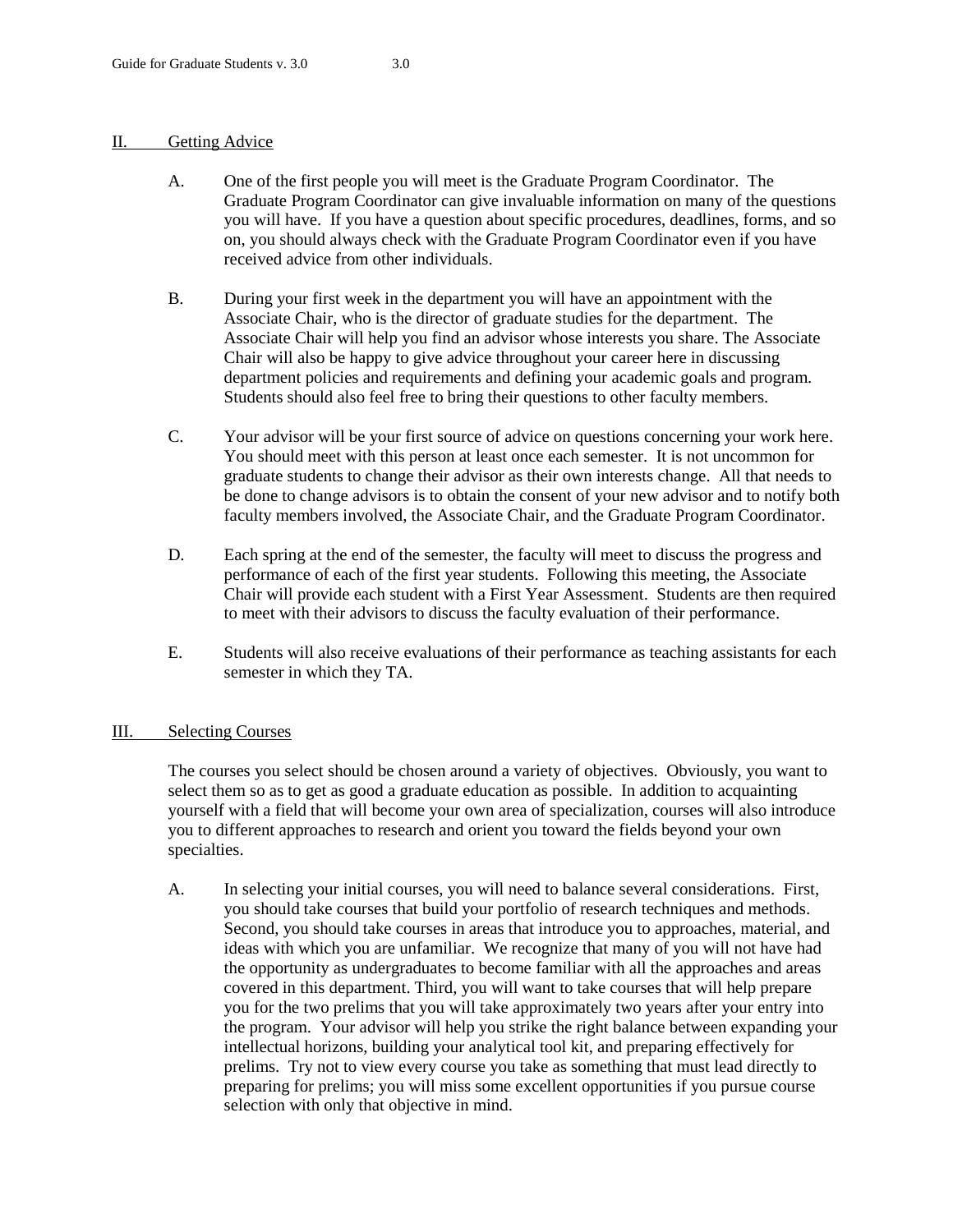B. As you will see from the rules in Chapter Two, there are a small

number of courses that we require you to take: PS 800 (Political Science as a Discipline and Profession) and PS 817 (Empirical Methods of Political Inquiry). We also require you to take three credits of statistical methods instruction; these credits can be taken in this department or another department. If you are unsure whether a particular course in another department would be considered acceptable, you should check with the chair of the Methods field and with the Associate Chair. The desirability of obtaining a thorough training in methods cannot be overemphasized. Those who do not understand statistics are cut off from most contemporary work in American Politics and much contemporary work in Comparative Politics and International Relations. Quantitative skills open up new research possibilities for you in your thesis and, in the short term, improve your chances for obtaining a post as project assistant dramatically. Building your skills in qualitative methods is also vital. Certainly there is excellent work done that uses one of these approaches to the exclusion of the other, but much of the most exciting research being done today blends both types of methods. Having this broad base of training makes you a more appealing candidate on the job market.

- C. The department's research workshops provide valuable opportunities for learning about, and eventually presenting your ongoing research projects. You are strongly encouraged to find a workshop or two in which to participate on a regular basis. Students who have not yet taken prelims should only enroll for 1 or 2 credits; students who have passed prelims should enroll for 3 credits. Disstertators may enroll for 1, 2, or 3 credits in conjunction with PS 990: Research and Thesis.
- D. Each course has its own requirements. However, all courses are designed so that the work required can be completed during the semester. We advise strongly against taking an incomplete for courses. Incompletes tend to accumulate, progressively reducing your ability to focus on work required for new courses you have started. Moreover, incompletes on your record are usually a disadvantage in competitions for financial aid (see below). Ultimately, if incompletes are not cleared, the Graduate School may deny you permission to register. If you have an incomplete after a semester, clear it as soon as possible. **No student can receive a degree or defend the dissertation proposal with outstanding incompletes.**
- E. Because the department offers a large variety of courses, it is rarely necessary for students to register for Political Science 999 (Independent Reading). Ideally, a 999 will not simply duplicate the reading list from a regularly offered course, and some faculty might refuse a request to do such a 999. If you do take a 999 you will need the consent of the professor. Be sure you agree clearly with the professor (preferably in writing) at the outset on the type of work and assignments required and the number of credits (2 or 3) you can earn. Forms for stating such agreements are available from the Graduate Program Coordinator. Only three credits of 999 coursework can be counted toward an M.A. or Minor requirement.
- F. Your courses are only one element in your education. Be sure to use other resources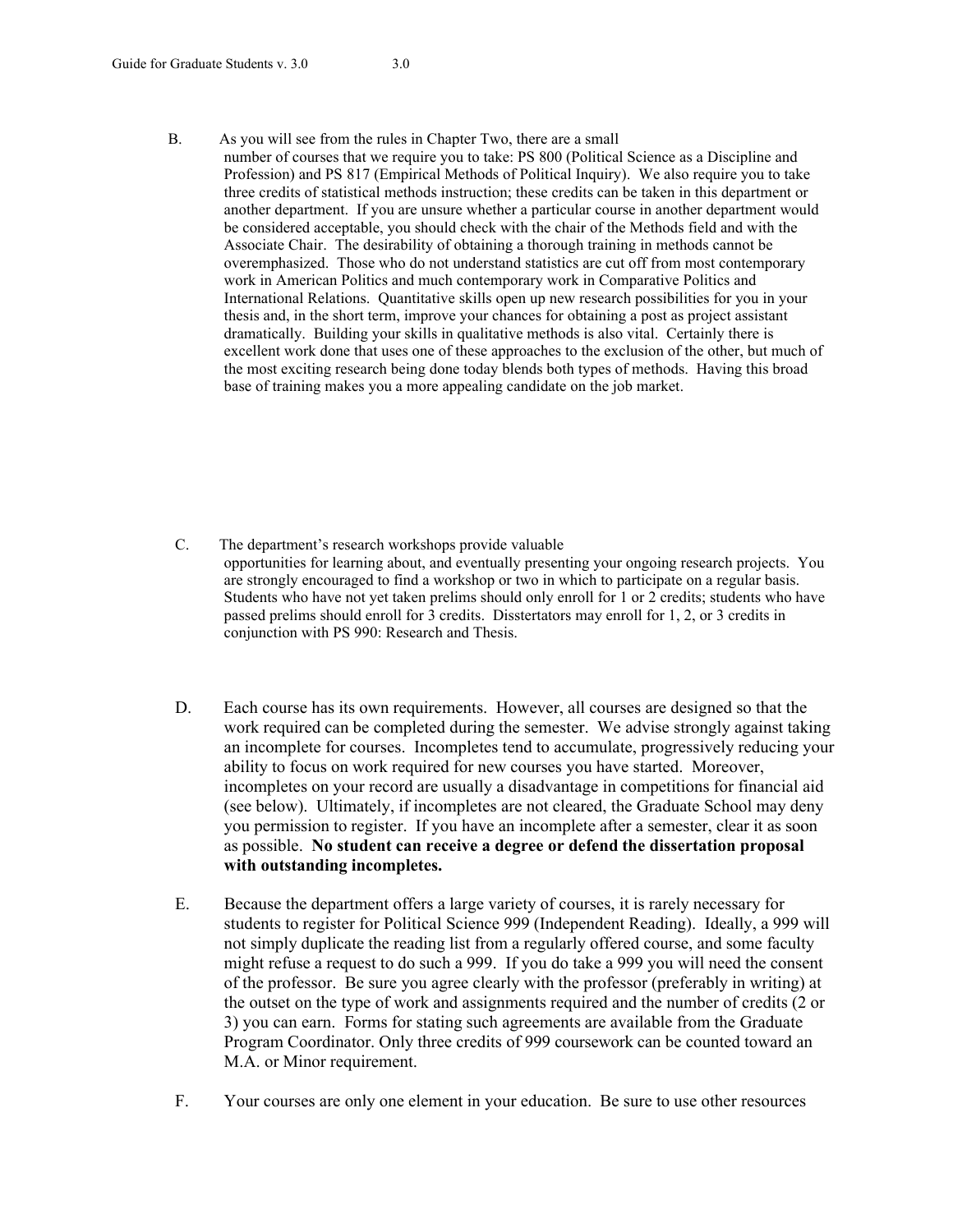available to you, including seminars and special lectures given by visitors, attending talks by job candidates, and participating in conferences. Make contact with faculty in the department whose work interests you even if you are not taking a course with them. You aren't an undergraduate any longer; don't be just another face in a seminar or lecture! As a scholar in training, take the opportunities offered to you to enhance your professional development.

### IV. Normal Progress

A. You will hear a great deal about "making normal progress" during your time here. Students making normal progress are given higher priority for TA assignments and other financial aid than are those students off normal progress. They are also given more favorable consideration for departmental fellowship and award nominations. A student not making normal progress may lose his or her guarantee of financial aid or be dropped from the program.

What is required to make normal progress? In general, to make normal progress through the program:

- 1. Meet with your advisor to discuss your First Year Assessment and submit the First Year Assessment form prior to the start of your third semester.
- 2. Take an appropriate course load and achieve satisfactory average grades (B or better). If you have not yet achieved dissertator status and are not a TA or PA, the expectation is that you take a minimum of three courses (9 credits) a semester; most students in this situation take four courses. If you have not yet achieved dissertator status and have a TA or PA appointment, the expected course load is at least two courses (six credits); most students in this situation take three courses. You should take as many as courses as possible at the 800 level and above.
- 3. Take and pass the two general prelims before the end of the sixth semester, except for students requiring extensive language or methodological training who may be granted one extra semester, as determined by the Associate Chair. Three or more courses in foreign language or statistics (not including the required research design course and additional statistical methods credits) constitute extensive training and qualify a student for this extension of normal progress. If a student takes the Methods prelim, methods courses are considered part of general prelim preparation and *do not* qualify him/her for an extra semester. Students should discuss their prelim timing with their advisor.
- 4. Submit an acceptable dissertation proposal by the beginning of the seventh semester.
- 5. Complete the dissertation in a reasonable time after prelims and the proposal.

Our program is designed so that completing your Ph.D. in five years, and certainly six, is a feasible goal.

B. Deviations from normal progress are highly discouraged, but the department recognizes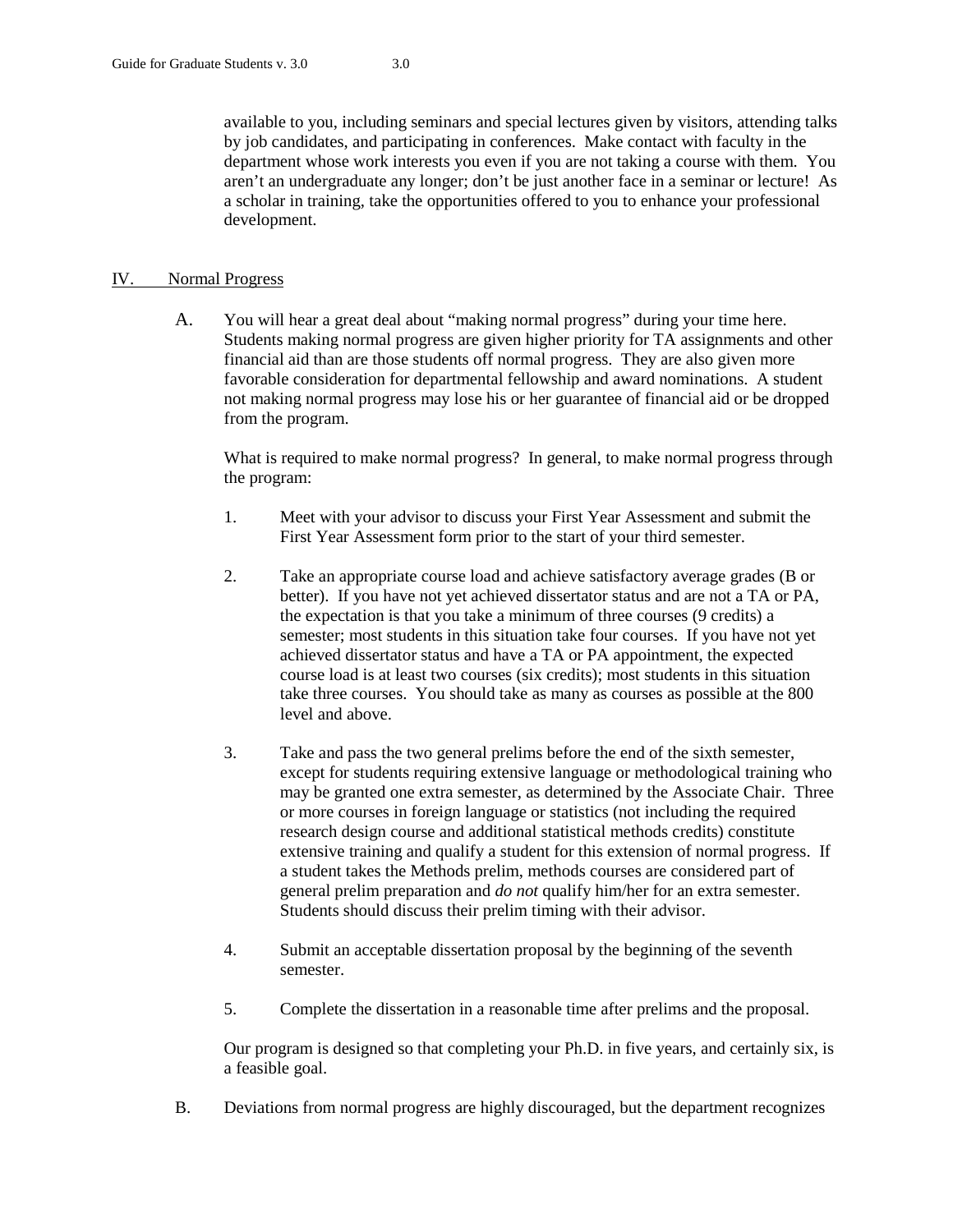that there are in some cases extenuating academic and personal circumstances. Specific provisions for granting extensions for completion of the prelims are outlined above, and those for dissertation proposals are outlined below. More generally, the Associate Chair, in consultation with the student's advisor, may grant extensions to normal progress requirements for students who face circumstances similar to those that permit assistant professors to obtain extensions on their tenure clocks: as noted in university regulations, this includes childbirth, adoption, significant responsibilities with respect to elder or dependent care obligations, disability or chronic illness, or circumstances beyond one's personal control. The normal extension will be one semester; anything beyond this will be granted *only in the event of highly extraordinary circumstances.* Extensions will be granted formally with a note of explanation to be placed in the student's file.

C. Taking account of any extensions, as discussed in the previous point, students off normal progress during their fifth year will receive a letter in the fall stating that they will be ineligible for department funding (TA, PA, RA, lecturer, grader, and hourly appointments, including those funded directly by department faculty) if they do not finish prelims and defend a prospectus by the end of the spring semester (last day grades in). Students off normal progress during their sixth year will receive a letter in the fall stating that they will be dropped from the program if they do not finish prelims and defend a prospectus by the end of the spring semester (last day grades in).

### V. Graduate School Rules: Credits and Minors

You also need to comply with Graduate School rules involving the minimum credit requirements and completing a Minor.

- A. The Graduate School establishes the minimum number of UW-Madison credits that you must have to receive a graduate degree. A Ph.D. requires 51 credits, at least half of which should be at the 700 or above. The Graduate School will not transfer any work done at another institution toward fulfillment of the minimum UW-Madison credit requirement. Students must have at least a 3.0 GPA in these courses to receive their degrees. All credits taken at UW-Madison, including those taken during the summer and at a distance, count toward this requirement so long as the course is considered a UW-Madison course.
- B. As you plan out your courses, you will need to be thinking about when to take courses to satisfy your Minor requirement. Many students focus on the Minor in the fall of their third year. You should think of the Minor as a chance to add some additional research skills, concentrate in an area in which you'd like some teaching competency, or focus on an area that you believe might be beneficial for your dissertation research. The Minor requirement can be met in two ways, Option A or Option B.
	- 1. The **Option A**, "External Minor" requires a minimum of at least 9 credits in a single department other than the Political Science department. This option requires the approval of the department in which the Minor is done, and that department might add specific criteria to meet. Your advisor also needs to give his/her approval.
	- 2. The **Option B**, "Distributed Minor" requires a minimum of 9 credits that can be taken in multiple outside departments or across subfields within the Political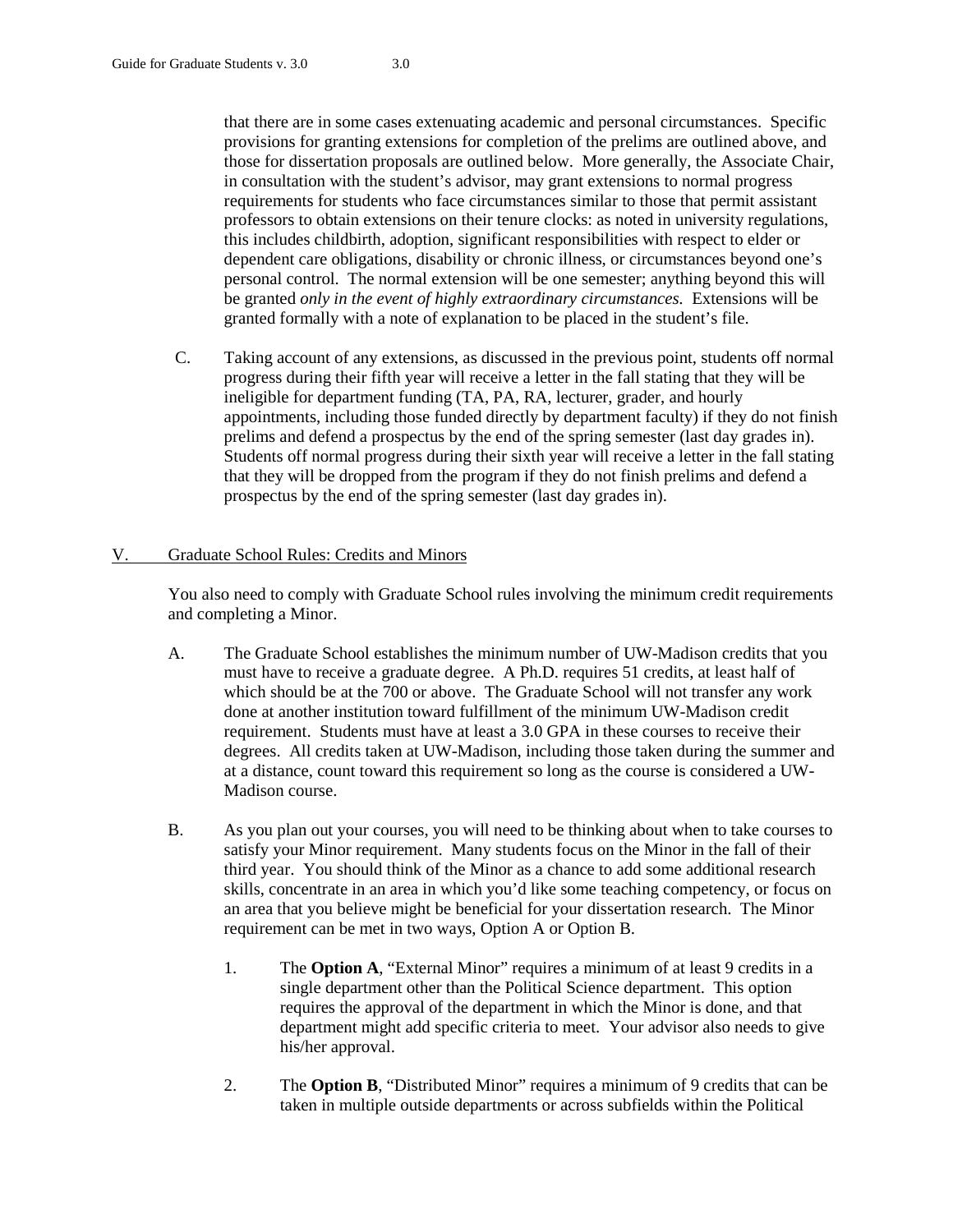Science department.

One possible path for the Distributed Minor is an "Internal Minor" in which all 9 credits are taken in the Political Science department. The purpose of the internal Minor is to broaden a student's perspective beyond the specific fields that constituted the student's preliminary examination fields. However, if a student can demonstrate to the Associate Chair and his or her advisor that a course within a tested field but outside a tested subfield fits within an intellectually coherent theme that complements and broadens a student's perspective and would constitute a legitimate Distributed Minor or Internal Minor, the student may petition to count that course toward the requirement. In all cases such an exception will be limited to one course only. A student will not be allowed to count required courses (e.g., PS 800 or PS 817 and required coursework in statistical methods) toward a Minor. Up to three credits earned in departmental research workshops may be applied toward Internal Minors.

All Option B Minors require the approval of the student's advisor and the Associate Chair.

## VI. Financial Aid

- A. Financial aid in the department consists mainly of teaching assistantships and project assistantships. The department also makes nominations for a number of fellowships and hires advanced graduate students to design and teach courses as lecturers. The department ensures five years (ten consecutive semesters) of funding for students who are making normal progress. If you receive outside funding during those five years, the department's guarantee is not extended to additional years, but you will have high priority for funding beyond the fifth year. The guarantee of support assumes that you remain a graduate student in good standing in the department and that your teaching or other responsibilities are performed well. If either of these conditions does not hold, your financial guarantee may be terminated.
- B. How are these positions allocated? The Associate Chair allocates a small number of PAships to incoming students; there is no application process for these positions. Otherwise, PA positions are posted by the faculty member who supervises the position. He or she evaluates applicants and then decides whom to hire. TA appointments are made by the Graduate Program Coordinator after soliciting course preferences from graduate students. In addition to student preferences, the following factors are taken into account when making TA appointments:
	- a. Normal progress. Students off normal progress receive lower priority for financial aid and may lose their guarantee of financial aid. If a student falls off normal progress after department TA appointments have been made, the student may continue in the position for the remainder of the appointed semester. A student may receive lower priority for TA positions in subsequent semesters, until he or she is back on normal progress.
	- b. Seniority in the program. Generally speaking, students who are further along in their program are more likely to get one of their top preferences, but this is by no means guaranteed, as the other factors mentioned in this section and department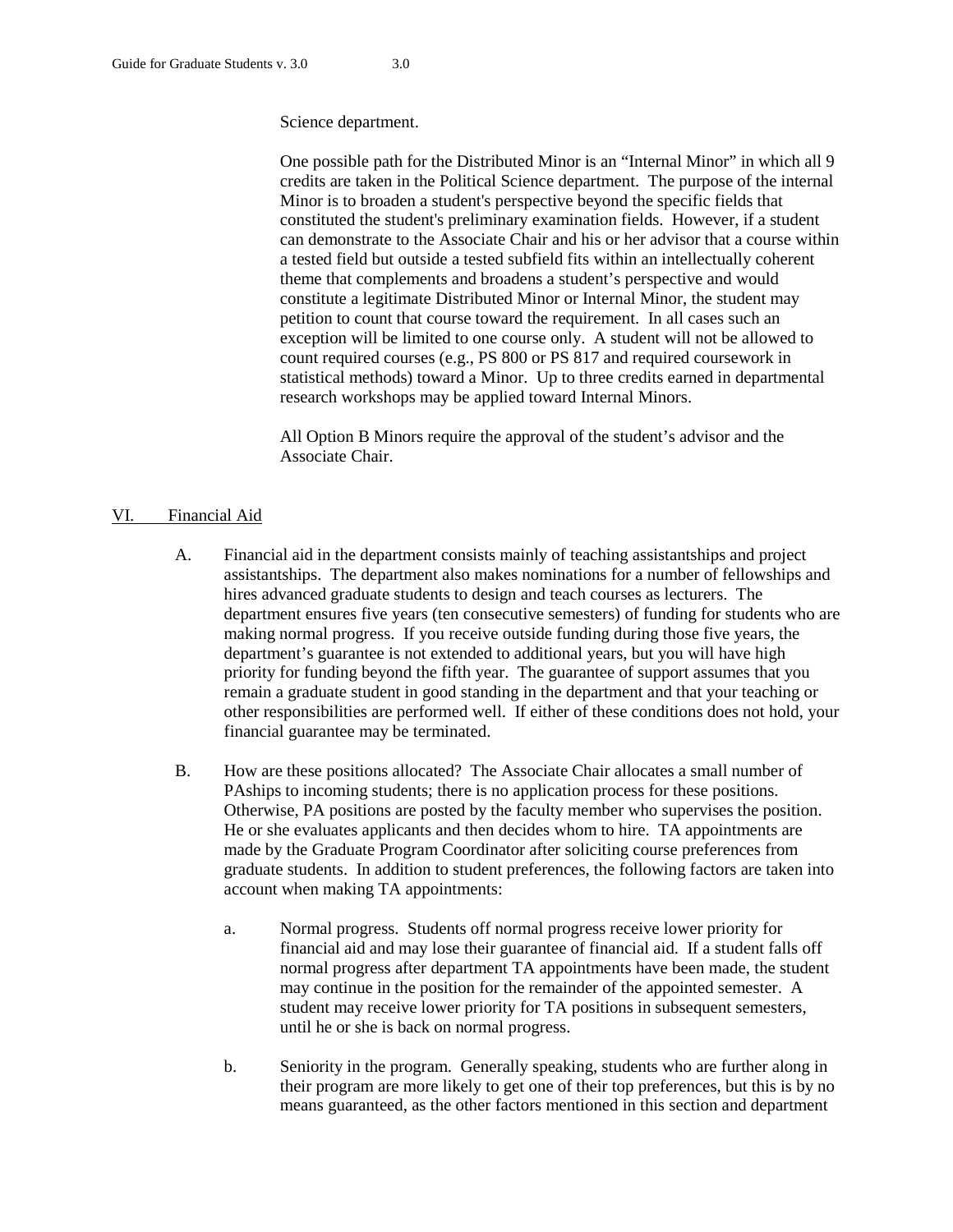needs to staff particular courses are also considered. Priority for non-section TA positions goes to first-year students. If such positions are still available and not needed by first year students, the normal seniority preferences will apply.

- c. Qualifications. Students are given priority for courses in which they have expertise or prior teaching experience.
- d. Instructional needs of the department. This includes the balancing of junior and senior TAs in a course.
- e. Academic performance. This includes coursework, incompletes, prelim grades, and dissertation progress, where applicable.
- f. Previous teaching record.
- g. Number of semesters a student has supported themselves with funding outside the department. Students who have supported themselves for one or more semesters through positions outside the department but are beyond their five years of guaranteed funding in the program will have top priority for funding in the sixth year and beyond. Those who have received ten semesters of funding from within the department will have lowest priority, as will those who intend to supplement fellowship funding with a TA position.
- h. Availability of funds.
- C. A student who does not provide his/her TA preferences prior to the stated deadline may not be able to be accommodated with a TA appointment. A failure to comply with deadlines removes the department's obligation to find financial support for the student.
- D. Every student is on probation for their first appointment as a teaching assistant or project assistant in the Political Science Department. Probation may be extended to a second semester by TA Evaluation Committee.

## VII. The Dissertation

**The writing of a good dissertation is the most important aspect of your career as a graduate student. It is your dissertation, more than your prelim performance or even your seminar grades, that will be crucial in getting you your first job.** It is your dissertation that you will mine for publications as an assistant professor as you build a tenurable record. You will live with your thesis and subsequent publications for many years and it will have a major impact in defining your academic career. It follows that you should select a thesis topic with great care, consulting widely with faculty on your ideas for a thesis. It is your job, not the faculty's, to identify a research topic, but faculty are certainly ready, willing, and able to help you sort through the possibilities you have identified.

A. In selecting a topic for your dissertation you will have to make a trade-off between defining a topic that is "do-able" with the resources and time available, and defining a topic of potential intellectual significance. Your task is to identify a question that is likely to be of theoretical interest to a range of scholars in your field. A well-chosen question is critically important. The sign of a good question is that virtually *any* answer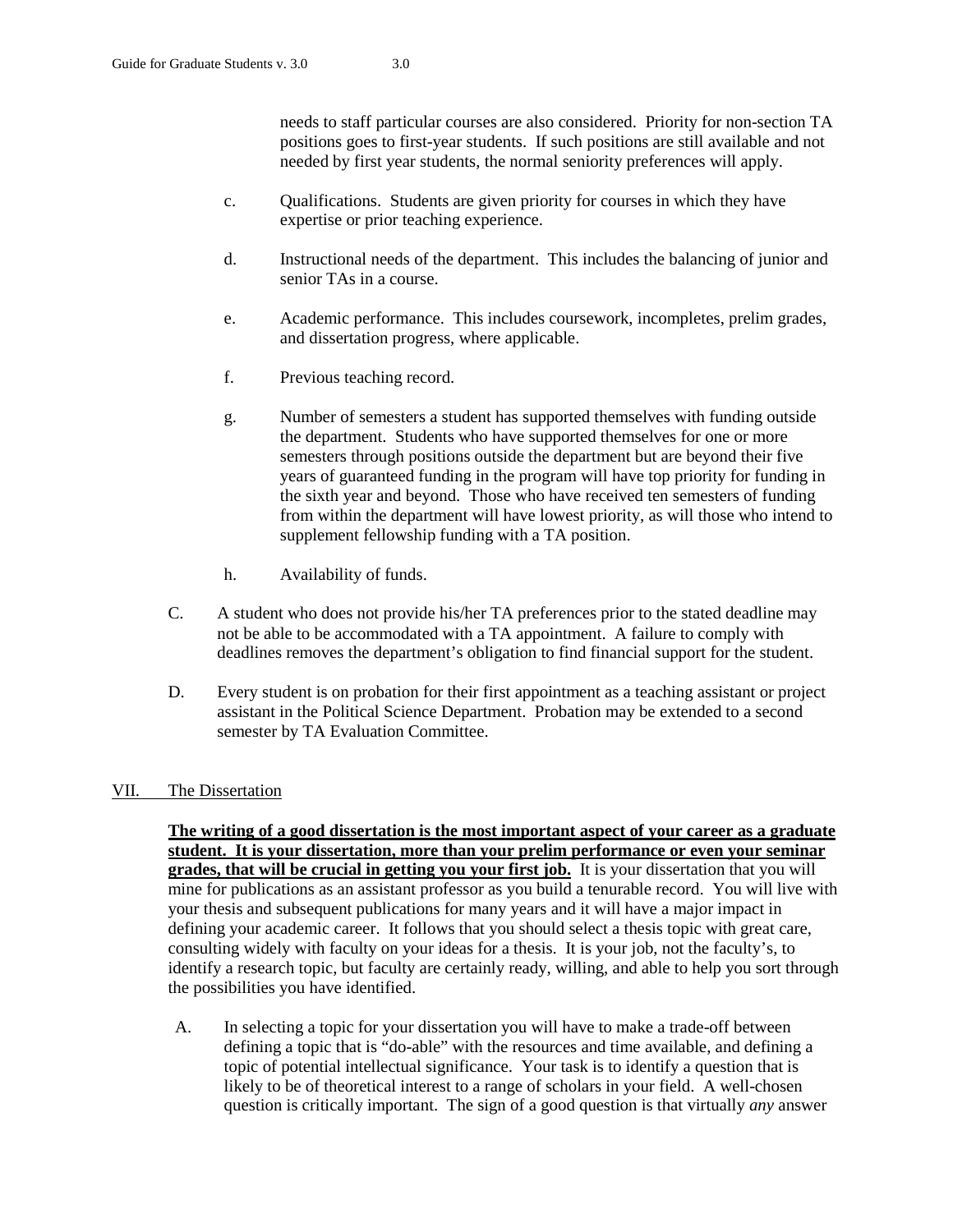to the question will interest other scholars. If you start the other way—what would be an interesting answer for me to find—you may find yourself quite worried if your research doesn't support that answer and trying hard to salvage the answer. You have to avoid both the grand but unmanageable thesis topic and the insignificant topic. You should think carefully about the "so what" question—that is, why should anyone care what the answer to the question is? Make sure you consult with your committee as you are developing your question. Departmental workshops are also useful for getting feedback on dissertation ideas.

- B. You are expected to defend a dissertation proposal before the start of your seventh semester. Writing the proposal is an essential process to go through, for it will force you into confronting difficulties such as the ambiguity or confusion in your concepts, areas in which you need to read more deeply, gaps between your arguments and the evidence you plan to gather to sustain them, and the significance (or insignificance) of your work for political scientists who happen not to share your fascination with your thesis topic.
- C. It is your responsibility to arrange to meet frequently and regularly with your advisor and supervising committee to discuss progress and problems in your work.

### VIII. Placement

Most people who finish the program look for academic jobs. Our graduate students work in all varieties of universities and colleges ranging from the most famous to the obscure. The job prospects of our graduate students are determined both by their ability and by the market conditions in their field. In some years, many good jobs are advertised, in other years, relatively few. We can give you two assurances. First, Wisconsin's standing is such that you will be considered seriously at whatever level of institution to which you are individually good enough to apply. Second, the department will give you all possible help in finding a suitable job.

- A. Your advisor and the Associate Chair will help you decide when you are ready to go on placement. The season usually begins in August with online job listings at the American Political Science Association website (www.apsanet.org). However, some listings are posted even earlier than this. It is your job to check the site frequently to read new listings and identify jobs that interest you.
- B. Neither the Associate Chair nor your advisor can answer questions about the type of institution (e.g., liberal arts college or research university) or geographical region of the country in which you should work. You need to consider, therefore, what type of institution and what parts of the country you would like to work in. Be aware that the more flexible you are about regions and institutions in which you could work, the easier it will be to find a job.
- C. In general, you should not consider going on placement until you are sufficiently advanced with your thesis to have a minimum of two revised chapters that you feel are of the highest standard you can produce, and be sure that you will finish your dissertation within the academic year. Most quality departments are unwilling to accept on face value vague assurances that you will "defend some time next summer"; you will have to be able to convince them that you really are close to finishing a good dissertation. The more you have finished, the better, as you will be competing against students who have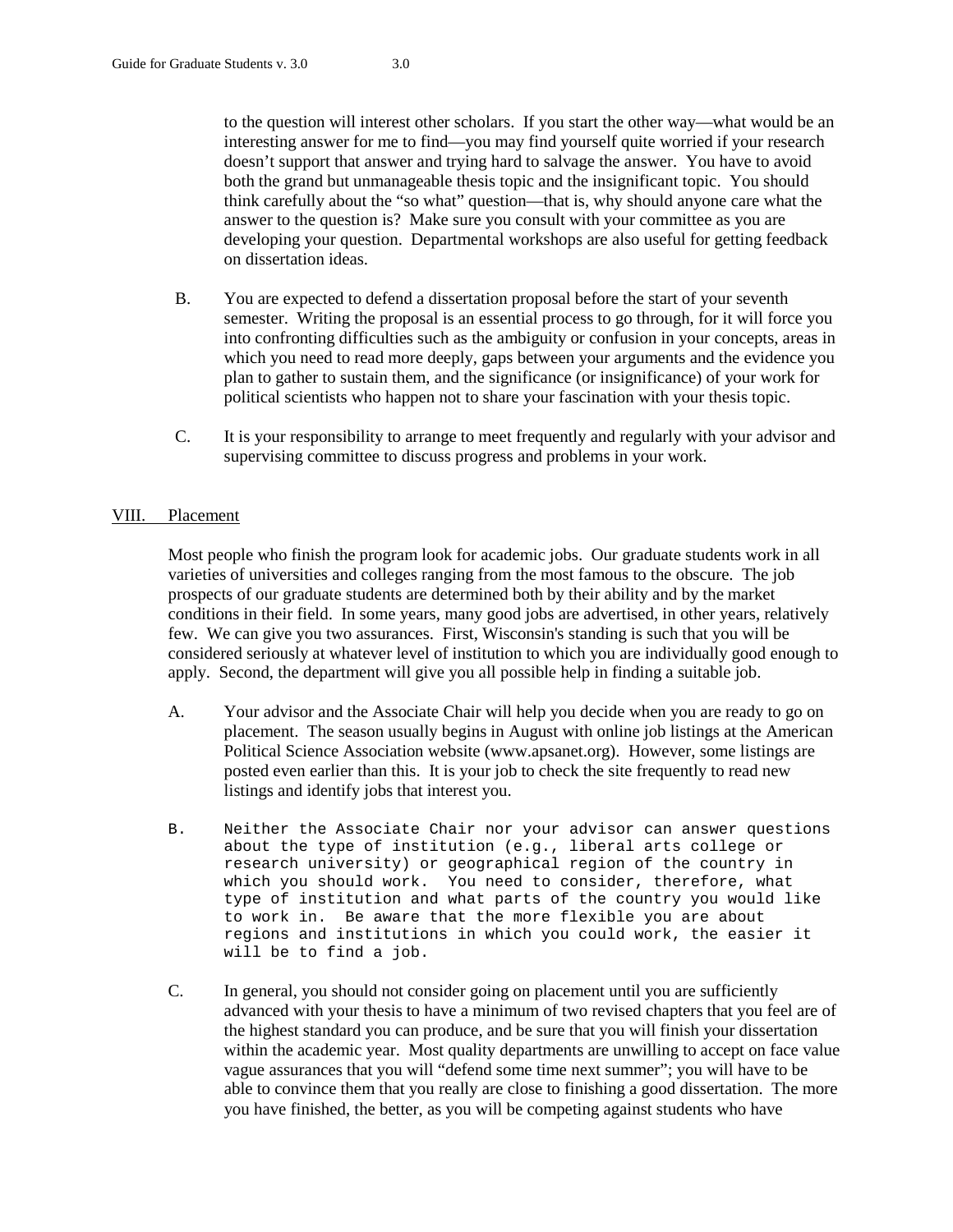completed their dissertations as well as assistant professors looking to move to a new department.

- D. You need to arrange with at least three faculty members who know you well to place letters in the file. Give faculty plenty of time and adequate application material so that they can write strong letters.
- E. A meeting is held annually in May for people going on placement. At this meeting, the Associate Chair will give you further information on placement. The Associate Chair also examines all placement files and makes suggestions to you about how your file might be improved.

## IX. Professional Conduct

The Department of Political Science abides by the university's code of academic conduct. Information about the university's definitions, policies, and disciplinary sanctions are available at [http://www.wisc.edu/students/saja/misconduct/UWS14.html.](http://www.wisc.edu/students/saja/misconduct/UWS14.html) When an instructor suspects a student has committed academic misconduct in a non-course setting (conference papers, project assistantship, project data, etc.), he or she should notify the Associate Chair. The Associate Chair will consult with other faculty when appropriate and decide on a disciplinary sanction. Sanctions range from a written reprimand that may be placed in the student's department file to removal from the program. If a student is removed from the program, he or she is not removed from the university. The decision to remove the student from the university is part of the university's official misconduct review process. When an instructor suspects a student has committed academic misconduct in a course, he or she will be guided by the university's academic misconduct process. The instructor also has the option of recommending to the Associate Chair that the student be removed from the department's graduate program. The Associate Chair, after consultation with faculty, will decide whether this disciplinary action is appropriate.

Department faculty may ask applicants for project assistant positions whether they have been found to be in violation of academic conduct standards, either at this university or elsewhere.

The department faculty remind students that they need to let faculty know if they are planning to submit a paper that is a revised version of a paper they have already written, or are submitting the same or a similar paper for more than one course. These plans must be cleared with faculty well ahead of time before submitting the paper: students should seek permission from the faculty member prior to beginning the revising or writing of the paper. The faculty considers the submission of "recycled" papers without prior faculty approval to be a breach of both the university's standards for academic conduct and our department's standards of academic integrity.

The Department of Political Science is committed to a professional and welcoming workplace environment for students of every background. Students are expected to abide by the "Statement on a Professional Workplace Environment" posted on the department's web page.

The department adheres to the university's policies on sexual and other forms of harassment. For further information on sexual harassment and the procedures for filing a complaint, consult the university's Office of Equity and Diversity [\(http://www.oed.wisc.edu/sexualharassment\)](http://www.oed.wisc.edu/sexualharassment) or contact the Chair, Associate Chair, or chair of the department's Equal Opportunity Work and Study Environment Committee.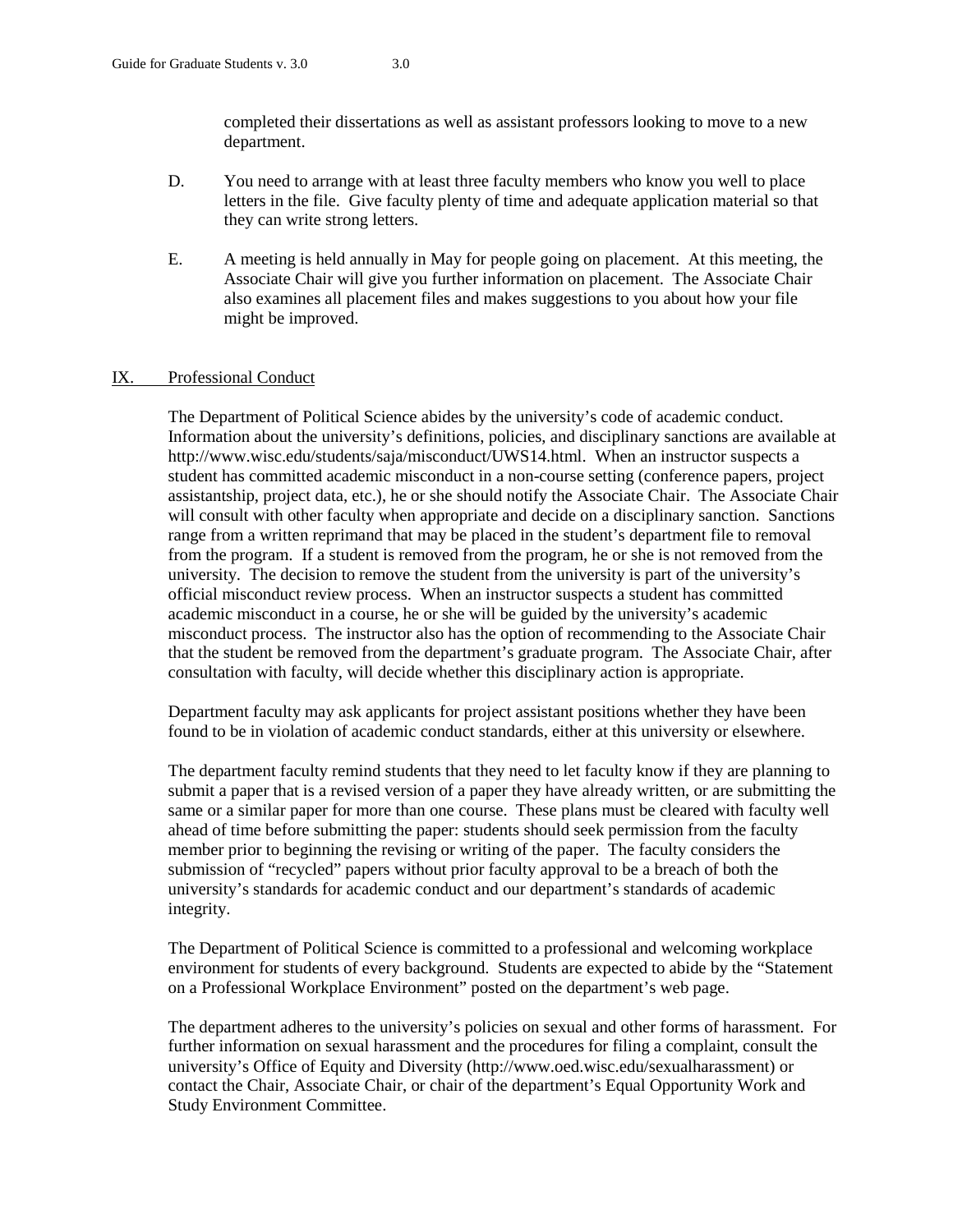Guide for Graduate Students v. 3.0 3.0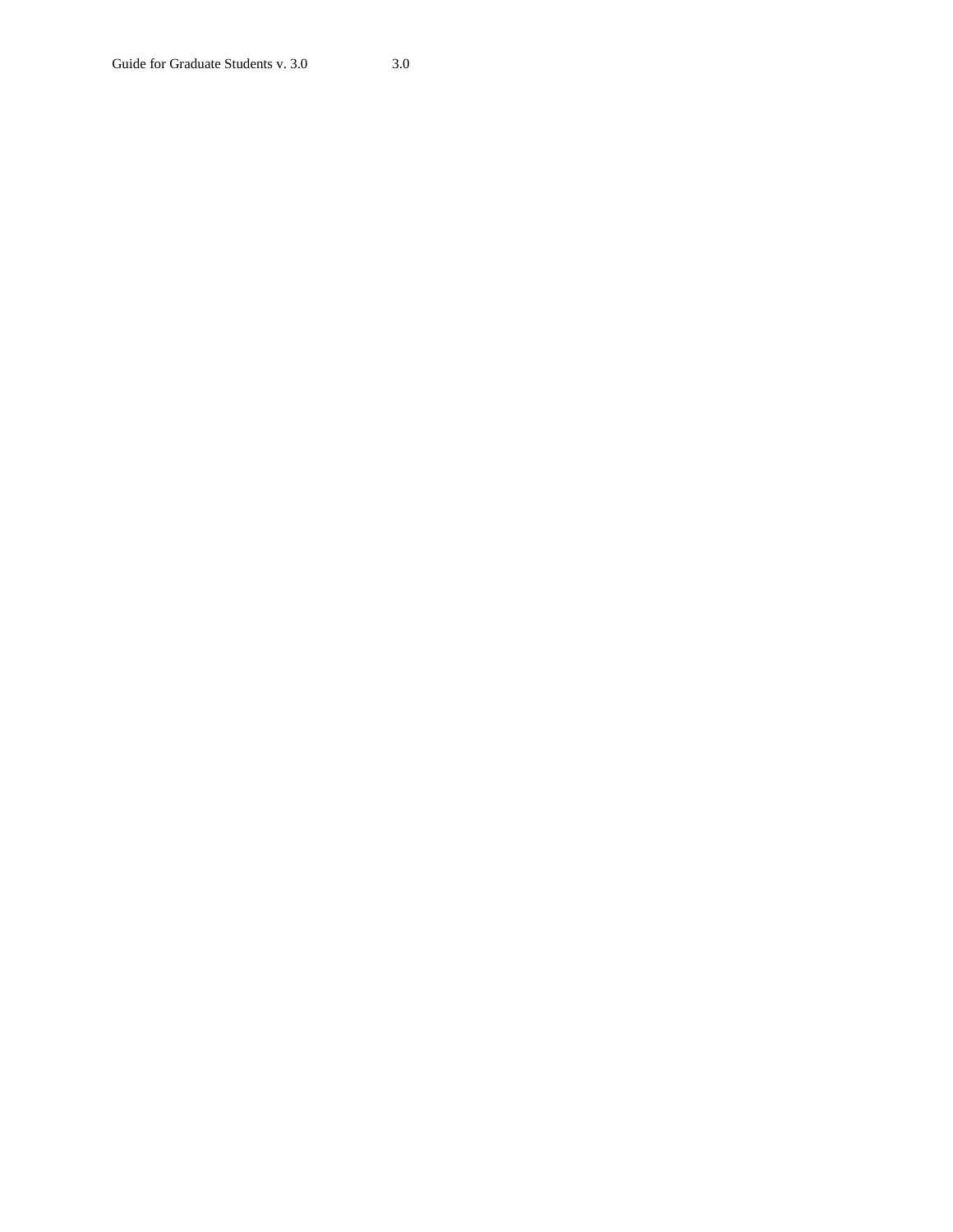# **Department of Political Science University of Wisconsin-Madison**

## GUIDE FOR GRADUATE STUDENTS

Version 3.0 – August 2014

## **CHAPTER TWO**

This chapter provides additional details on the departmental rules for the graduate program. Students should also be aware of the need to comply with the rules established by the Graduate School.

## I. The M.A.

- A. To obtain an M.A., students must complete 30 credits of coursework with at least a 3.00 average. Grades below a C may not be counted for credit under any circumstances.
- B. At least 18 of the 30 credits must be in Political Science. No more than 3 credits of PS 999 can count toward the 18 credits.
- C. At least 15 of the 30 credits must be earned in graduate courses in Political Science at the 800 level or above.
- C. Courses taken outside the department must be chosen in consultation with a student's advisor and must be at a level (300 or above) for which graduate credit is available.

## II. The Ph.D.

A. To become ABD ("all but the dissertation"), and thus have reduced tuition and a lower credit enrollment requirement, a student must:

- 1. Meet with his/her advisor to discuss his/her First Year Assessment.
- 2. Pass general prelims from two of the following fields:
	- a. American Politics
	- b. Comparative Politics
	- c. International Relations
	- d. Political Methodology
	- e. Political Theory
- 3. Take and pass Empirical Methods of Political Inquiry (PS 817), Political Science as a Discipline and Profession (PS 800), and three credits of statistical methods instruction.
- 4. Complete the Graduate School minimum credit requirement of 32 credits and the Minor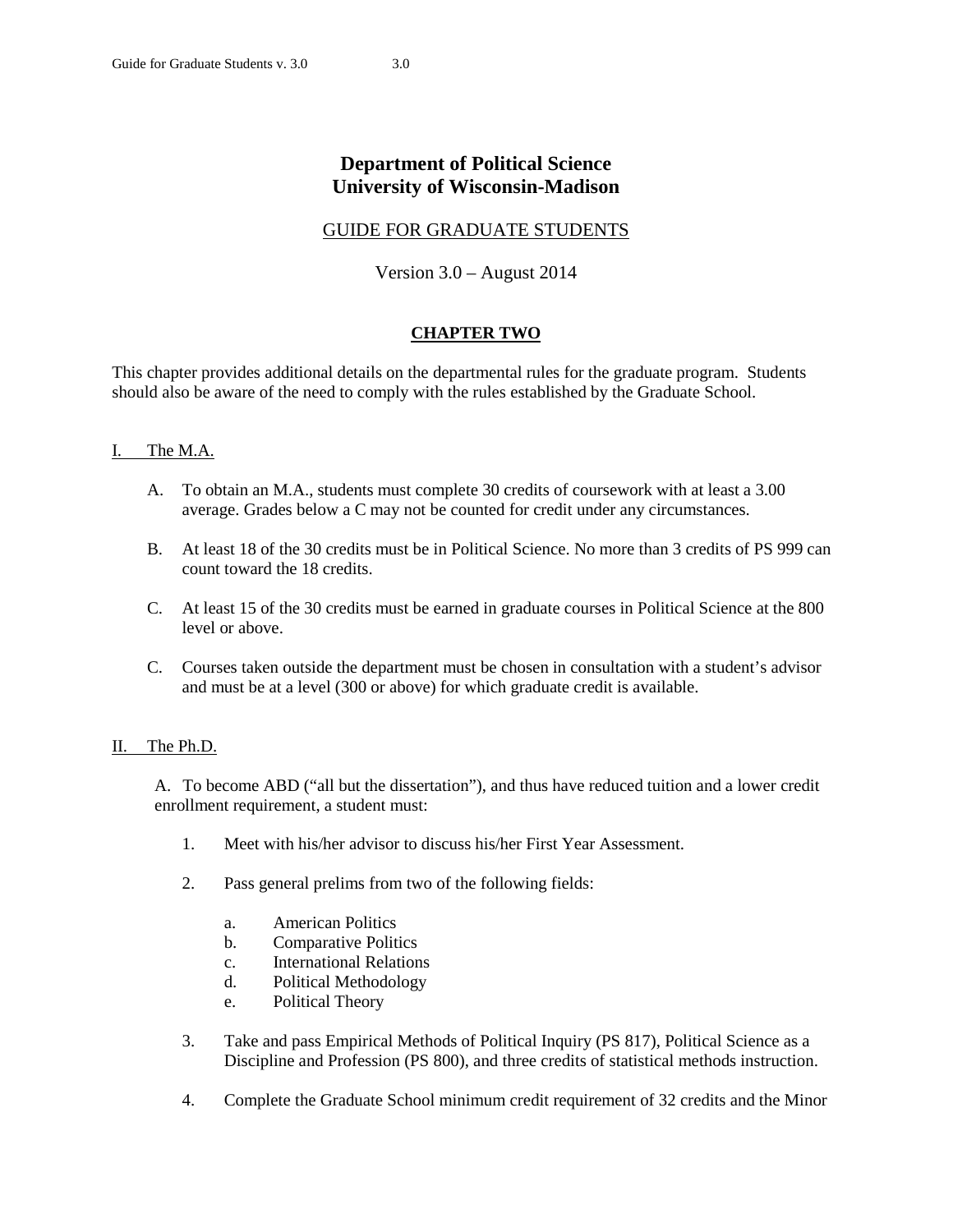requirement.

- 5. Earn a minimum 3.0 grade point average.
- 6. Have no Incompletes.
- 7. Receive your advisor's approval of a tentative dissertation title, abstract, and the names of three likely committee members (one of whom is your advisor) who would serve on the dissertation committee. Submit this information to the Graduate Program Coordinator, who will then request a warrant from the Graduate School for admission to candidacy to be signed by the three faculty members. Defending a dissertation proposal also satisfies this requirement.
- B. To receive the Ph.D., a student must also:
	- 1. Have completed 51 credits of course work. This includes credits from PS 990: Research and Thesis.
	- 2. Successfully defend a dissertation proposal.
	- 3. Produce a dissertation of an acceptable standard that makes an original contribution to knowledge.
	- 4. Pass a two-hour oral dissertation defense before a committee of at least five current graduate faculty members, of whom at least three must be Political Science faculty. At least one of the five faculty members must represent a graduate field outside your major. Four positive votes are required to pass the defense.
	- 5. Deposit an approved copy of the dissertation with the Graduate School.

## III. Ph.D. Requirements

- A. Preliminary Exams
	- 1 Each student will select a First Field and a Second Field. The First Field is the field within which the student expects to write a doctoral dissertation. The Second Field complements and supports the First Field and the student's intellectual and research interests.
	- 2. Students will sit for both first- and second-field exams during the third year. With the exception of retakes, discussed below, only one sitting will be provided in any year. (The requirements for the methods prelim, which has a different format, are discussed further below.)
		- a. The written portion of both the first- and second-field exams will be administered in January in the two weeks prior to the start of instruction for the spring semester, as given by the Academic Calendar. Both the first- and second-field exam will be distributed at 8:00 am on Tuesday and will be due by 4:00 pm on Thursday of the week in which the exam is administered.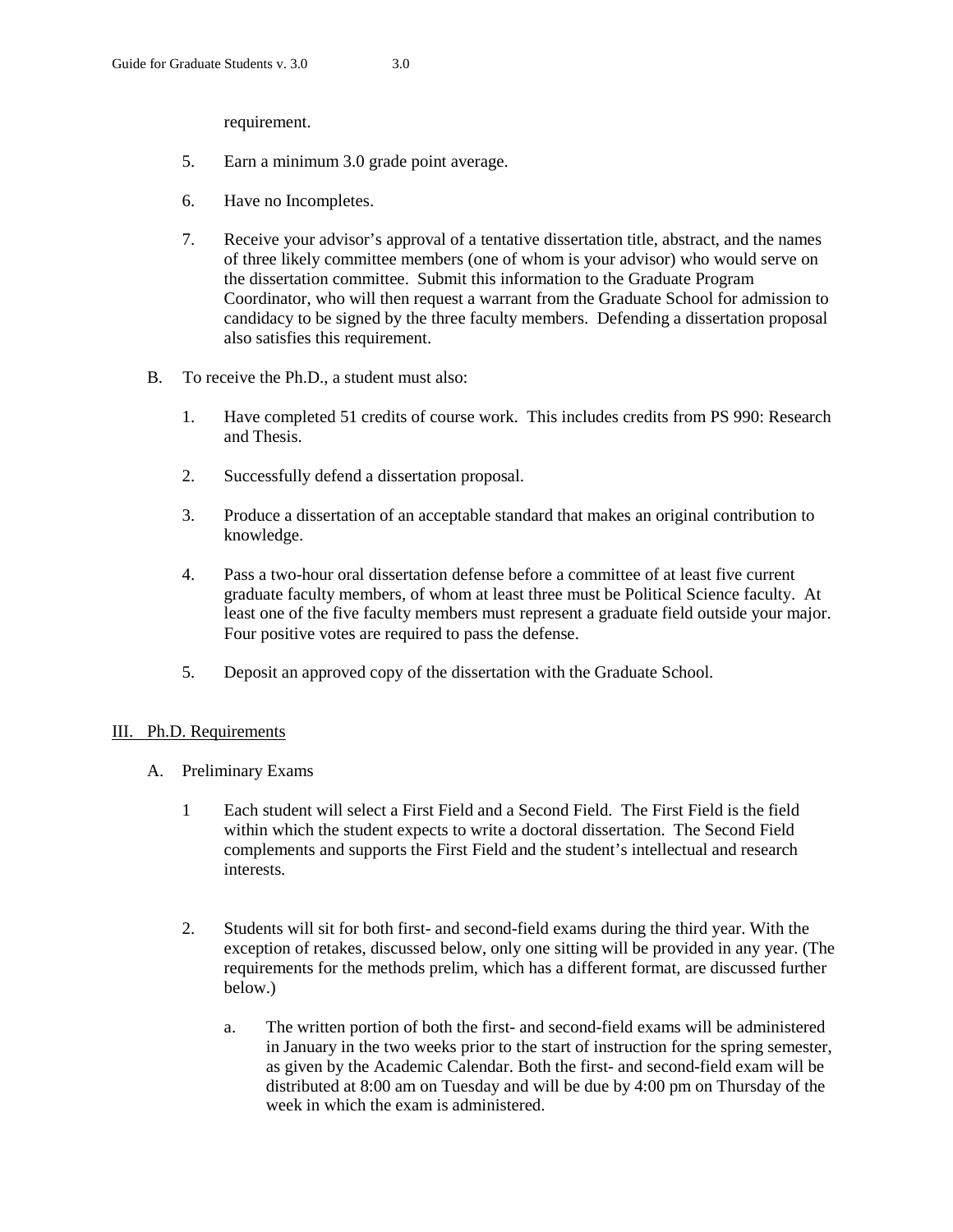- b. For those subfields in which the first-field exam has an oral component, oral exams will be administered the last two weeks of February.
- c. In extraordinary circumstances, as noted elsewhere in the Graduate Guide, the Associate Chair may permit students to proceed outside the above schedule of exams.
- 3. If a student receives a grade of deficient on either examination on the first try, s/he would be required to retake the exam(s) in in May of the same year, after conclusion of the spring semester.
	- a. No exam may be taken more than two times. Failure of any exam twice is cause for removal from the program. Exceptions to this rule will be considered by the Prelim Appeal Committee, which shall grant exceptions in only the most extraordinary circumstances. The decision of the Appeal Committee is final.
	- b. The Prelim Appeal Committee will not consider appeals of prelim grades based on content.
	- 4. The department's prelim exams are designed for students to display breadth and depth of knowledge and their ability to identify and discuss important research questions and directions in the field. The format of the exams gives students ample time to think and reflect on their answers.
	- 5. Students will have access to notes and other written materials while writing their exams. Inappropriate use of published or online materials that constitute academic misconduct as defined by the university, and as determined by the Associate Chair, will lead to a grade of Deficient on the exam. It is each student's responsibility to be aware of the university's policy on academic misconduct.
	- 6. Students are encouraged to work with other students in preparing for prelims, but the writing of prelims is an independent exercise. Upon receipt of the prelim, students may not discuss the prelim questions or answers. Violations of this policy, as determined by the Associate Chair, will be considered grounds for a grade of Deficient on the exam.
	- 7. Except for the field of Political Methodology, the prelim exam in the First Field will be a 56-hour take-home exam distributed on Tuesday at 8am, due Thursday at 4pm. In American Politics, International Relations, and Political Theory the student must answer four questions; in Comparative Politics the student must answer three questions. Students will be given the list of questions for the entire exam at the start of the exam. Students are limited to 8,000 words for all questions combined, or approximately 25 pages.
		- a. When signing up to take the prelims, each student taking a first-field exam in American Politics, International Relations, or Political Theory will identify a Focus Field. (See section IV of this chapter for the alternative process in Comparative Politics.) The Focus Field is an area in the first field within which the student's dissertation research will possibly take place. This field will be narrower than a standard subfield. Examples of Focus Fields are: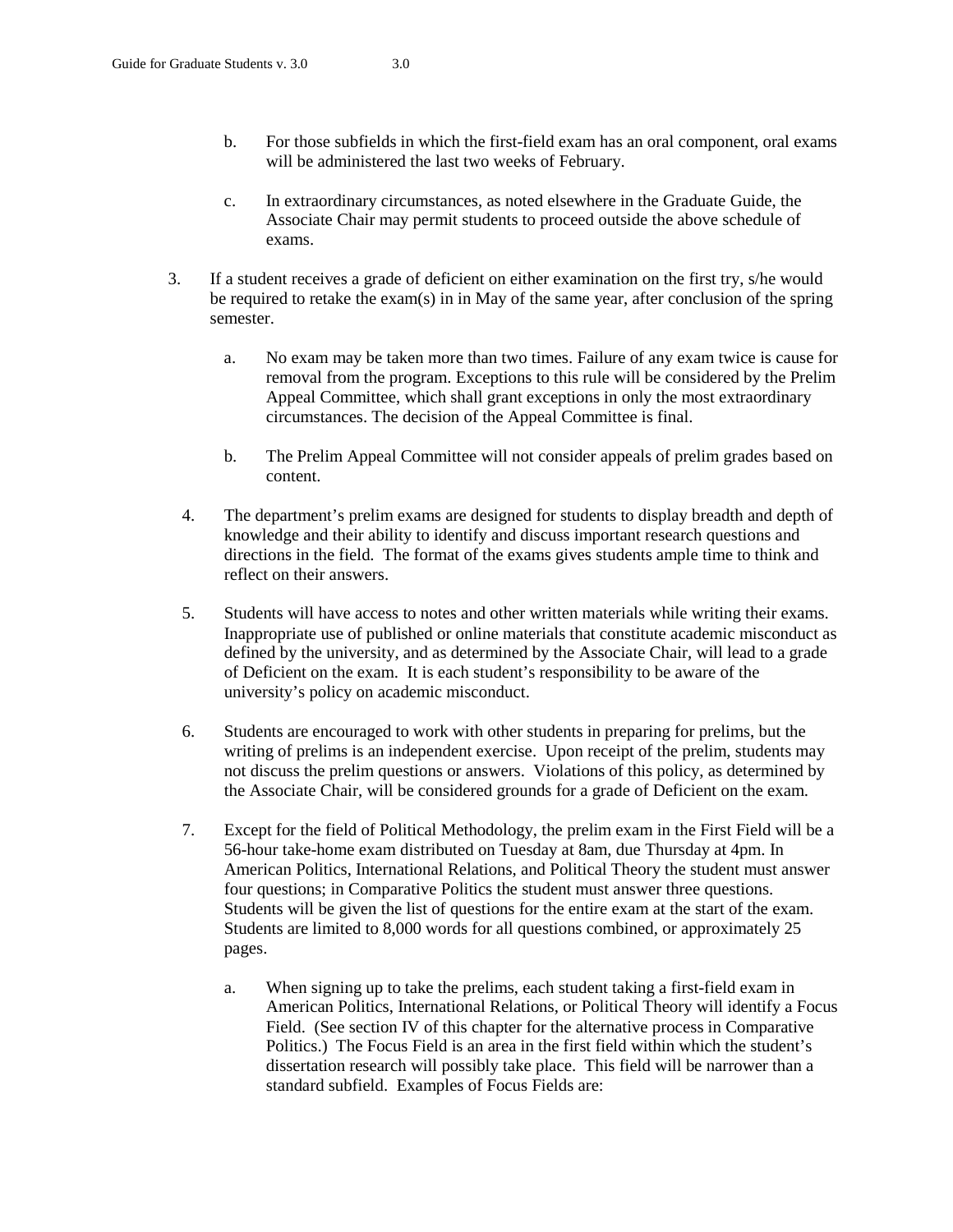- American Politics: Congress; presidency; bureaucracy; federalism; urban politics; political parties; interest groups; American political development; public opinion;
- International Relations: Theories of international relations; international security; international political economy; global social issues; international institutions;
- Political Theory: Feminist theory; critical race theory; republicanism; American political thought; democratic theory; post-modernism; poststructuralism; natural law theories; liberalism; conservatism; radicalism; Marxism; egalitarianism; fascism; multiculturalism and identity; political ideology; communitarianism; libertarianism; language.

Fields will compile a list of possible Focus Fields; field chairs are authorized to approve other Focus Fields proposed by students. Once the Associate Chair is notified of the new addition, it will be added to a list maintained by the Graduate Program Coordinator. Students should consult this list.

- b. The Focus Field paper should be a two-page, doubled-spaced document (about 600 words total) that proposes two possible research questions and provides some indication of how one might go about researching them. The Focus Field paper is due the first day of classes in January. This document requires the student to identify and craft two questions of theoretical interest and relate these questions to tractable research. Students are encouraged to begin writing the Focus Field questions well before the prelims, but are not to distribute the document to faculty for feedback prior to the oral exam.
- c. Each student taking a First Field exam in American Politics, International Relations, Political Methodology, and Political Theory will also complete an oral exam of no more than two hours. The oral exam will normally be administered the last two weeks of February. The oral exam will use the written exam as a point of departure, including the Focus Field document, and probe the student's knowledge of relevant literatures as well as the ability to discuss possible lines of research.
	- i. The committee on the oral exam will consist of three faculty members, at least two of whom have read the written exam in whole or in part. Whenever possible, the student's advisor will serve as chair of the committee. A faculty member who has read the written portion of the exam but is not on the oral examination committee shall convey his or her evaluation of the written portion of the exam to the field chair, who will distribute it to the committee.
	- ii. In cases where a student's performance on the written exam is exceptionally weak, such that there appears to be little prospect that the student could pass the exam (as determined by the field chair in consultation with other faculty as appropriate), the field chair will inform the student that he/she need not take the oral exam and the exam grade will be Deficient. The student has the final decision on whether to take the oral.
	- iii. During the oral exam, there is no fixed amount of time dedicated to the written exam and the focus field statement, but both will be covered.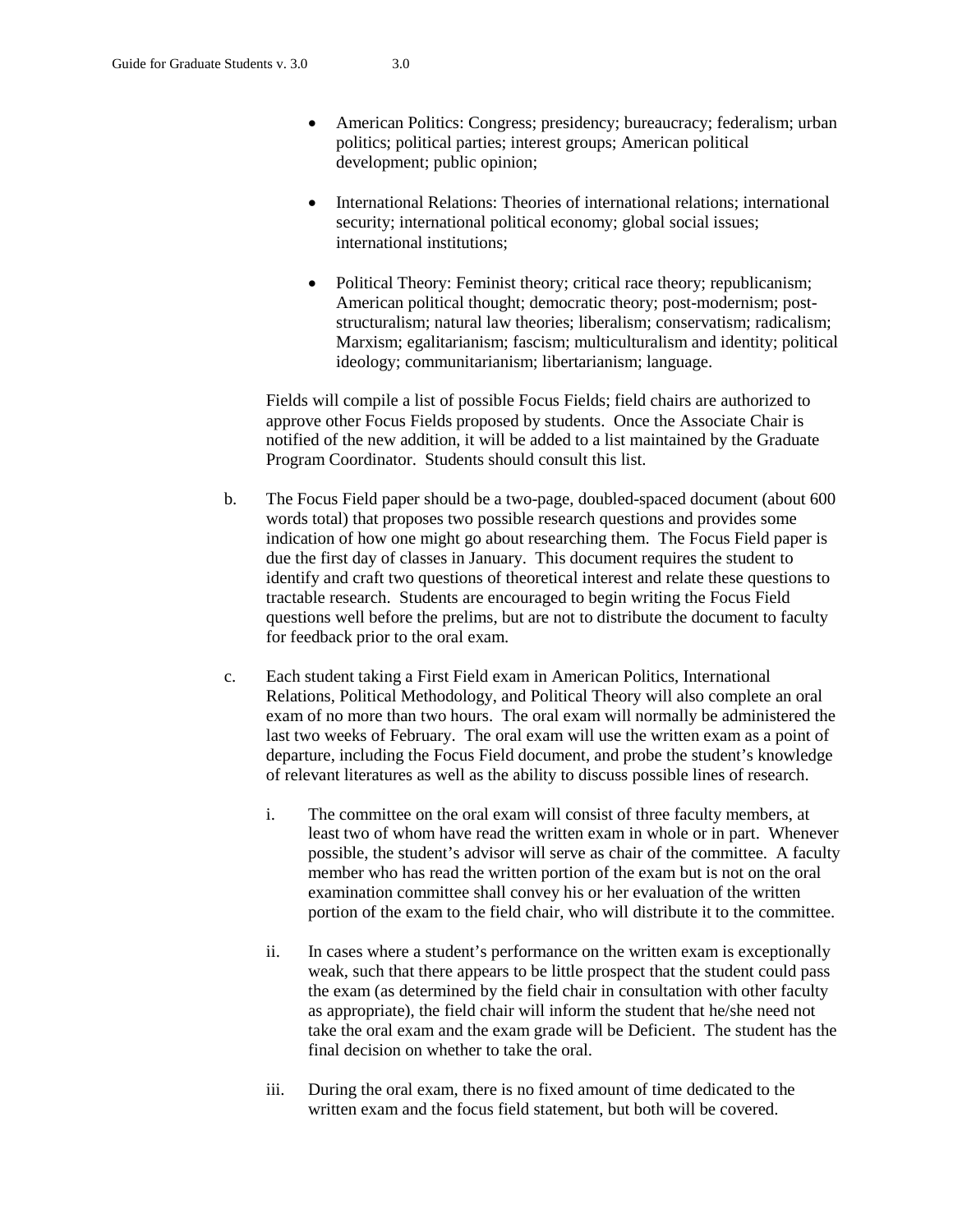Students may also be asked other questions connected to the substance of the exam and field but which are not necessarily based on an answer to a prelim question.

- iv. Each exam will be graded by or on behalf of field committees. Grades will be based on the written and oral exam combined. The sequence of grading will be as follows: 1) the Graduate Program Coordinator provides faculty graders with the written exam, marked only with the student's code; 2) each faculty grader submits to the Graduate Program Coordinator a provisional grade for the written portion of the exam; 3) the Graduate Program Coordinator provides the faculty graders with the Focus Field research directions paper, marked with the name of the student; and 4) the oral prelim is conducted.
- v. Students will be given their grade following completion of the oral exam. Students will not be provided with separate grades for the written and oral portions of the exam. The department will also place in each student's department mailbox a letter indicating his or her grade on the exam. Grades will consist of Distinction, High Pass, Pass, and Deficient. A student receiving a grade of Deficient must retake the exam at the next sitting.
- 8. Except for the field of Political Methodology, the preliminary exam in the Second Field will be a 56-hour take-home exam following the same schedule as the First Field exam.. In American Politics, International Relations, and Political Theory the student must answer three questions; in Comparative Politics the student must answer two questions. Students will be given the list of questions for the entire exam at the start of the exam. Students will be limited to 6,000 words for all questions combined, or about 20 pages.
	- a. The content of the written exam for the Second Field will be identical to that for the First Field (except in Comparative Politics, as described in section IV). The difference between the two will be the number of questions answered.
	- b. There will be no oral exam or Focus Field paper in the Second Field.
	- c. Each exam will be graded by or on behalf of field committees. Grades will consist of Distinction, High Pass, Pass, and Deficient. A student receiving a grade of Deficient must retake the exam at the next sitting.
	- d. Students will receive their exam grade by e-mail and by a letter placed in the student's department mailbox. If the student is taking both First and Second Field exams, notification will take place upon the conclusion of the First Field oral exam (except in Comparative Politics, where the student learns the grade no later than the final day of oral exams.) If the student is only taking the second field prelim, notification will occur no later than the final day of oral exams.
	- 9. Any field committee that wishes to change its exam policies from those set out in Chapter 2 will present the proposed changes to the Associate Chair who will forward them to the Graduate Program Committee and the department for comment and approval.
- B. Formation of Dissertation Committees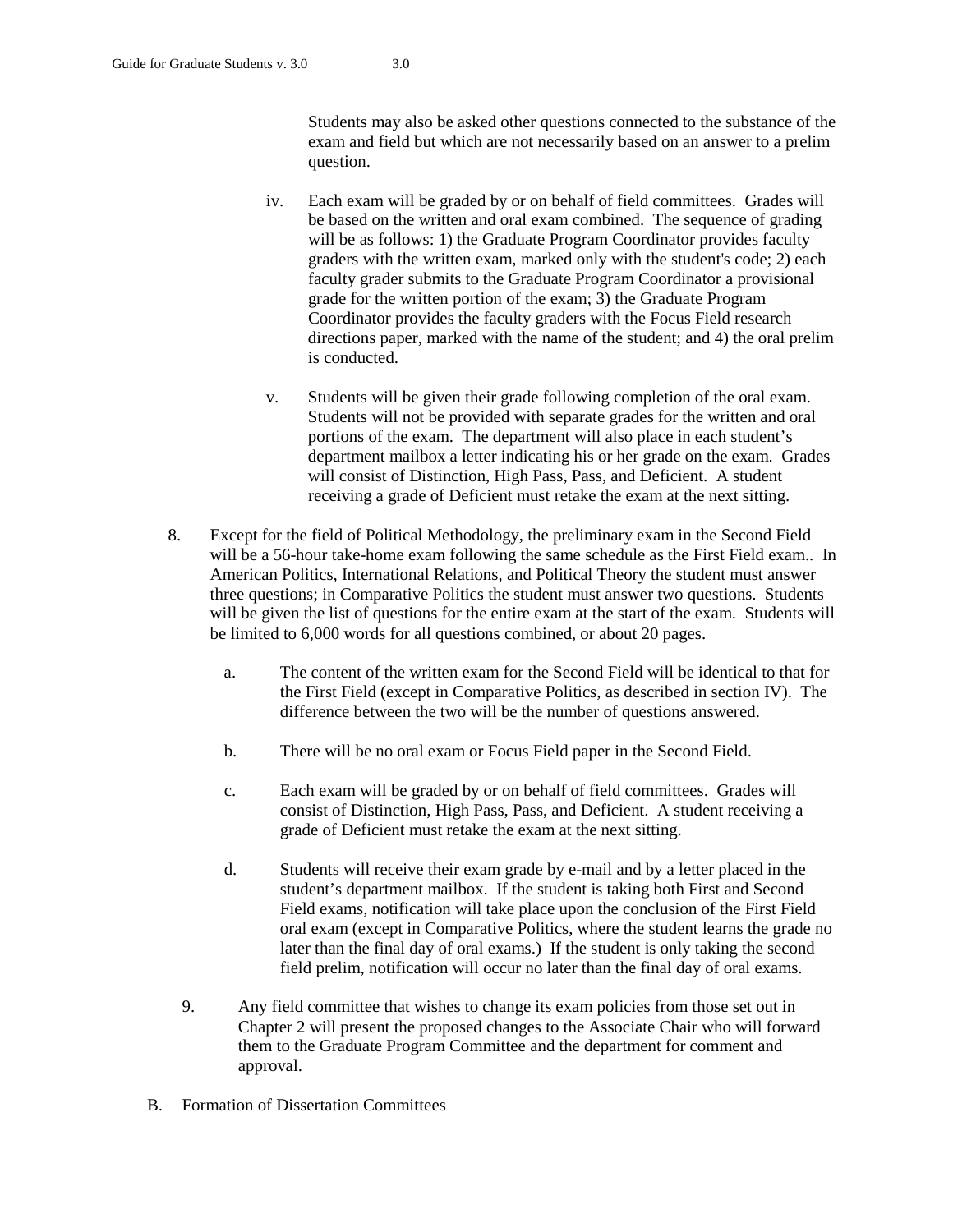After the completion of the oral prelim, the student will consult with his or her advisor and the Associate Chair about the composition of the dissertation proposal and dissertation defense committees and provide a provisional list to the Graduate Program Coordinator. Whenever possible, students should be encouraged to seek out the assistance of faculty who have relatively fewer advising responsibilities and avoid overburdening faculty who already have relatively greater advising responsibilities. A balance of committee members should be chosen so as to provide a healthy balance of encouragement for the project and critical feedback.

- C. Dissertation Proposal
	- 1. Prior to the start of the seventh semester, each student will defend a dissertation proposal at a conference with his or her dissertation proposal committee. The proposal should clearly identify the research question or topic, establish the theoretical framework for the proposed topic, reference the relevant literature, and describe in detail the proposed research design and methods. A proposal will typically be 20 to 30 pages in length. At the conference, it would be appropriate for faculty to ask questions that require students to display mastery of the theoretical and empirical literature relevant to the dissertation topic. The conference normally lasts 90 to 120 minutes.
		- a. A student who fails to defend a proposal to the satisfaction of his/her committee prior to the start of the seventh semester shall be deemed to be off normal progress.
		- b. One month before the scheduled defense date, the student will notify the Graduate Program Coordinator when the defense will take place. Students will need to be certain that they consult with their committee so that this deadline can be met. The student should circulate drafts of the proposal to committee members for comments in the months leading up to the one-month proposal preclearance. The version of the proposal to be discussed at the conference should be received by committee members two weeks prior to the conference.
		- c. It is the student's responsibility to schedule the defense so that a result can be communicated to the Graduate Program Coordinator prior to the start of the seventh semester. The Associate Chair, in consultation with the student's advisor, may grant extensions for those needing to take extensive language or methodological training, electing to pursue an M.A. degree or significant coursework in another department, etc. Personal circumstances, as explained in Chapter One, can also be a valid reason for giving students more time to defend their dissertation proposals. The normal extension will be one semester for personal reasons or one to two semesters for academic reasons; anything beyond this will be granted only in the event of highly extraordinary circumstances.
	- 2. The dissertation proposal committee will consist of a chair and at least two additional members. The chair of the committee will also be considered the student's advisor. One of these two additional members may be from a department outside Political Science. On a committee with more than three members, one additional member may be from outside Political Science.
	- 3. The proposal defense will consist of two portions, the first of which encourages the participation of faculty and graduate students in Political Science and the second of which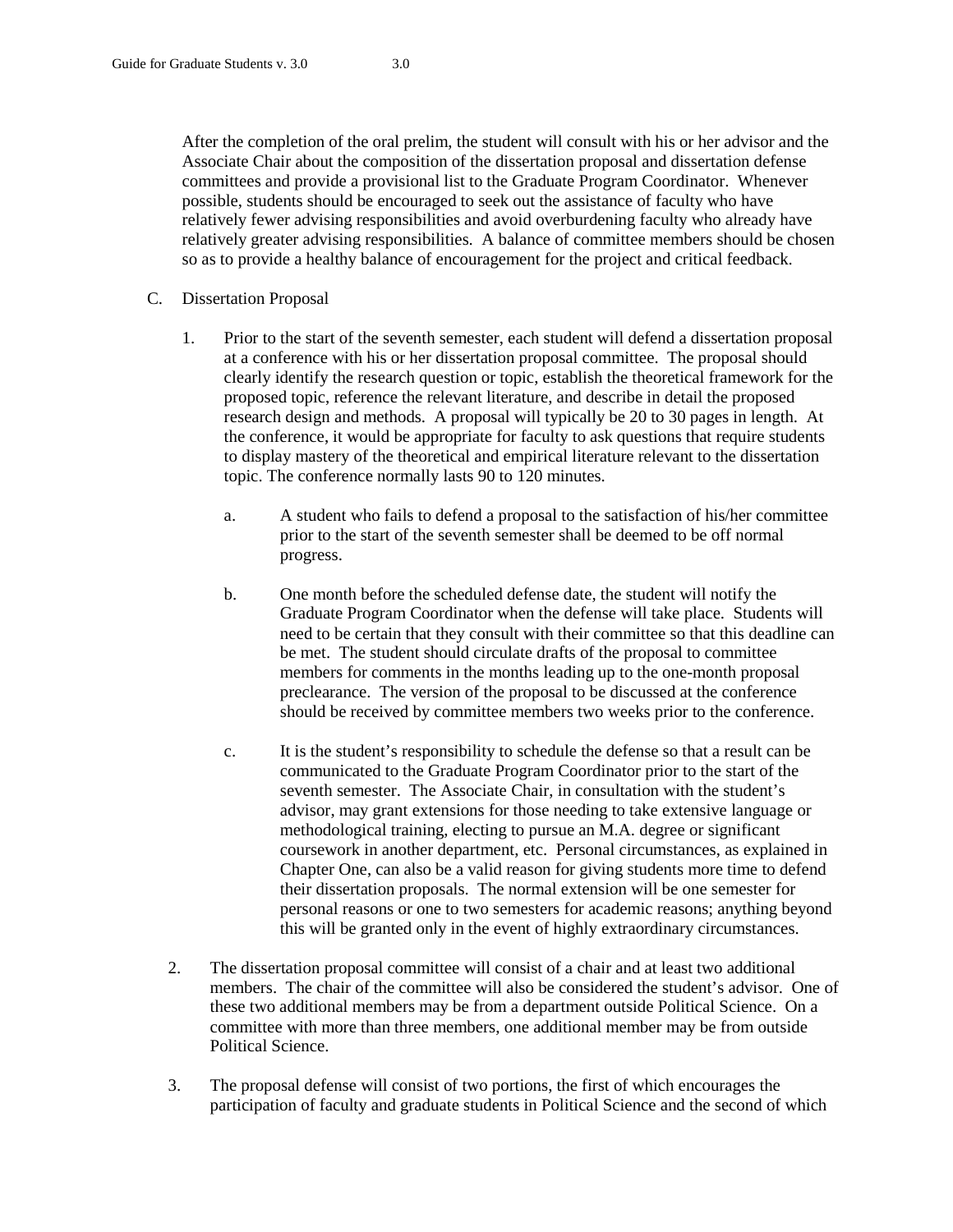will be a workshop format involving only the student and the faculty committee members. Both portions will be chaired by the student's advisor. For a defense to go forward, the student must announce the proposal title, a one-page abstract, and time and venue of the defense. At least one week before the defense, this information should be distributed via email to department faculty and graduate students.

- a. In the first portion of the defense, the student will make a brief presentation and there will be ample time for the student to field questions from the attendees. When the committee chair judges it appropriate, the defense will go into a closed session consisting only of the student and the faculty committee members.
- b. This second portion of the defense will be a workshop format, the purpose of which is to provide the student and committee members with the opportunity to discuss the suggestions already provided as well as solicit further suggestions on specific issues from committee members.
- 4. The dissertation proposal committee will indicate approval of the proposal by submitting to the Associate Chair a form with the signatures of each committee member. The committee may approve the proposal pending minor revisions. The revised proposal will be due within one month following the defense. If more substantial revisions are necessary, the committee should withhold approval until the student has revised the proposal. Students should not assume that the proposal will be approved without a request for revisions.
- 5. Following committee approval of the proposal, the student will provide a copy of the proposal to the Graduate Program Coordinator. The Associate Chair will approve the proposal on behalf of the department. The student will also supply the Graduate Program Coordinator with a copy of the one-page abstract of the proposal.
- 6. No student can defend the proposal with outstanding Incompletes. Incompletes must be resolved at least one week before the scheduled proposal defense. It is the student's responsibility to make sure that the grade change has gone through. In extraordinary circumstances (e.g. the professor in the course is out of the country for two months, or has had a paper for at least two months and has not turned in a grade), the student may provide a copy of the completed coursework to the Associate Chair (or the Chair in the Associate Chair's absence) who may clear the student to defend the proposal.
- D. Dissertation
	- 1. A dissertation (thesis) that is an original contribution to knowledge must be completed within five years following the attainment of ABD status. Graduate School rules provide that if the dissertation is not completed within five years of completing prelims, the prelims might need to be retaken.
	- 2. Students must comply with the university rules on the format of the final version of Ph.D. theses; guidance on these rules is available from the Graduate School.
	- 3. Students intending to submit a thesis for defense must contact the Graduate Program Coordinator in a timely manner (at least three weeks prior to defense date) to obtain necessary documents and allow the arrangements to be made for the defense.
	- 4. Students are responsible for creating a dissertation committee. The committee members may be, but are not required to be, the same as those on the dissertation proposal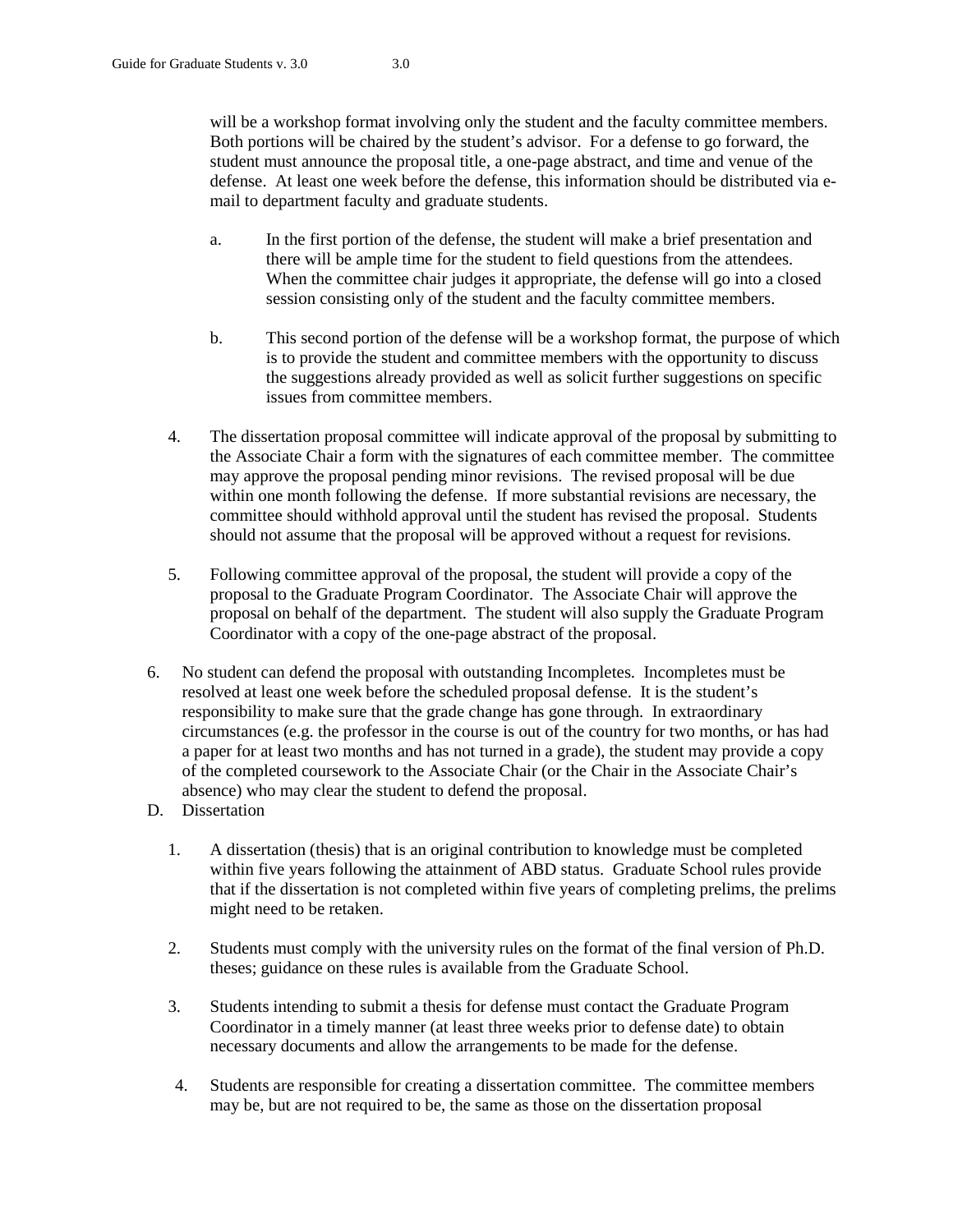committee. The final oral defense committee will consist of at least five members. The chair must be from the Political Science Department. At least three members must be political scientists. One or two members must be from outside the discipline, and one member may be from outside the UW-Madison campus. Consistent with Graduate School policy, there will be no formal distinction between "readers" and "non-readers" on dissertation committees. The department encourages students to select the full set of committee members early in the dissertation research process.

- 5. The dissertation shall be defended at a two-hour oral exam before the dissertation committee. As with the proposal defense, this shall consist of an open session followed by a closed session.
- 6. Copies of the dissertation shall be made available to members of the committee no later than two weeks before the oral defense.
- 7. To successfully defend the dissertation, the committee must be satisfied that the dissertation is an original and significant contribution to knowledge, that the arguments of the thesis are presented coherently, and that the arguments of the thesis are supported adequately by evidence and documentation. The committee must also be satisfied that the student has a broad and intensive knowledge of the major field in which the thesis is written. At least four positive votes are required to pass the defense.
- 8. An approved copy of the dissertation must be deposited with the Graduate School.

## IV. Field Committee Policies

## **American Politics**

The American Politics field covers all aspects of and approaches to American politics. Topics covered include but are not limited to political behavior, all institutions of government (Congress, the presidency, courts, and the bureaucracy), state and local government, parties and public policy, American political economy, interest groups, and social movements. Methodologies used by faculty in the field are wide-ranging including archival research, statistical analysis, and cultural analysis. The courses faculty offer and their own research cover both the workings of American political institutions and political behavior today on the one hand, and the broad sweep of American political development on the other.

The American politics field consists of the following subfields.

- a. National Institutions Presidency Congress Supreme Court **Bureaucracy**
- b. Federalism and subnational politics
	- Federal system
		- State politics (including state and local institutions such as the judiciary, legislatures, and governors) Urban politics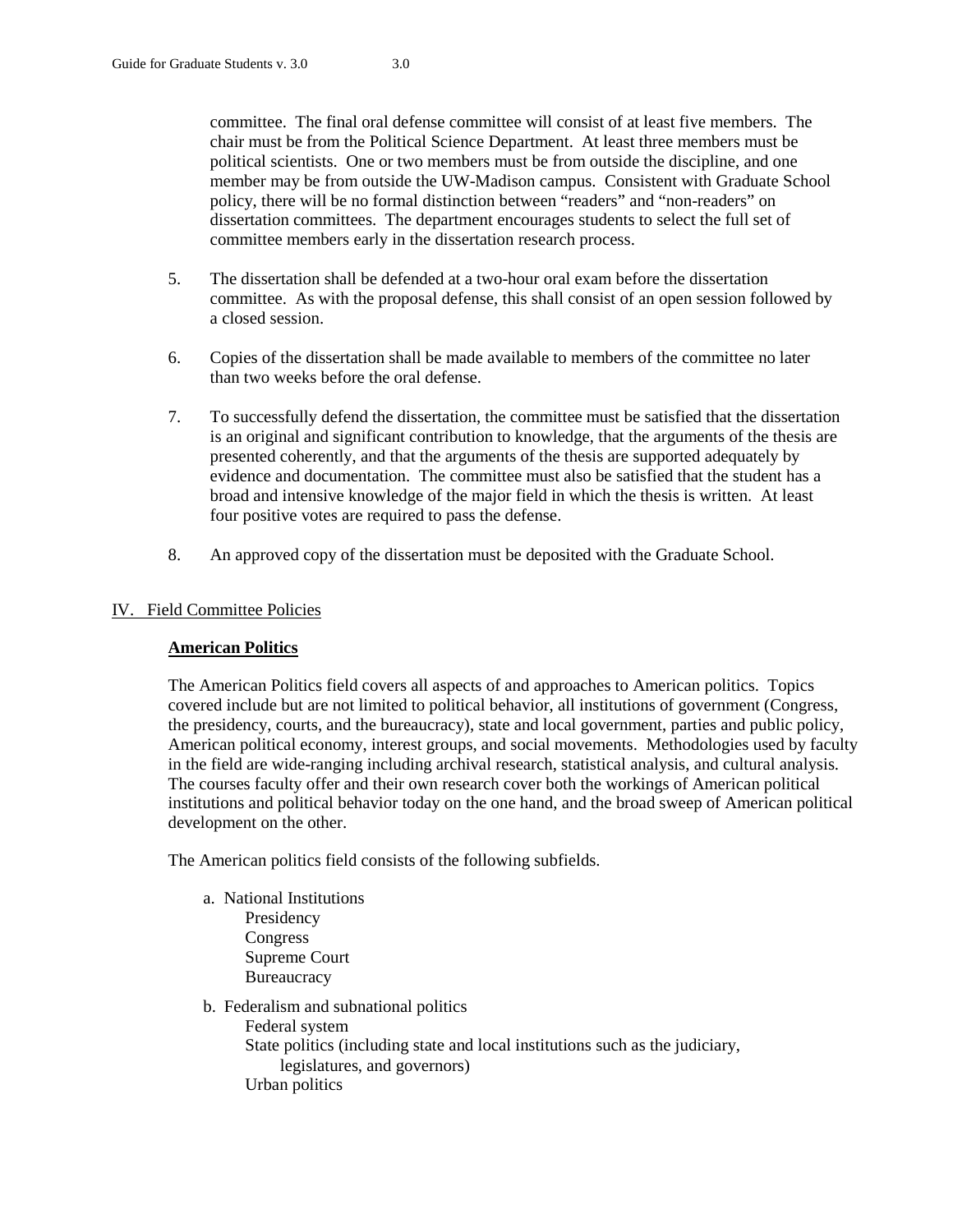c. Political behavior Mass and elite behavior (including political culture and political communication) Public opinion Socialization Elections

- d. Policy, Political Economy, and Public Administration
- e. Extragovernmental Organizations

Parties Interest groups Social movements

f. Constitutional Law and Administrative Law

### *Course Requirements*

Quantitative techniques are so common in the literatures covered in the American Politics field that we require students whose First Field is American Politics to take PS 812 and PS 813 before taking the American Politics prelim. This requirement is intended to help students gain the ability to read critically books and articles using quantitative techniques; it does not imply that students are expected necessarily to use quantitative techniques in their own research.

The requirement to take PS 812 and PS 813 does not apply to students whose Second Field is American politics. Students declaring American politics as their Second Field are required to take a minimum of three graded graduate courses in American politics. This requirement should be viewed as a minimum number of courses and students are strongly encouraged to take additional courses to prepare for their prelims.

#### *Prelims*

**First Field**: Students will answer four questions – two general questions and one from each of two subfields. Students will be given four or five general questions to choose from and two questions to choose from in each of six subfields. Students may answer questions from any subfield. Students do not need to declare subfields prior to the exam.

The Focus Fields for American politics as a First Field include, but are not limited to: American political development, bureaucracy, Congress, elections and electoral behavior, federalism, interest groups, judicial process, political parties, political communication, political participation, political psychology, presidency, public administration, various aspects of public law, public opinion, public policy, race and politics, social movements, state politics, urban politics, and women and politics.

The oral exam committee will be comprised of three faculty members who have read the student's written preliminary exam, in whole or in part, unless scheduling considerations make it impossible. In this instance the committee could include one faculty member who has not read the written exam.

**Second Field:** Students will answer three questions–at least one general question and two other questions from any part of the exam (general or subfield). Students do not need to declare subfields prior to the exam.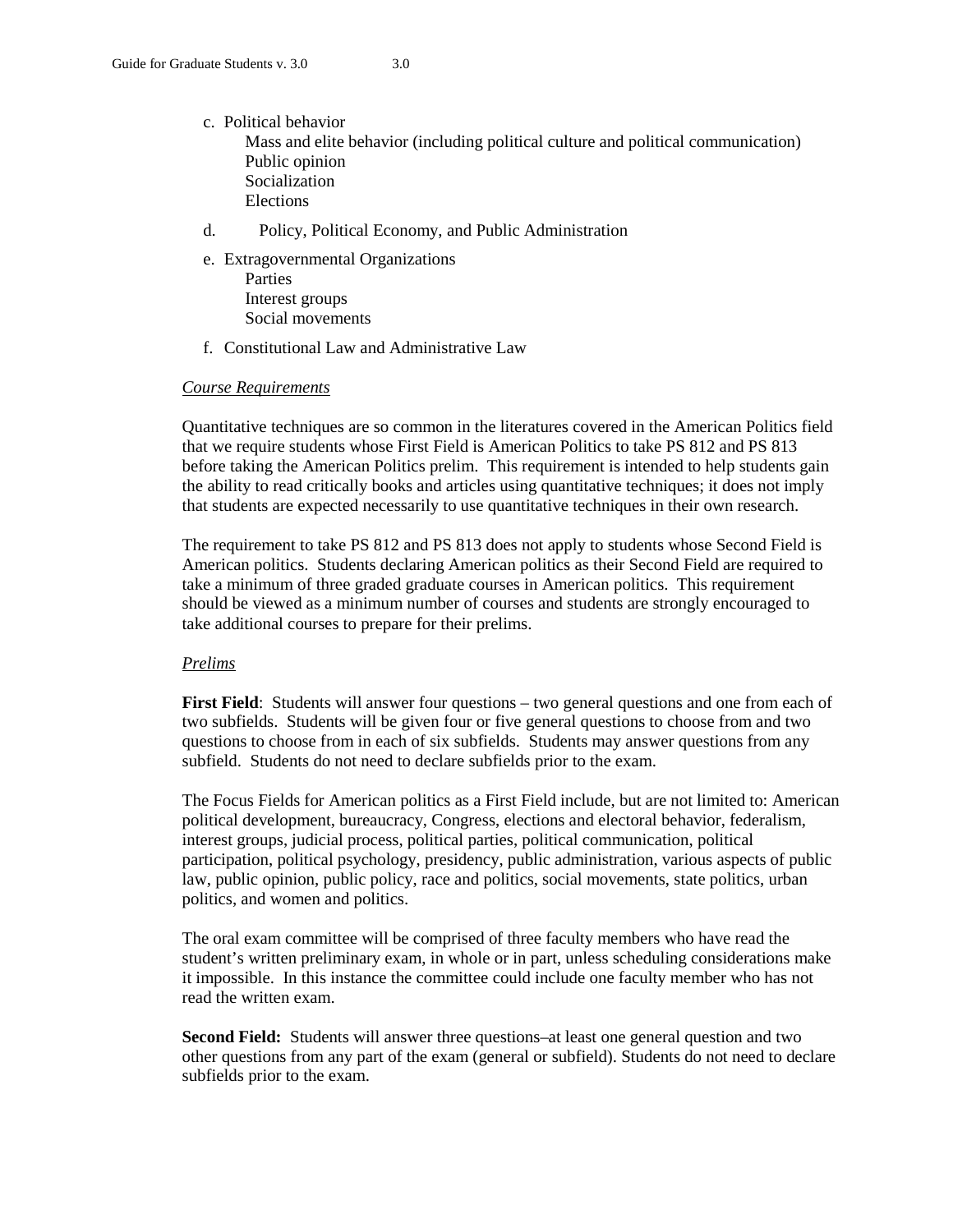### *Internal Minor:*

No special course requirements for an Internal Minor (Option B) in American Politics.

### **Comparative Politics**

### *Requirements*

- 1**. Foreign languages:** All students studying Comparative Politics as a First Field are expected to achieve reasonable proficiency in the foreign language or languages most relevant to their dissertation research. The specific language or languages, as well as the necessary degree of proficiency, will vary from region to region and theme to theme, and is thus left to the discretion of the major advisor. There is no foreign language requirement for students doing Comparative Politics as a Second Field.
- 2**. Required courses:** All students doing Comparative Politics as either a First or a Second Field must take PS 856, the Comparative Field Seminar. This seminar introduces students to the primary works in the field. The syllabus for PS856, which will be regularly updated, will be the starting basis for the preliminary examination in Comparative Politics.
- 3. **Methodology:** All students of Comparative Politics are governed by the department's methodology requirements.

### *Prelims*

For the purposes of the preliminary examination, the field of Comparative Politics consists of eight regions: Africa, East Asia, Eurasia, Europe, Latin America, Middle East, South Asia, and Southeast Asia.

**First Field:** All students studying Comparative Politics as a First Field will answer three questions.

Option 1: Students choose a region from the above list and answer one question from a choice of two questions on that region. In addition, students answer two questions from a choice of four questions on Comparative Politics generally.

Option 2: Students do not choose a region and answer three questions from a choice of four questions on Comparative Politics generally.

Students should declare in advance of the exam which of the two options they have chosen.

As part of completing the First Field prelim, students are required to present and defend a twopage single-spaced proposal for pre-dissertation field research at the beginning of their third semester. This takes place at dissertation workshops in specially convened sessions of the Comparative Politics Colloquium. Students should consider this the beginning of focused consultation with faculty about dissertation research. By August 1 of the summer preceding the third semester, students must obtain preliminary approval of the proposal by two Comparative Politics faculty members selected by the student in consultation with his or her advisor, who may be one of the two faculty members. The proposal should outline the dissertation project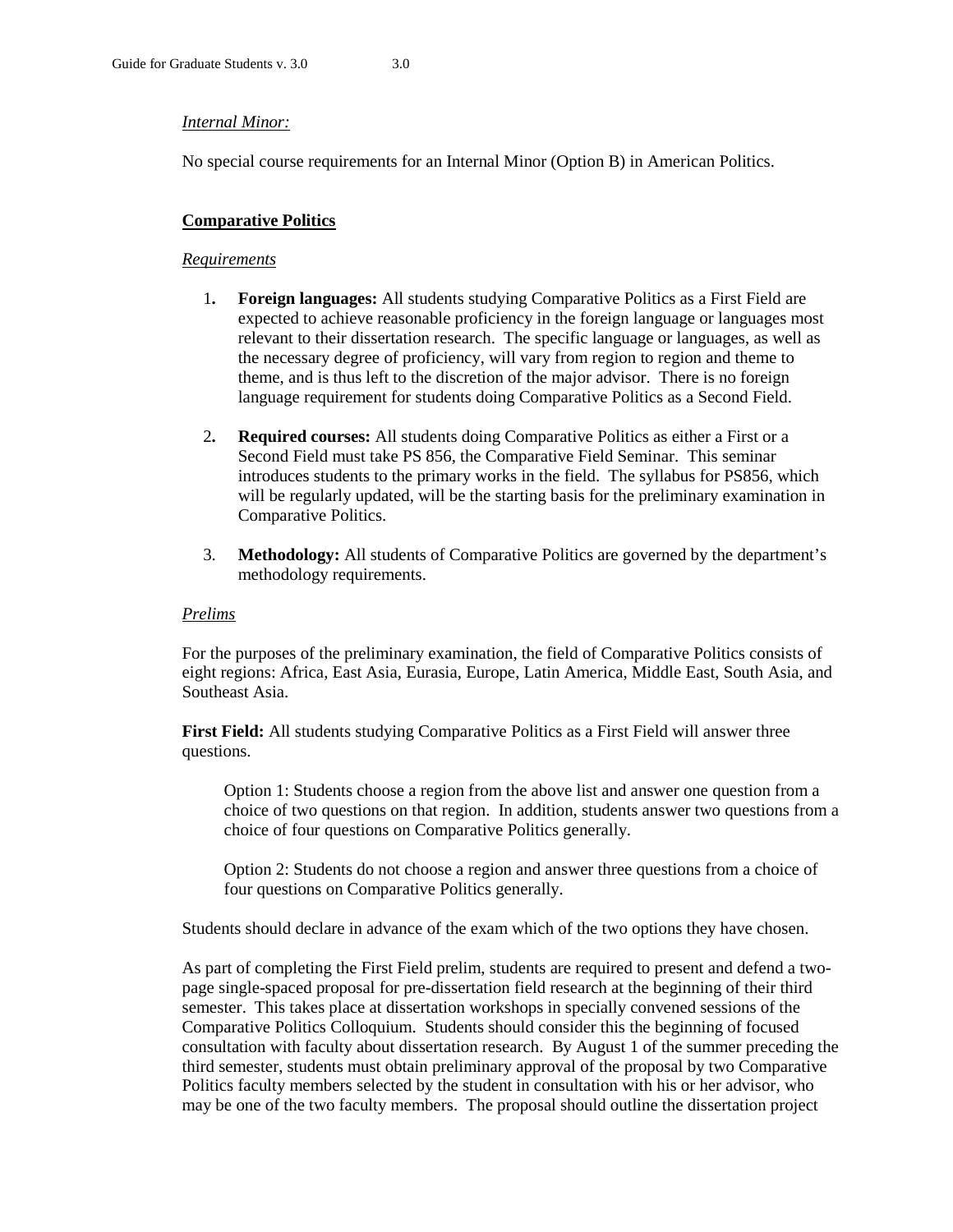and proposed methods of research, explain the disciplinary contributions and intellectual merits of the research, justify the necessity of field research, and highlight the student's abilities to carry out the proposed research. These are also the guidelines for the university's Division of International Studies Graduate Student International Field Research Award, for which students may wish to apply. Within a month of the presentation, the student must revise the proposal to reflect advice offered at the presentation as well as further consultation with faculty after the presentation. The same two faculty members who approved the preliminary proposal must approve the revised version.

**Second Field:** Students taking Comparative Politics as a Second Field will answer two questions from a choice of three questions on Comparative Politics generally.

A committee of three Comparative Politics faculty will be responsible for writing prelim questions and grading the essays. The committee may consult other faculty for guidance on the content of questions and essays. The committee's evaluation will reflect the degree to which the essays display knowledge of scholarship in Comparative Politics and, as applicable, the politics of a region, as well as the ability to make high-level analytical arguments. A Deficient grade signifies that the essays fail to demonstrate this knowledge and ability. A Pass signifies that the essays accurately describe key works in Comparative Politics and analyze the material at a satisfactory level. A High Pass signifies that the essays accurately describe key works in Comparative Politics and demonstrate a high level of analysis and synthesis of the material. Distinction is rarely awarded; it signifies exceptional knowledge, analysis, and synthesis. All questions will be weighted equally, and the field committee strongly suggests that students apportion their time and total word count to reflect this.

### *Internal Minor:*

Requirements for an Internal Minor (Option B) are PS 856 and two additional courses at the 800-900 level.

Exceptions to these requirements can be requested by petition to the Associate Chair, who will make a determination after consultation with the major advisor and the field committee.

### **International Relations**

#### *Requirements*

Students choosing International Relations as a First Field must take PS 857: International Relations Theories, and at least three additional courses in the field. Students choosing International Relations as a Second Field must take PS 857: International Relations Theories, and at least two additional courses in the field.

### *Prelims*

The International Relations field is divided into five principal subfields listed below. Prelim exam questions will be written in each of the five subfields. Listed under each subfield are some of the important topics studied in that subfield.

- 1. Theories of International Relations
	- a. Bargaining
	- b. Cooperation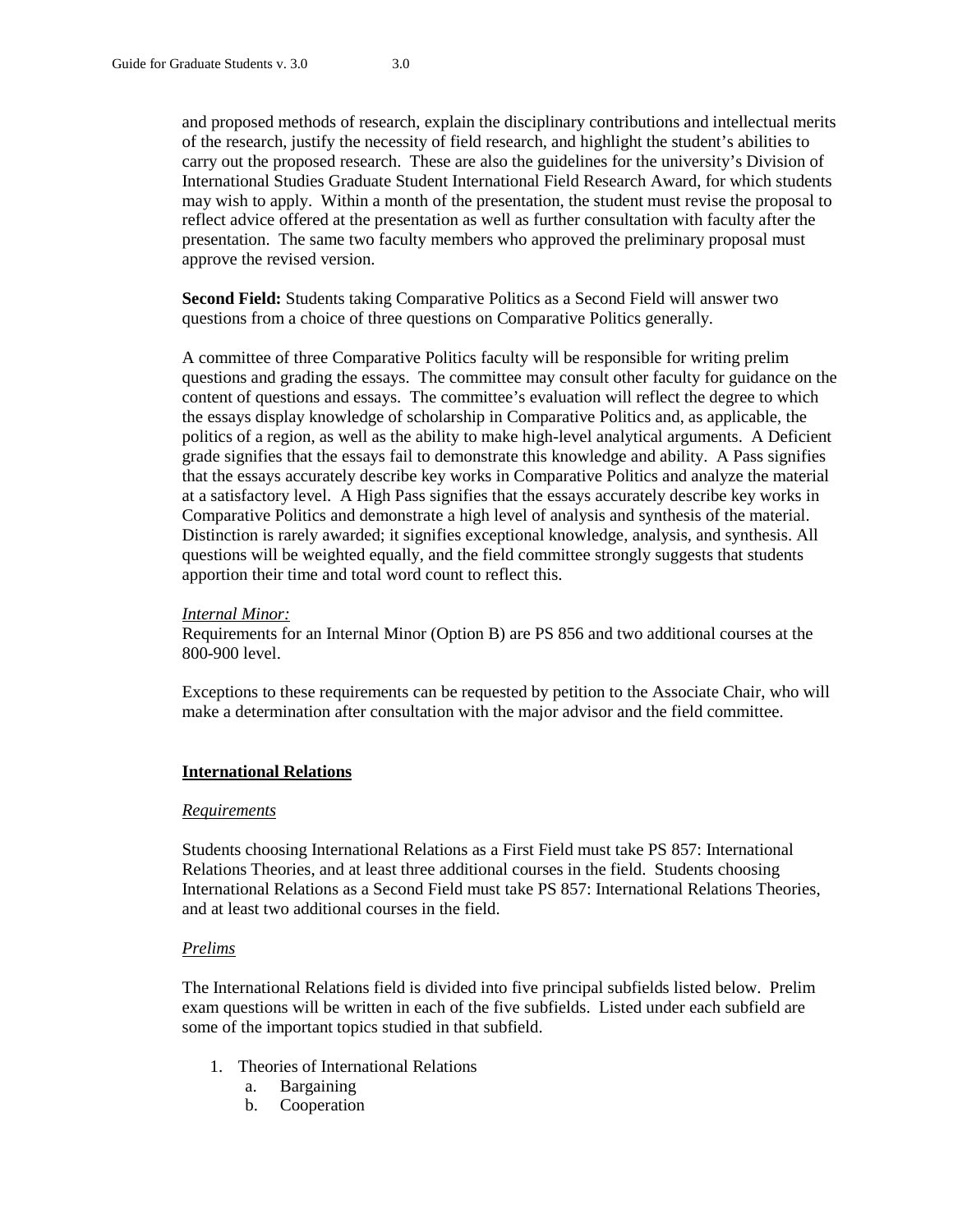- c. Socialization
- 2. International Security
	- a. War and terrorism
	- b. Arms proliferation and arms control
	- c. Alliances
- 3. International Political Economy
	- a. Trade
	- b. Finance
- 4. Global Social Issues
	- a. The environment
	- b. Human rights
	- c. Migration
- 5 International Institutions
	- a. International organizations
	- b. International law

**First Field**: Each student must answer one and only one question from the Theories of International Relations section of the exam. The other answers shall be in response to questions from at least two of the other four sections. Students do not need to declare subfields prior to the exam.

At least two out of three of the faculty on the oral exam committee will have read the exam in whole or in part.

The list of Focus Fields includes but is not limited to the topics listed above under each principal subfield. Additional Focus Fields may be proposed to the field chair.

**Second Field:** Each student must answer one and only one question from the Theories of International Relations section of the exam. The remaining two answers shall be in response to questions from any two of the other four sections. Students do not need to declare subfields prior to the exam.

## **Political Methodology**

The Political Methodology field consists of three subfields:

Research Design and Data Collection Statistical Methods and Computation Formal Theory

The format of the Political Methodology prelim does not follow the 56-hour exam format of the other fields. The following four requirements must be satisfied to complete Methods as a First Field. The first three requirements must be satisfied to complete Methods as a Second Field:

1. **Completion of a program of study approved by the field chair**. The program should involve course work in the three subfields to ensure breadth. Those taking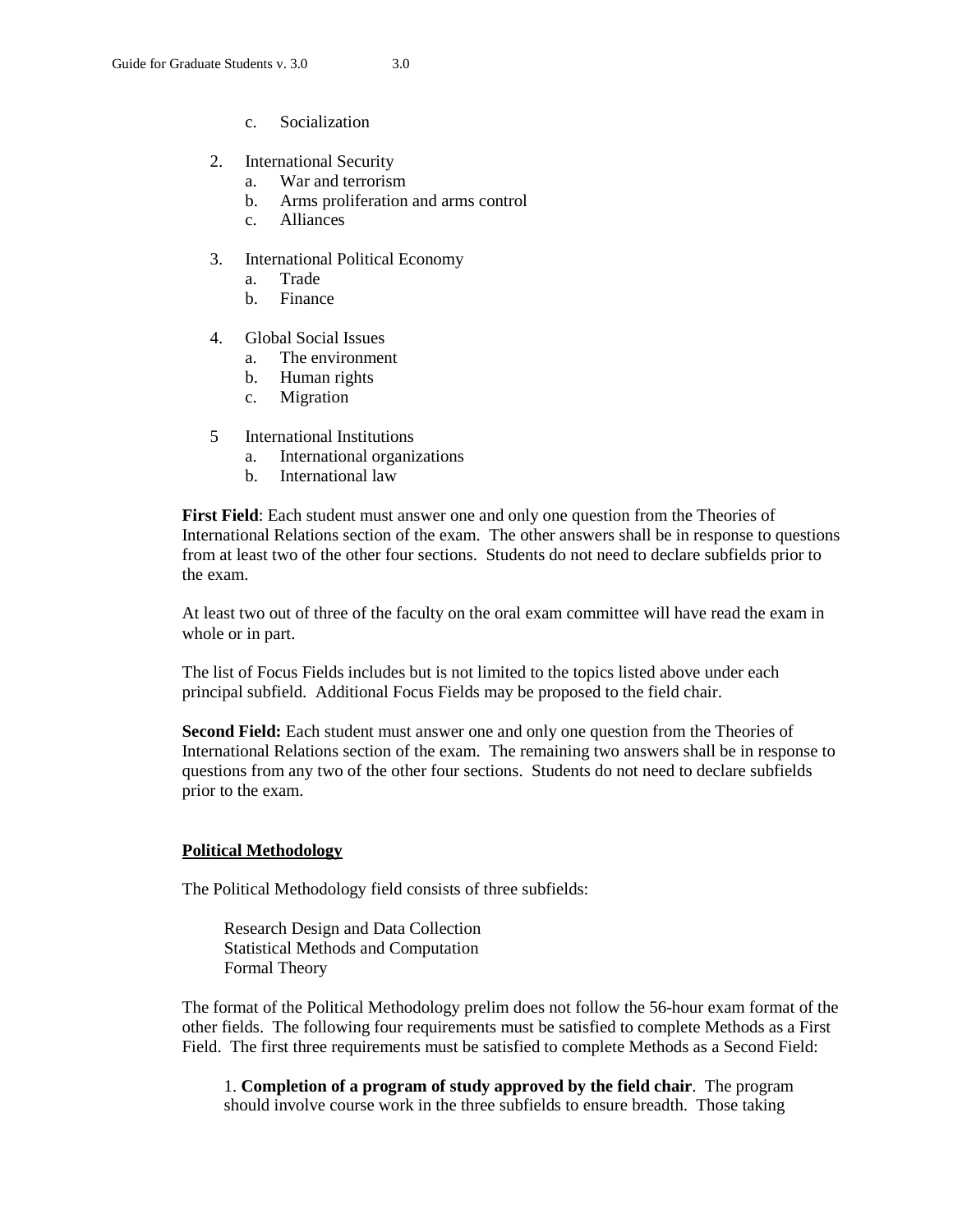methods as a Second Field will generally complete six courses; those taking it as a First Field will generally complete eight courses. This breadth requirement will normally be satisfied by one course in Research Design and Data Collection, one course in Formal Theory, and three courses in Statistics and Computation (normally PS 812, PS 813, and an elective). One additional course should be taken in one of the subfields to provide depth for those taking methods as a Second Field; three additional courses should be taken for those taking methods as a First Field. An approved program of study may include courses in other departments.

2. **Completion of a research paper that applies methods in a sophisticated way**. The paper may be based on research conducted for a course. It may involve careful analysis of data (qualitative or quantitative), the use of a formal model, or both. The methods it employs should be applied sufficiently skillfully to be appropriate for eventual submission to political science journals. In terms of format, it must comply with all the submission specifications for the *American Political Science Review*. The paper would be assessed as either satisfying the requirement or not satisfying it by two members of the faculty designated by the methods chair. Papers assessed as not satisfying the requirement may be revised and resubmitted once based on the written feedback of faculty readers. These same two faculty members will read the revised version.

3. **Completion of an essay that reviews some methodological issue in a sophisticated way**. The essay should be focused, provide a synthesis of the relevant literature, and be presented at a level appropriate for a general political science audience. It may include formal analysis, simulations, or other devices as appropriate for completing an effective review. Examples of this type of review essay are chapters in recent volumes such as the *Annual Review of Political Science* and the *Oxford Handbook of Political Methodology*. Although the appropriate length of the review will depend on the subject matter, care should be taken to be thorough but concise. The essay would be assessed as either satisfying the requirement or not satisfying it by two members of the faculty designated by the methods chair. Papers assessed as not satisfying the requirement may be revised and resubmitted once based on the written feedback of faculty readers. These same two faculty members will read the revised version. Students should consult with the field chair about their selection of topics.

4. **Oral examination**. All those taking methods as a First Field must pass an oral examination and submit a Focus Field paper, as set out in the departmental rules. The Focus Field is the area in which the student's dissertation research will focus. Focus Fields must be flexible to accommodate the range of dissertation interests. Within methodology such Focus Fields might include philosophical issues of social science methodology and theory; statistical inference and methods of estimation; research design issues in either qualitative of quantitative studies; formal theory and its applications. In selecting a Focus Field students are encouraged to consult with the field chair and other appropriate faculty in the field.

## **Timing**

The research paper and review essay should be submitted to the Graduate Program Coordinator. They may be submitted separately. Those taking Methods as a First Field should submit the papers at least 60 days prior to the oral exam periods routinely scheduled at the beginning of each semester. Those taking Methods as a Second Field should submit papers no later than 60 days prior to the start of the semester in which they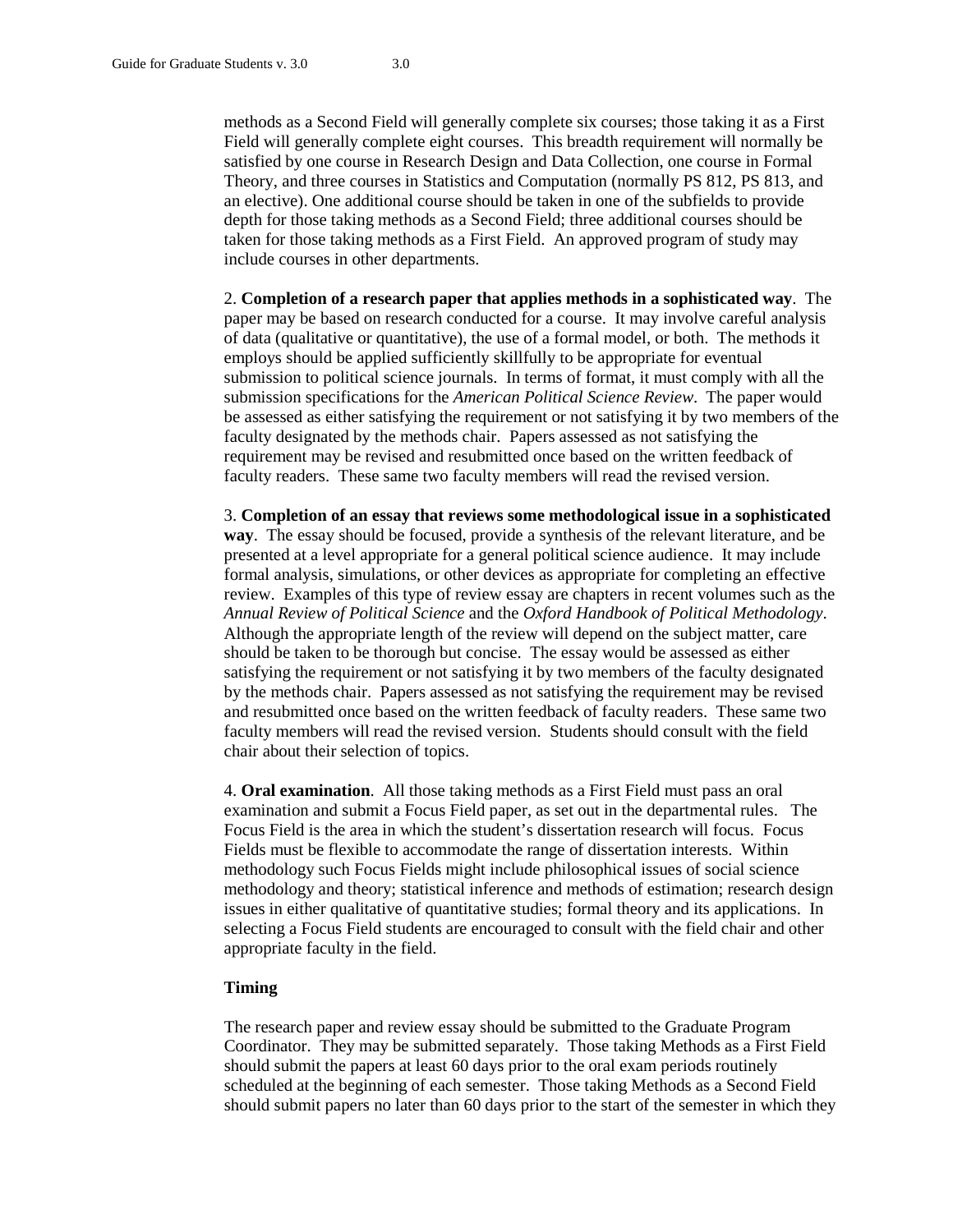seek to complete the field.

### *Internal Minor*

No special course requirements for an Internal Minor (Option B) in Political Methodology.

### **Political Theory**

Political Theory consists of six major subfields:

| Ancient and Medieval Political Philosophy | <b>Contemporary Political Theory</b> |
|-------------------------------------------|--------------------------------------|
| Early Modern Political Philosophy         | Continental Political Theory         |
| Modern Political Philosophy               | Jurisprudence and Legal Theory       |

Students who take Political Theory as a First Field or Second Field are expected to have a strong grasp of modern and contemporary political philosophy, and a basic understanding of ancient and medieval political thought. All Political Theory students are required to take at least one course or its equivalent in both of these areas. Furthermore, students are expected to be familiar and conversant with the central issues and debates that have animated thought within these two broad domains of Political Theory. Beyond these basics, students are encouraged to focus on those areas of greatest interest to them.

### *Requirements*

Students taking Political Theory as a First Field are required to take a minimum of four graduate courses in the Department. They are expected to have a broad knowledge of the canon comprising the history of political thought. To this end, they are required to take courses in a minimum of three areas, distributed as follows:

- 1. one course in Ancient and Medieval Political Philosophy,
- 2. one course in either Early Modern or Modern Political Theory
- 3. one course in Continental Political Theory, Contemporary Political Theory or Jurisprudence and Legal Theory

Finally, students need to master political theory as a vocation. To this end, they must take the PS 839: Methods of Political Theory. Beyond these basics, students are encouraged to focus on areas of greatest interest to them.

Students who take Political Theory as a Second Field must take at least one course in Ancient and Medieval Political Philosophy and one course in either Early Modern or Modern Political Philosophy.

## *Prelims*

**First Field:** Students taking Political Theory as a First Field must answer four questions, each from a different subfield, on the preliminary examination. Students do not need to declare subfields prior to the exam.

The oral exam will be based on the written exam and the Focus Field document. Normally, all three committee members will have read the written exam in whole or in part, unless circumstances dictate that this is not possible.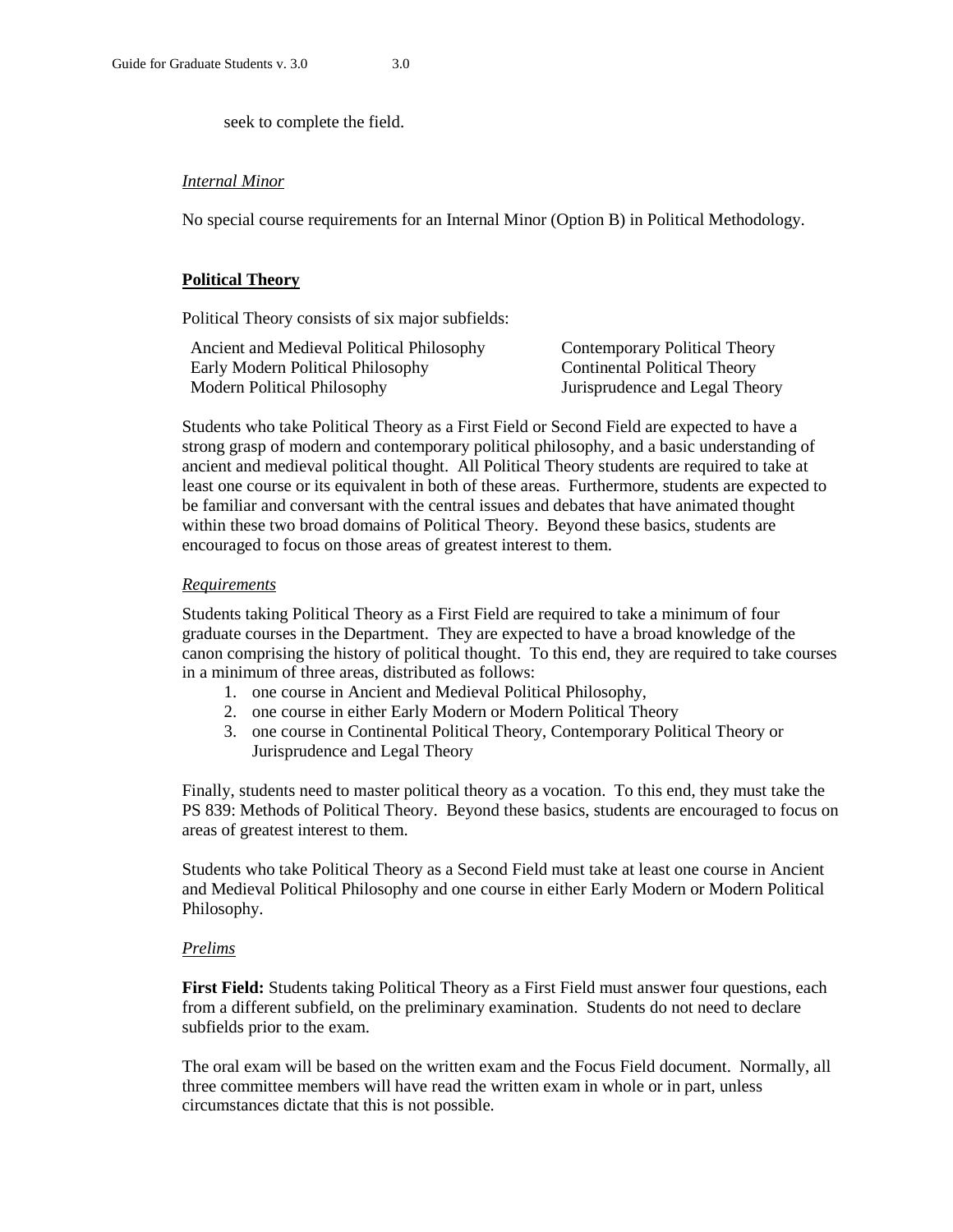The student may shape his or her own Focus Field, so long as it is a legitimate subject of study within the field of Political Theory, broadly construed. The following list of potential Focus Fields is meant to be illustrative only, not exhaustive: American political thought; communitarianism; conservatism; critical race theory; democratic theory; egalitarianism; fascism; feminist theory; language; liberalism; libertarianism; Marxism; multiculturalism and identity; natural law theories; political ideology; post-modernism; post-structuralism; radicalism; republicanism.

**Second Field:** Students taking Political Theory as a Second Field must answer three questions, each from a different subfield. Students do not need to declare subfields prior to the exam.

### *Internal Minor*

No special course requirements for an Internal Minor (Option B) in Political Theory.

#### V. Political Science/Law Dual Degree (PhD/JD) Program

The Political Science Department and Law School at the University of Wisconsin-Madison invite students to enroll in a Dual-Degree Program ("the Program") whereby students can earn both a Ph.D. and a J.D. with a course of study and writing requiring approximately seven years to complete.

The Program involves meeting the individual requirements for each of the two degrees, but also allows work taken in Political Science to count toward the J.D. program and the J.D. program to fulfill some requirements of the Ph.D. program.

#### A. Admission

Students in the Program must be admitted independently by the Political Science Department and the Law School, each of which will use their normal admissions criteria and procedures. Students need not be admitted to the Law School and Political Science Department simultaneously, although concurrent admission will be the normal procedure. Students interested in joining the Program are strongly encouraged to discuss their individual plans and goals with a member of the Advisory Committee before applying and to maintain contact during the application process.

#### B. Course of Study

This course of study is flexible, permitting a student, in consultation with his or her faculty advisors, to develop a personalized program meeting the student's individual educational needs. Under this course, a student is encouraged or expected to undertake specified actions but may decline to do so if the student's advisors approve of the decision. Program rules are stated in the absolute. Students may seek waiver of these rules as well as the general rules of the Law School or Political Science Department by following the normal procedures for those entities. All law students may petition the faculty Petitions Committee from relief from Law School rules. When students plan their 75 law credits, they must keep in mind that the course requirements for students seeking only the J.D. degree are different from the course requirements for those seeking the J.D. degree with "diploma privilege" (admission to the State Bar of Wisconsin without taking the state bar examination).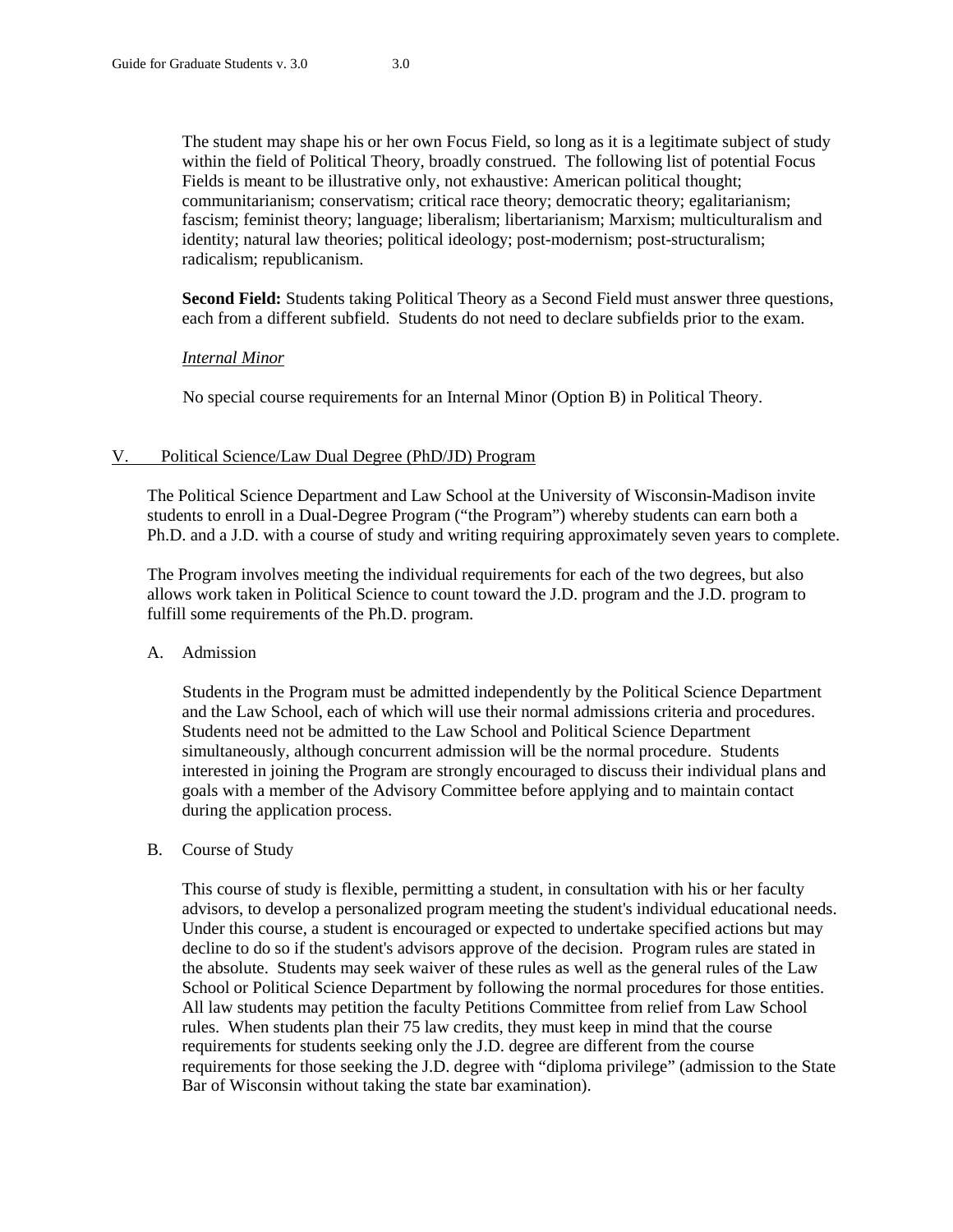## C. General Rules

- 1. All students in the Program must participate in activities of the Institute of Legal Studies at the Law School, including scheduled lectures, seminars, and fellows' workshops throughout their residency in Madison.
- 2. During the first three years, students must complete one full academic year of study in the Law School and two full academic years of study in the Political Science Department. The normal sequence is described below.
	- a. Year 1 –First year of Political Science

A student's first year program must be approved by his or her advisors. During the first year in the Political Science Department, a student is expected to take courses only in the Political Science Department, including Political Science 800. During the second semester of the first year in the Political Science Department, a student may take law-related course outside the Law School (including courses cross-listed with the Law School).

b. Year 2 –First year of Law School

The first year of the Law School's curriculum has little flexibility. During the second semester, students may choose from a designated set of electives, and students in the dual-degree program should, if possible, choose an elective that maximizes the students' educational progress in both programs. For example, a dual degree student might take a Political Science course during the second semester in place of one of the designated set of electives. Students who opt to substitute a Political Science course for a second semester elective may need to take the missed elective in their third year to conform with the Law School's requirement that the first year curriculum be completed within two years from matriculation in law school.

c. Year 3 – Second Year in Political Science Department Year 3 will focus on the course work necessary to complete preparation for the preliminary examinations in Political Science. Students in the Program will normally complete these examinations during the summer and/or winter after the third year.

In August and/or January after Year 3, students must complete the standard Political Science Department preliminary examinations in a First Field and Second Field (drawn from among American politics, comparative politics, international relations, political theory, and methodology). Students must meet the requirements of any of these fields they choose, including methods requirements. Dual degree students will normally have American politics as one of their fields, and include within that area one subfield that is law-related (most often, law and judicial process, but also possibly subfields such as policy or national institutions). Students who have another field as their primary field should have one subfield within that field be law-related. This deadline may be extended according to standard Political Science Department policies for students who undertake extensive foreign language or political methodology study (when methods is not one of the student's fields).

d. Year 4 and thereafter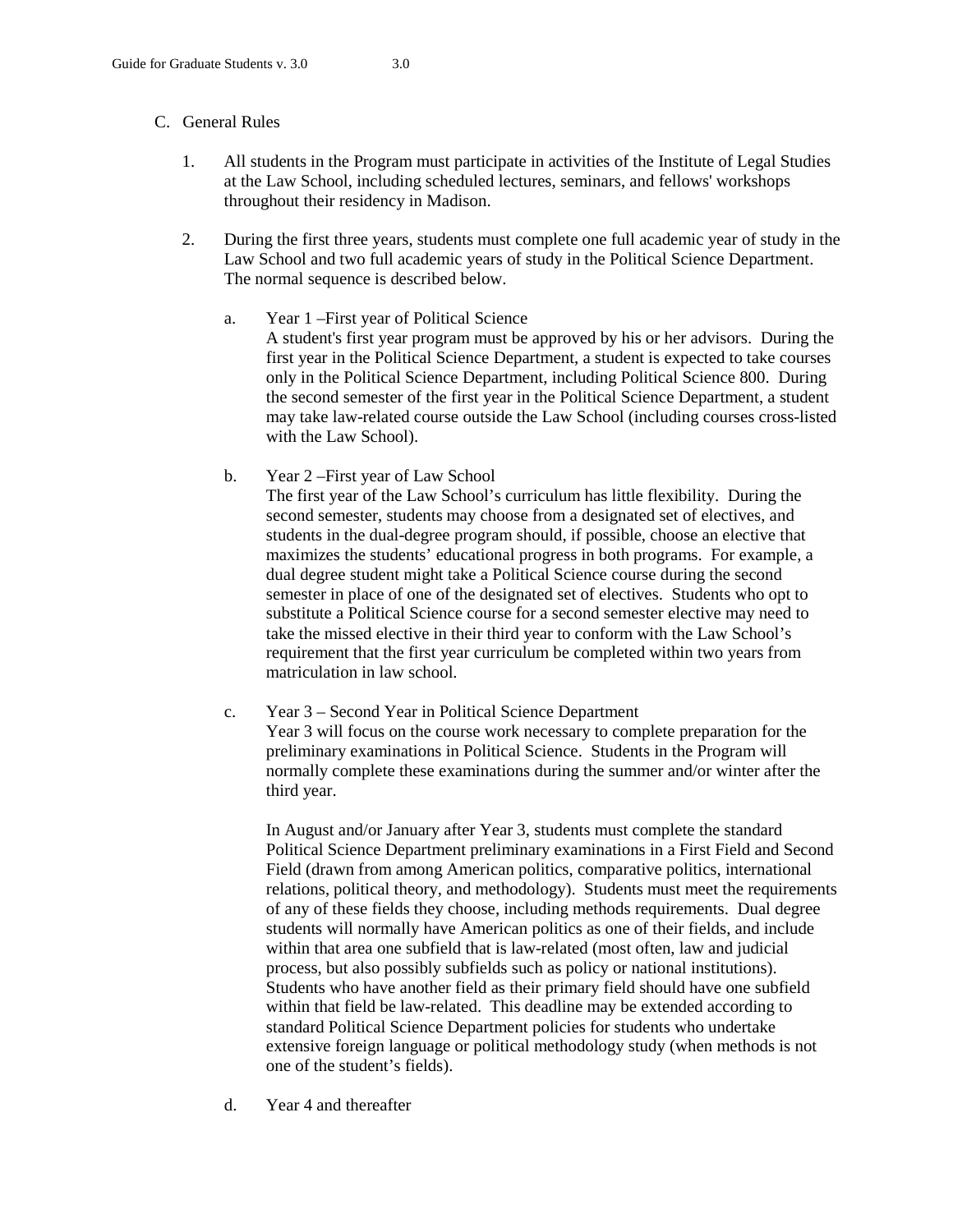After the successful completion of the preliminary examinations, the student will complete additional coursework in political science in preparation for the dissertation research, and complete the law school curriculum for the J.D. The student's advisors will work with the student and the Law School administration to ensure as much of the Political Science course work as possible counts toward the Law degree; final determination of what does count will be decided by the Law School. The coursework in the Law School will fulfill the Graduate School's Minor requirement.

3. A graduate student may receive up to 15, but not more than 15, advanced standing credits for courses in the Political Science Department and other University of Wisconsin departments to apply toward the J.D. degree under Law School Rule 3.16 or its successor. These credits will not be credited toward the J.D. until the student has successfully completed the prelims. As provided by this Rule, a student may receive advanced standing credits for courses taken before or after the student completed the master's degree. Courses offered for advanced standing must be relevant to interdisciplinary legal studies but need not specifically have a law or Political Science content. Reading, research, or dissertation credits are eligible for advanced standing.

**Note:** Rule 3.16 permits a student in a dual program in law and other graduate fields to receive up to 15 advanced standing credits under certain conditions. These conditions include that the courses be of substantial relevance to the legal aspects of the student's dual program and taken under a plan approved by the student's law school faculty advisor. The credits will not be accepted by the Law School until the students has been formally admitted to the Ph.D. program.

- 4. A student may participate in all activities available to law students following the normal rules. These activities include, but are not limited to, participation in a law journal, moot court, clinical programs, study abroad, and directed reading, or research. However, because students in the Program already have 15 credits of electives waived under paragraph (5), if they wish to take advantage of the "diploma privilege," their ability to pursue the electives just mentioned will be limited.
- D. "Normal Progress" Requirements in Political Science

In general, to make normal progress through the dual degree program you need to meet the criteria listed elsewhere in the Grad Guide with the exception that you must take and pass two general prelims before the start of the eighth semester rather than before the start of the sixth semester. Students requiring extensive language or methodological training who may be granted one extra semester, as determined by the Associate Chair. Three or more courses in foreign language or statistics (not including the required research design course or the required additional three methods credits) constitute extensive training and qualify a student for this extension of normal progress. If a student takes the Methods prelim, methods courses are considered part of general prelim preparation and do not qualify for an extra semester.

E. Financial Support

Students admitted to the program will be guaranteed five years of financial support from the Political Science department; however, Political Science Department funding may not be used during the first year of Law School study. Outstanding students admitted to the dual degree program will be eligible for possible scholarship funding for one year from the Law School, as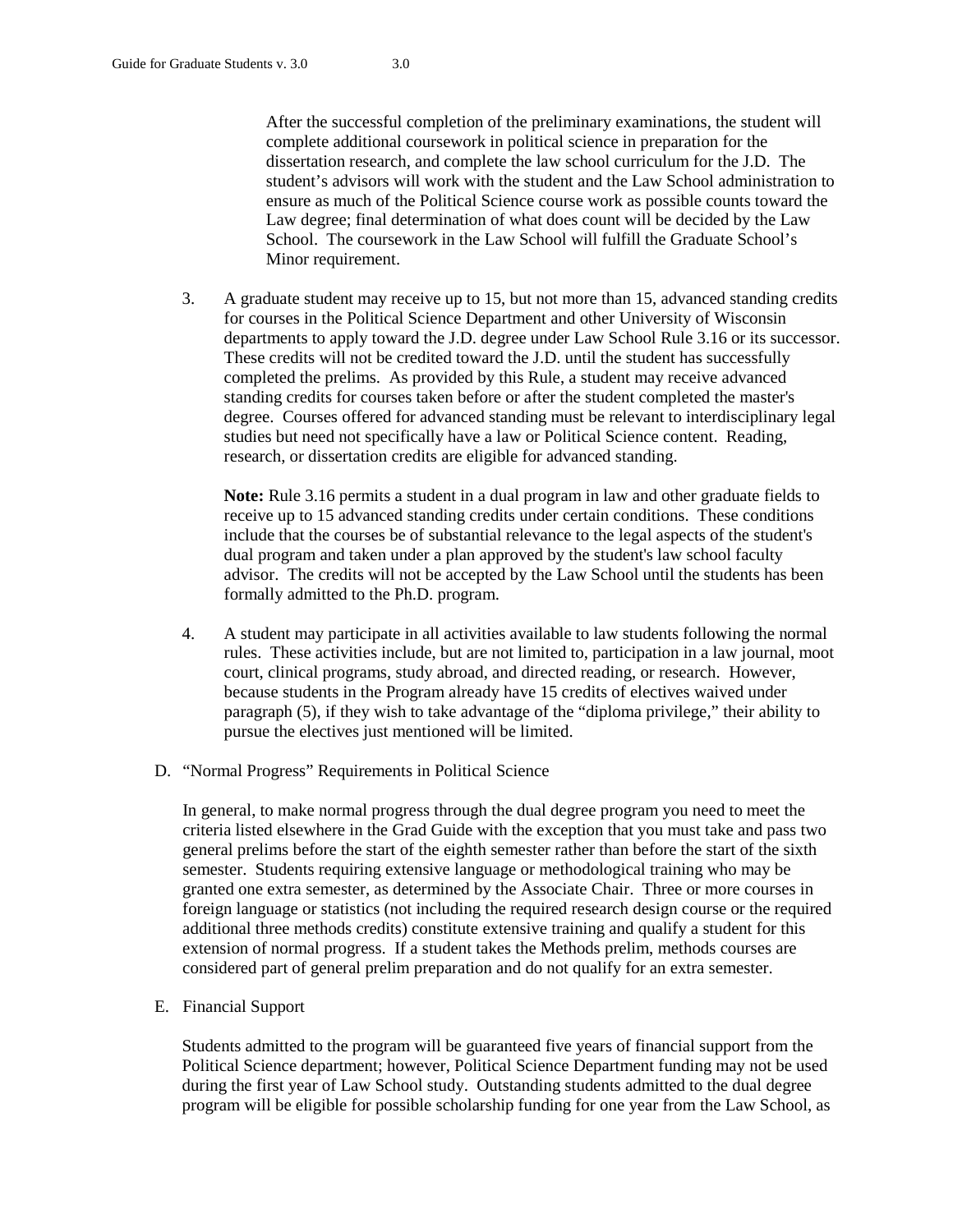part of the Law School's normal merit-based financial aid program, to assist during year 2 of the overall program. While neither Law nor Political Science is able to guarantee funding beyond year 6, the high demand for teaching assistantships and empirical research skills related to law make it highly likely that funding will be possible for these years.

- F. Students Entering the Law School and Political Science Department at Different Times
	- 1. A student entering the Law School and Political Science Department at different times must comply with and may take advantage of the general rules described above except as otherwise provided in this section.
	- 2. The Advisory Committee may approve waivers of the rules regarding the first two years of the program.
	- 3. Law School Rule 3.16(7)(a)(2) authorizes advance standing credits for graduate work done prior to students becoming dual degree candidates. Under Rule 3.16(7)(a), a student may receive advanced standing credit when he or she has successfully completed the first year of Law School, has been formally admitted to the Ph.D. portion of a graduate program, has a Law School faculty advisor, and if the course work was of substantial relevance to the legal aspects of the student's dual program and has been approved as such by the student's law school faculty advisor. As noted in A.4 above, a maximum of 15 advanced standing credits will be granted for graduate work taken at the University of Wisconsin. The student may not receive advanced standing credits for course work taken at institutions other than the University of Wisconsin-Madison. Credits are granted upon approval of a petition to the Law School's Petition Committee with the written support of the Dean or the Dean's designee and the student's law school faculty advisor.

Note: While students in dual J.D.-Masters programs may not use masters credits for advanced standing if the masters has been completed before entering law school, that rule does not apply to J.D.-Ph.D. students.

- G. Administrative Provisions
	- 1. Each student must have a faculty advisor in the Law School and the Political Science Department. A single member of the faculty who has a dual tenure or tenure-track appointment in the Law School and Political Science Department may serve both functions. If the student has separate advisors, the advisors shall coordinate their advice.
	- 2. Although a student may take courses exclusively in the Law School or the Political Science Department in any given semester, the student shall be considered a "continuing student" in both programs. Hence, it is not necessary for the student to take a leave of absence or make a request for re-entry, as long as he or she is enrolled in courses in one of the two units.
	- 3. The Law School and the Political Science Department will work together to develop a method of identifying dual-degree candidates, coordinating information about admission to the programs, etc. When it is determined that a student is admitted to both programs and that matriculation in one will be deferred, the Admissions Committee of the deferred program will be notified. However, the affected student is strongly encouraged to check with a member of the Advisory Committee to confirm that all necessary procedures have been completed.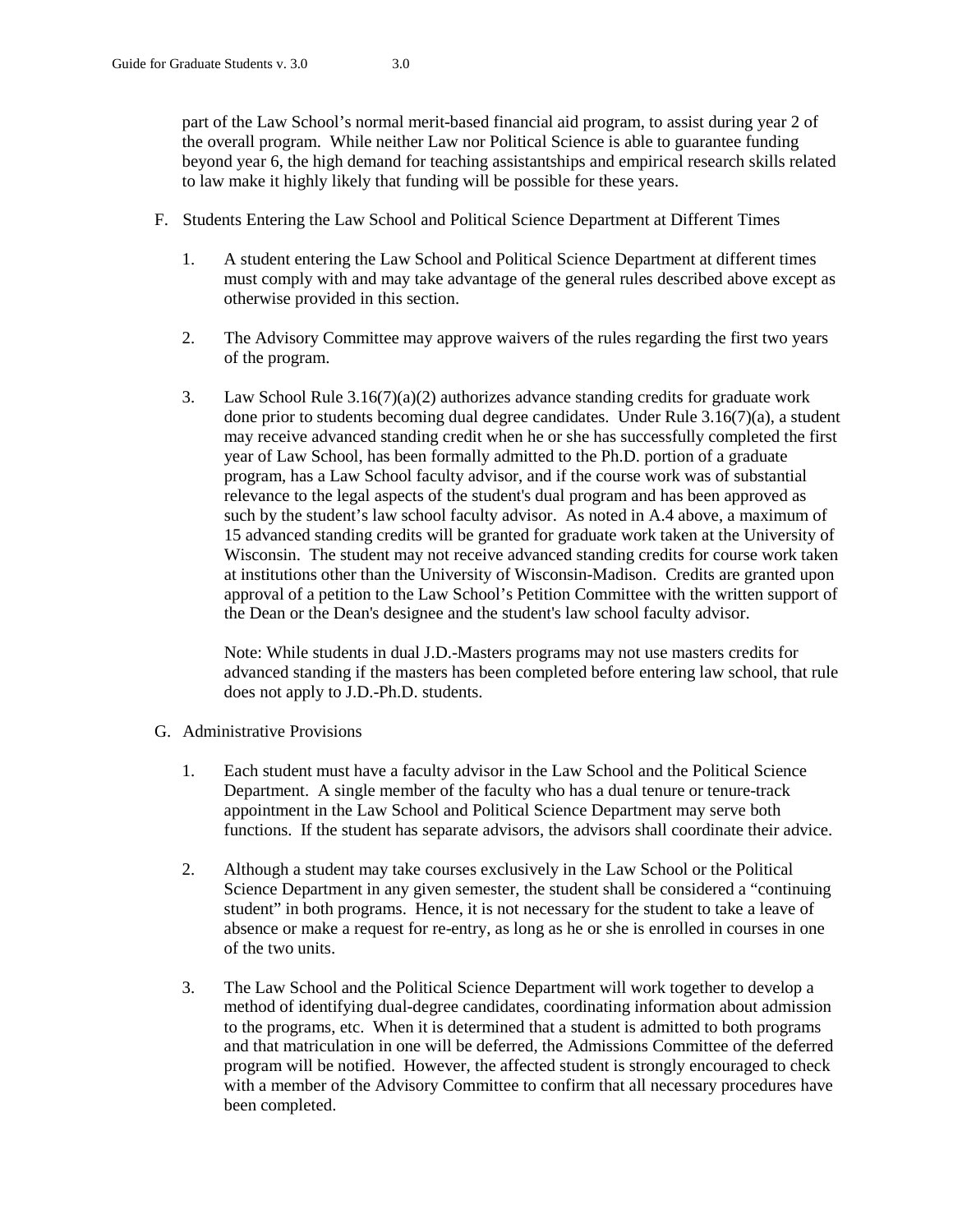- 4. The Advisory Committee shall take responsibility for seeing that the student's program is well integrated and pedagogically sound.
- 5. A student shall be graded under the respective grading systems and criteria for permitting students to continue in the degree programs that the Law School and Political Science Department normally use.
- 6. Tuition and fees for most semesters will be billed according to a combined fee schedule set by the UW Registrar's Office.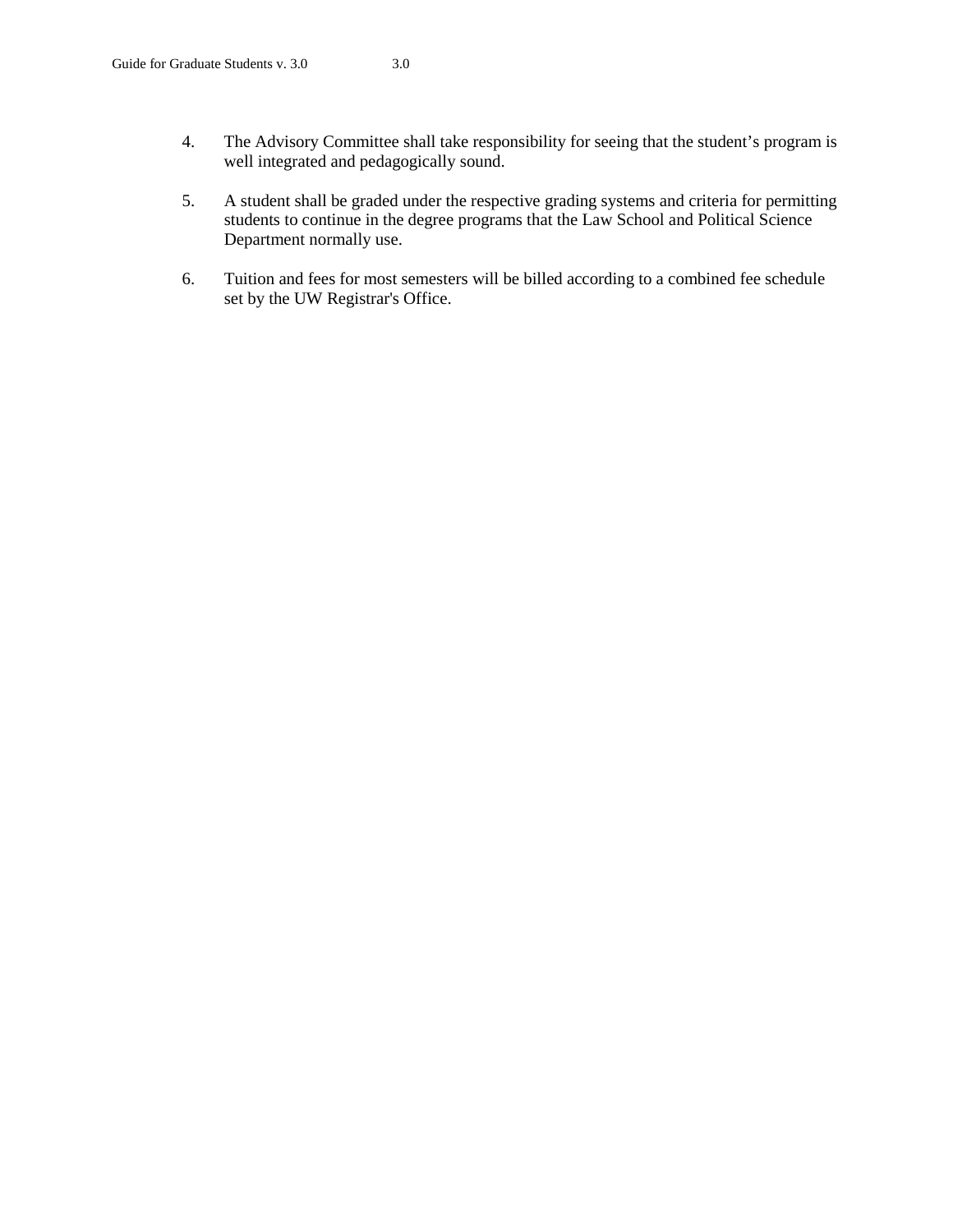# Department of Political Science **University of Wisconsin-Madison**

### GUIDE FOR GRADUATE STUDENTS

Version 3.0 – August 2014

## **CHAPTER THREE**

This chapter is meant to be an informal aid to students who are considering whether to pursue a particular field. It does not set out the rules for the program, which are found in Chapter Two. In addition to the fields and subfields, many possibilities are open to you in terms of developing your own set of courses that do not fall within a particular field, and you should ask your advisor, the Associate Chair, and other faculty how to pursue it. This self-defined collection of courses might be a good candidate for a Minor.

### I. American Politics

- A. Students in this field will prepare in virtually any aspect of American politics. The field encompasses the study of the structure and dynamics of mass behavior and opinion and of the major governmental and extragovernmental institutions, their interrelationships, their historical evolution and their role in the policy process. Specifically, the field covers the major national government institutions (presidency, Congress, bureaucracy and courts); subnational governments and the federal system; extragovernmental organizations such as parties, interest groups and social movements; the behavior and opinions of elites and masses who operate within these institutions and organizations who may seek (as in the case of elections and voting) to influence them; the impact of institutions, organizations, and actors on public policy; the determinants of public policy; the legal and constitutional context in which politics occurs; and changes in all of these elements and their relations with each other and with society over time.
- B. Although students cannot rely solely on formal instruction to prepare for the prelim, the following graduate level courses should be useful:
	- PS 821 Mass Political Behavior
	- PS 823 Political Psychology
	- PS 825 Race and Politics in the United States
	- PS 826 The Legislative Process
	- PS 827 Interest Groups in American Politics
	- PS 828 The Contemporary Presidency: Issues and Approaches
	- PS 829 Political Communication
	- PS 863 The Judicial Process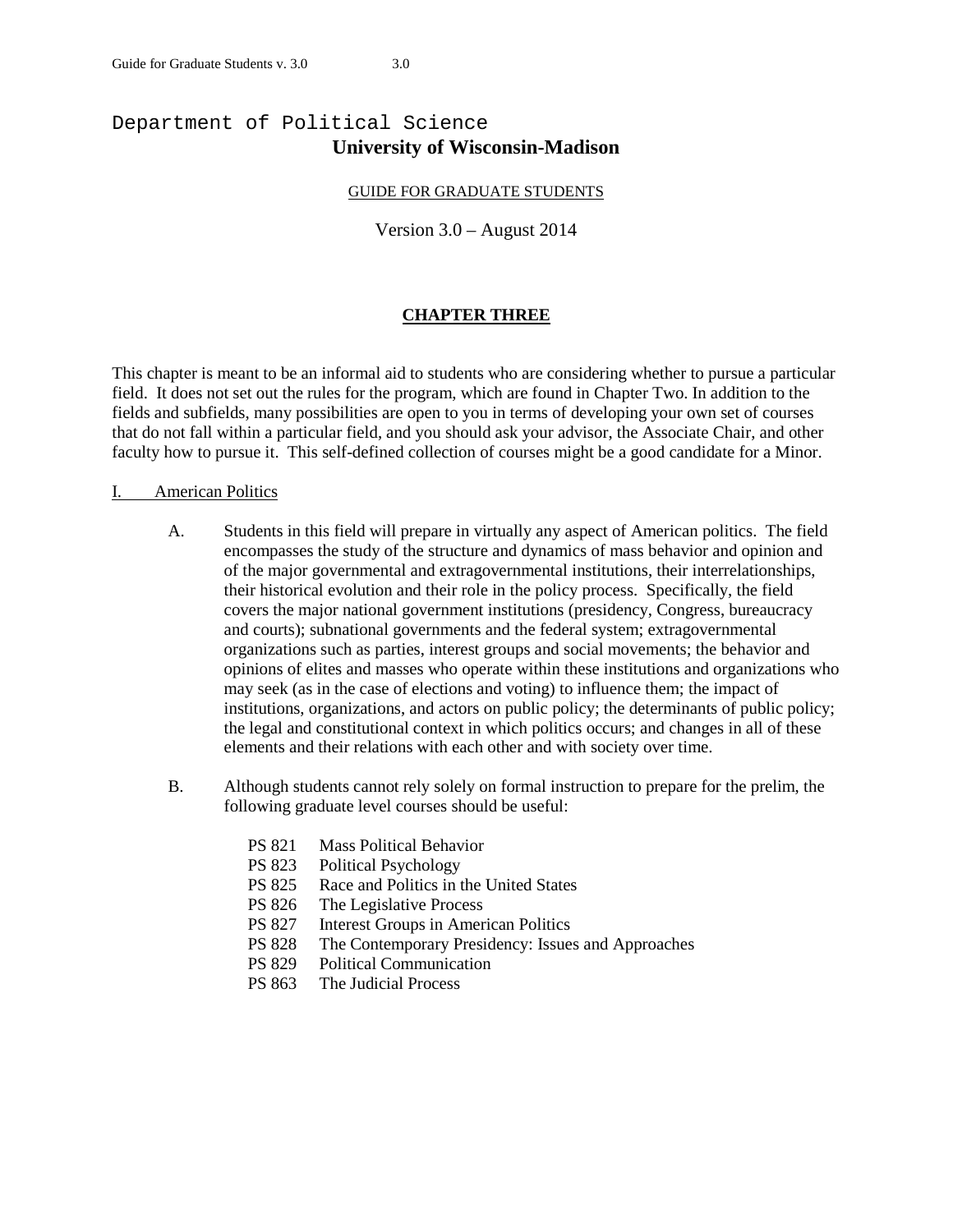- PS 865 The Supreme Court and the Constitution (When this course is not offered in any two-year period, a student may take the undergraduate constitutional law course, 411-412, with consent of the instructor, or constitutional law given in the Law School.)
- PS 871 Public Program Evaluation
- PS 873 American Political Parties
- PS 874 The Policy-Making Process
- PS 875 Public Personnel Administration
- PS 876 Federalism and Intergovernmental Policy in the United States
- PS 878 Public Administration
- PS 881 American Political Development
- PS 885 Advanced Public Management: Craft, Constraints and Accountability
- PS 890 Federal Budget and Tax Policy and Administration
- PS 900 Topics in Political Science
- PS Seminar: Topics vary; frequently offered seminars
- 904 include "Classics in American Politics," "Major Themes in American Politics," and "Seminar in American
- Politics"
- PS Seminar: American Public Policy
- 
- 905<br>PS 915 Seminar: Urban Politics
- PS 926 Seminar: Legislative Process
- PS 935 Seminar: Political Socialization
- PS 937 Seminar: Topics in Political Psychology and Sociology
- PS 945 Seminar: National Security Affairs
- PS 953 Seminar: American Foreign Policy
- PS 958 Seminar: Public Administration
- PS Seminar: Law and Politics, various topics, for
- 963<br>PS 969 example, "Discrimination and the Law"
- Seminar: Trends and Issues in Public Planning
- PS 973 Seminar: Political Parties
- PS 989 American Politics Workshop

### C. Subfields

Subfields are listed in Chapter Two. Most of the subfields are self-explanatory. Two subfields need further explanation, however.

### **1. Extragovernmental Organizations**

The Extragovernmental Organizations subfield is, as the name suggests, concerned with the study of politically active organizations that are not formally part of the government. It includes, but is not limited to, the study of political parties and interest groups. Students are *required* in the prelim to display a knowledge of the literatures on parties and interest groups. Other topics that have been included in this subfield have included social movements and the media as an institution.

The parties literature included in this subfield covers the internal organization of political parties as well as party systems. All types of interest groups (business, labor, consumer, civil rights, etc.) are covered as well as topics such as lobbying,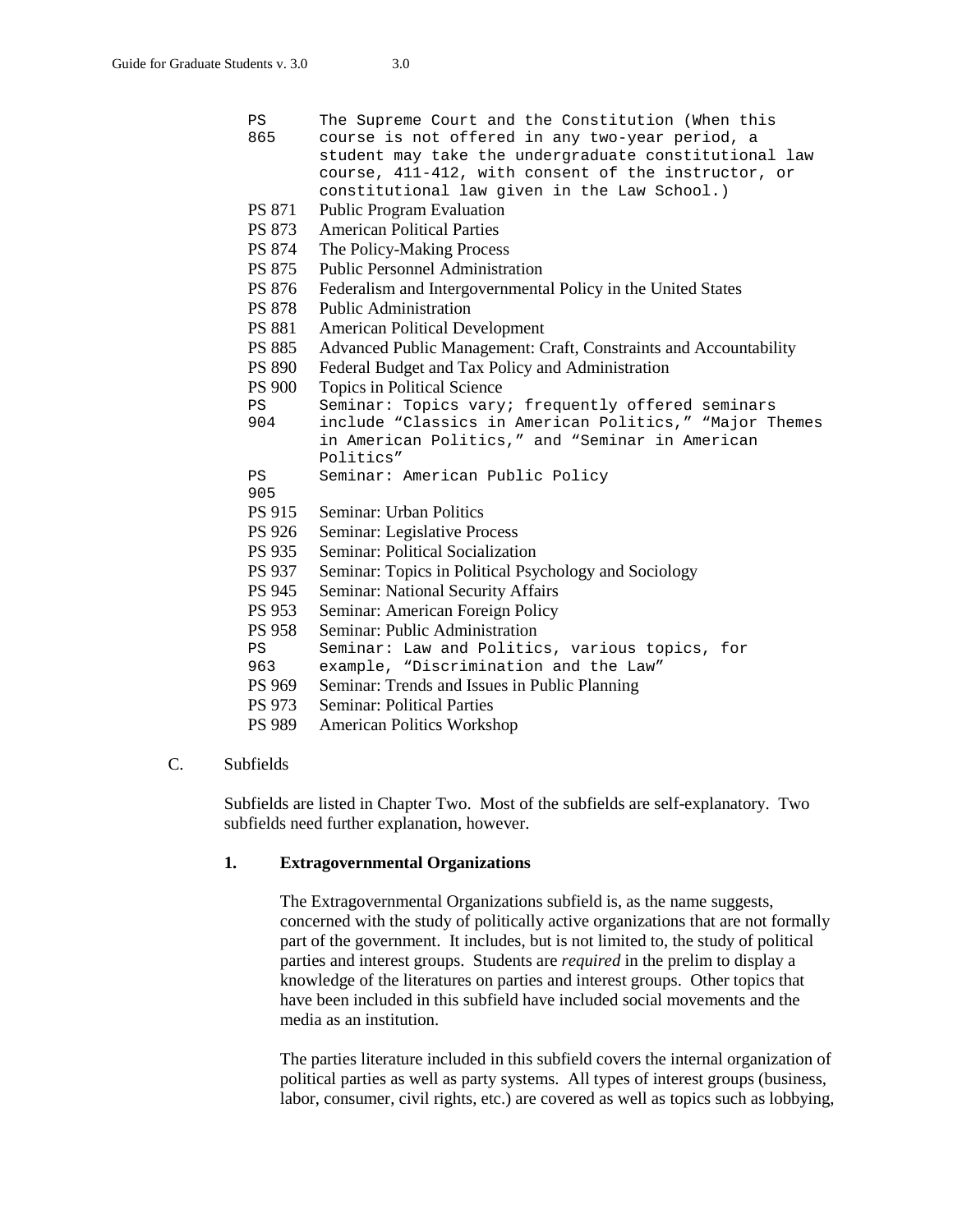political action committees and collective action problems that affect the interest group system as a whole.

### **2. Policy, Political Economy, and Public Administration**

Political economy and public administration are among the oldest of social sciences. As long as there have been governments, individuals have been concerned about how government should act in economy and society. They have studied ways of improving government's performance. And as long as governments have been administering policy, analysts have examined the effects of those policies on individual citizens as well as on national and international economies. The public policy approach is one of political science's more recent efforts to understand how government institutions work together to fashion decisions, how those decisions are translated into action, and what results those actions produce.

The subfield thus embodies several fascinating and interlocking issues:

- a. **Process.** Unlike other parts of American government, which tend to focus on the behavior of individual levels of government (such as the national, state, or local governments) or of individual institutions (such as executives, legislatures, and courts), the subfield takes a crosscutting approach. It examines how the actions of governments and institutions operate through predictable processes to produce a set of decisions we call "policies."
- b. **Policies.** The subfield also gives a special vantage point for tracking individual issues, such as housing, economic development, regulation, or budgeting through the political process. Focusing on the issues instead of the institution enhances our understanding of the interconnections among processes and institutions.
- c. **Administration.** All too often, political officials and analysts alike assume that decisions, once made, lead easily to execution. We know from the newspaper headlines, however that the road to policy implementation is almost always far bumpier than anyone expects. This subfield helps us understand how decisions become translated into results.
- d. **Results.** To understand results requires the development of sophisticated analytical tools. Economics especially provides a useful apparatus for understanding policy decisions. These decisions frequently produce important distributional consequences: among regions of a country, among different income groups, along racial lines, and even among nations.
- e. **Values.** Simply identifying results, of course, is not enough. Careful analysis also requires the development of techniques for understanding their normative dimensions: what policy results are good or bad for different groups; and what policy changes would be desirable to change this balance.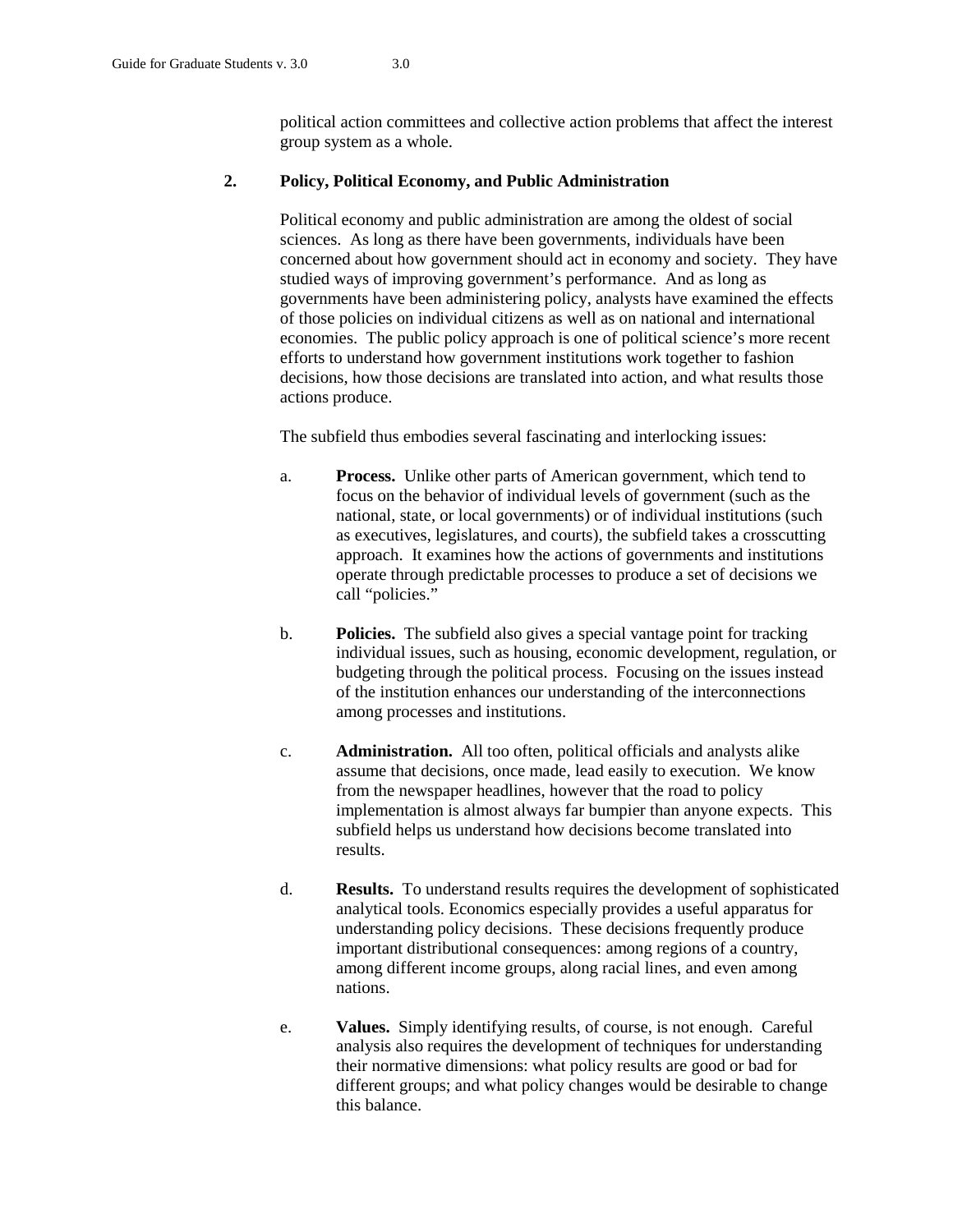f. **Theory.** Students of public policy use a variety of kinds of political theory. At times, they apply political philosophy to the normative issues of what governments should do and how they should do it. At times, their analyses call for economic, sociological, or psychological theories. They also draw on empirical political theory to design their research into the policy process and its effects.

The study of policy, political economy, and public administration thus has several important dimensions: an understanding of the crosscutting features of the policy process; knowledge of how policy decisions are administered; the ability to identify and judge policy results; and the perspective to fit these results into the broader political economy and social policy.

The academic job market has developed a high demand for this subfield. Its training is also useful for students interested in research positions in government agencies and in research centers.

The subfields special strength—its remarkable breadth and flexibility also presents obvious problems. How can the student shape it into a clear and manageable body of work? How can a student tailor it to match his or her special interests?

**Recommended Courses.** Students will usually find it useful to begin with two courses that probe the subfield's basic issues:

| PS 874 | The Policy-Making Process |
|--------|---------------------------|
| PS 878 | Public Management         |

Beyond these two courses, students develop a personalized program of study with the Field Chair, their faculty advisers, and with other faculty members in the field. The subfield's great flexibility makes it especially important that students consult closely with the subfield's faculty members and carefully work out a program of study.

| PS 875        | <b>Public Personnel Management</b>               |
|---------------|--------------------------------------------------|
| PS 885        | <b>Advanced Public Management</b>                |
| <b>PS 890</b> | Federal Budget and Tax Policy and Administration |
| PS 905        | Seminar: American Public Policy                  |

Other courses are offered periodically. Students should contact their advisors to work out a program. Course syllabi are an excellent guide for prelim preparation.

### II. Comparative Politics

A. Comparative Politics is one of the oldest fields of political analysis, forming the basis for much of the writings of political philosophers throughout the ages. It was only in the nineteenth century, however, that the comparative method was first formally proposed as a means for elevating political thought to the level of a "science." But like any field of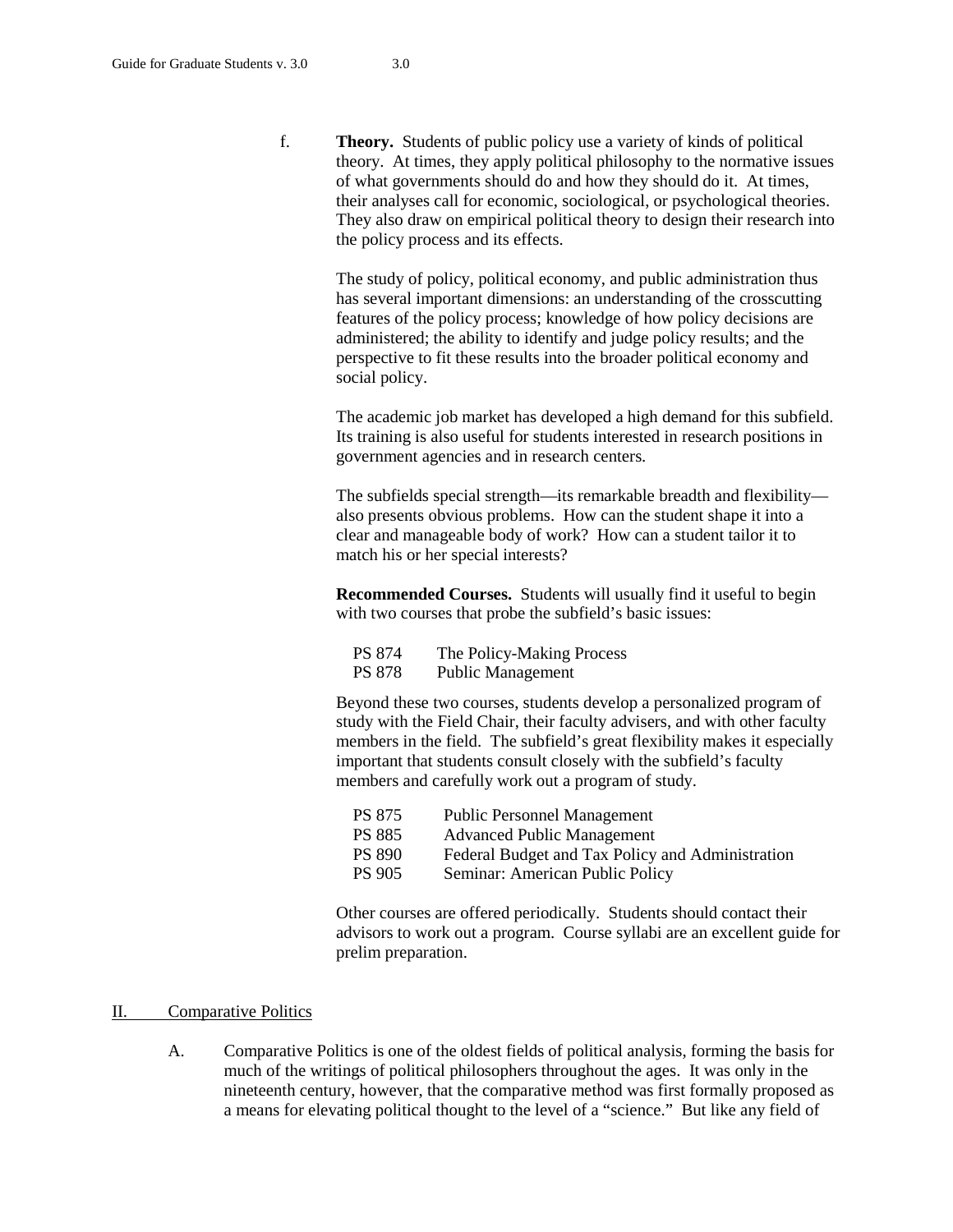intellectual endeavor, there is no consensus among those who study comparative politics concerning what the field is about. In particular, comparativists have found themselves pulled between two poles: that of the area-specialist and that of the social scientist. In some ways this tension is paralleled by two equally pervasive tensions: between those who are primarily inductive in their approach and those preferring a more deductive orientation; as well as a tension between those who are primarily oriented toward qualitative rather than quantitative methods. To be sure, some specialized knowledge is necessary to penetrate the politics of any society. That society-specific knowledge is all the more important when examining the politics of a foreign country. If one of the purposes of comparing politics is to escape ethnocentrisms, then area-specific knowledge is that body of knowledge that allows one to transcend the boundaries of one's own culture. It is sometimes tempting in an American university setting to define comparative politics as the study of foreign (i.e., non-American) political systems. Indeed, many comparativists (particularly those subscribing wholly to an area-studies understanding of the field) view their roles as interpreters of the politics of foreign cultures. But interesting and significant work has been conducted studying American politics within a comparative perspective, and given the culture-transcending purposes of comparison, it seems proper to include American politics within the boundaries of the field as well. Moreover, the theoretical concerns of comparativists are in no way confined to the boundaries of any one culture, and even those who are inspired primarily by a desire to better understand other places and cultures often find that to do so most effectively they need to orient their primarily inductive empirical work along broadly comparative and deductive theoretical axes.

- B. What, then, distinguishes comparative politics from other fields of political science? After all, political theorists and Americanists also study the causes of political change, the problems inherent in organizing a government or an economy, what motivates people to behave the way they do in politics, and the interactions between states and their societies. Some of the subjects that comparativists study (e.g., political economy, the politics of economic development, civil-military relations) are also studied in international relations.
	- 1. The differences between comparative politics and other fields of political science are cumulative, not exclusive, since all fields of political science to some extent overlap. Essentially, they boil down to the combined effect of three factors: scope, object, and method.
		- a. Like international relations and political theory but unlike the study of American politics, comparative politics is global in scope. It is assumed that what Africanists have to say about ethnic politics within their context may be of relevance for understanding aspects of ethnic politics within the Russian context or within the Malaysian context.
		- b. Unlike international relations, comparative politics takes as its object of explanation some aspect of the domestic politics of states; while the international system may be an explanatory factor in an analysis, it is not the primary object of explanation among comparativists.
		- c. Third, there is the issue of method. The comparative method in the social sciences was originally conceived as a substitute for the experimental method used in the natural sciences. Not all comparativists subscribe to this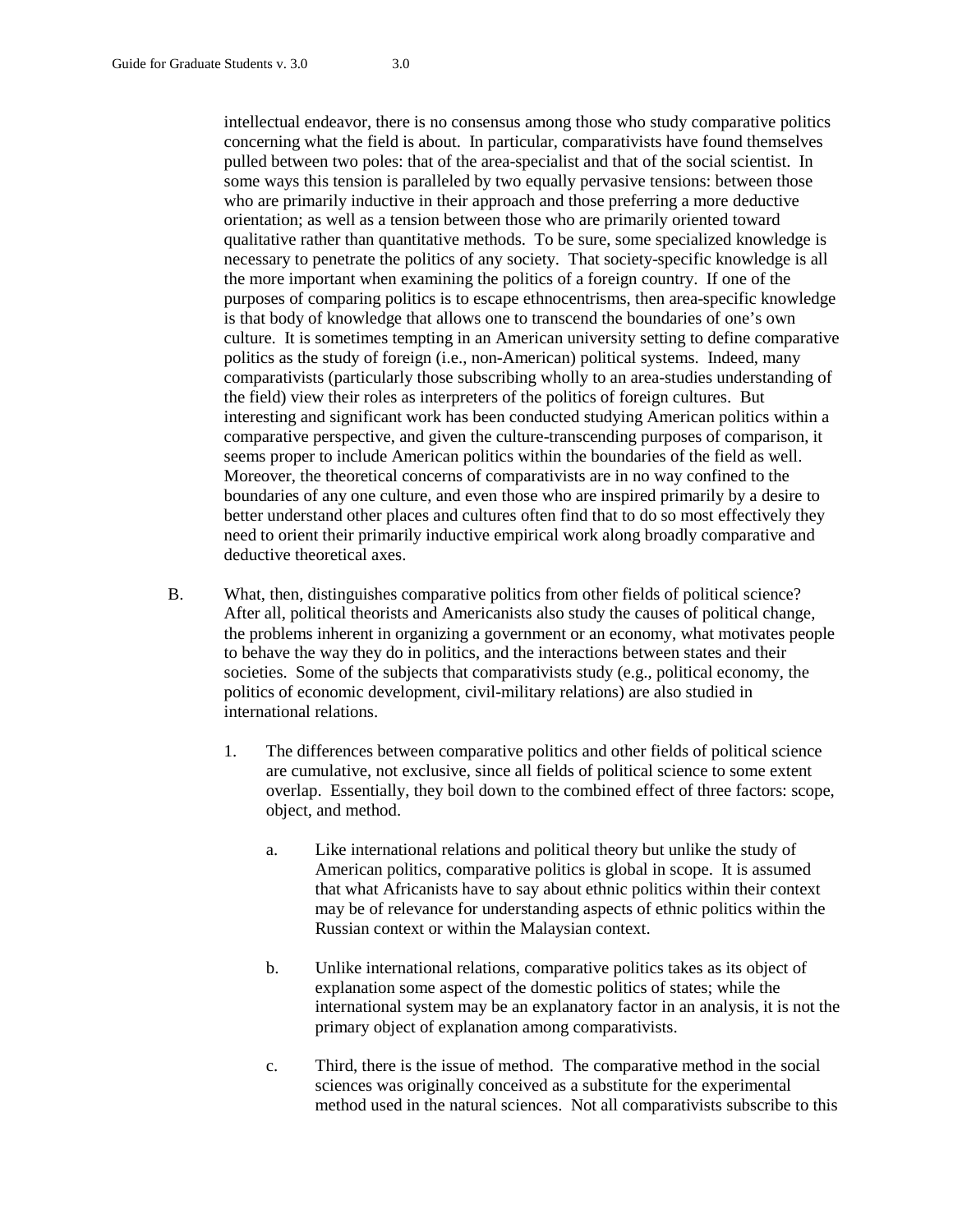positivist notion of comparative politics. But both those comparativists who utilize the comparative method and those who reject it view their work as grounded in empirical observation. Comparativists, therefore, whether primarily inductive or deductive in their orientation have a serious commitment to the importance of relevant language training and extended field research as a major methodological tool of their trade. The comparative method, in other words, is primarily an empirical approach to studying politics that may rely heavily on both inductive and deductive reasoning. In its empirical grounding, comparative politics also differs in degree from political theory, which is more oriented heavily towards normative and moral reasoning.

- 2. The division between the area-studies and social science approaches to comparative politics need not polarize the field. It potentially provides for a creative tension and synthesis between fact and paradigm, and to a great extent both area-studies and comparative political theory have been mutually dependent on one another. One may view comparative politics as a combination of theoretical themes and geographical areas.
	- a. Themes:

| Contentious Politics and Violence Other concentrations such as: |                                       |
|-----------------------------------------------------------------|---------------------------------------|
| <b>Political Economy</b>                                        | Politics and Gender                   |
| Political Institutions                                          | Law and Comparative Politics          |
| Social Identities and Culture                                   | <b>Comparative Political Behavior</b> |
| Regime Types and Transitions                                    | <b>Public Policy</b>                  |
| State and Society                                               |                                       |

*Contentious Politics and Violence*: The study of contentious politics and violence brings together two related bodies of research and inquiry in comparative politics that have received a great deal of attention from scholars in recent decades. "Contentious politics" primarily signals the study of social movements, both violent and nonviolent, that seek to create change and usually originate outside the state. The study of "violence" is a slightly broader area and one that incorporates analysis of civil war, ethnic conflict, riots, genocide, terrorism and other forms of politically-inspired physical harm. Analysis of violence focuses equally on state and non-state actors. While studies of conflict in international relations are related to this thematic area of research in comparative politics, scholars working in the tradition of the latter generally study violence within states rather than between or across states.

*Political Economy:* An economy is an ensemble of institutions whereby goods and services are produced, distributed, and consumed. Economies are embedded within political and social contexts, and political economy highlights the interaction between politics and the economy. For the purpose of the comparative politics preliminary exam, the focus is on work that primarily analyzes how political and social variables affect economic outcomes. These outcomes might include economic growth, economic reform (liberalization, privatization), redistribution of economic resources (e.g., the welfare state), the role of the state in markets and economic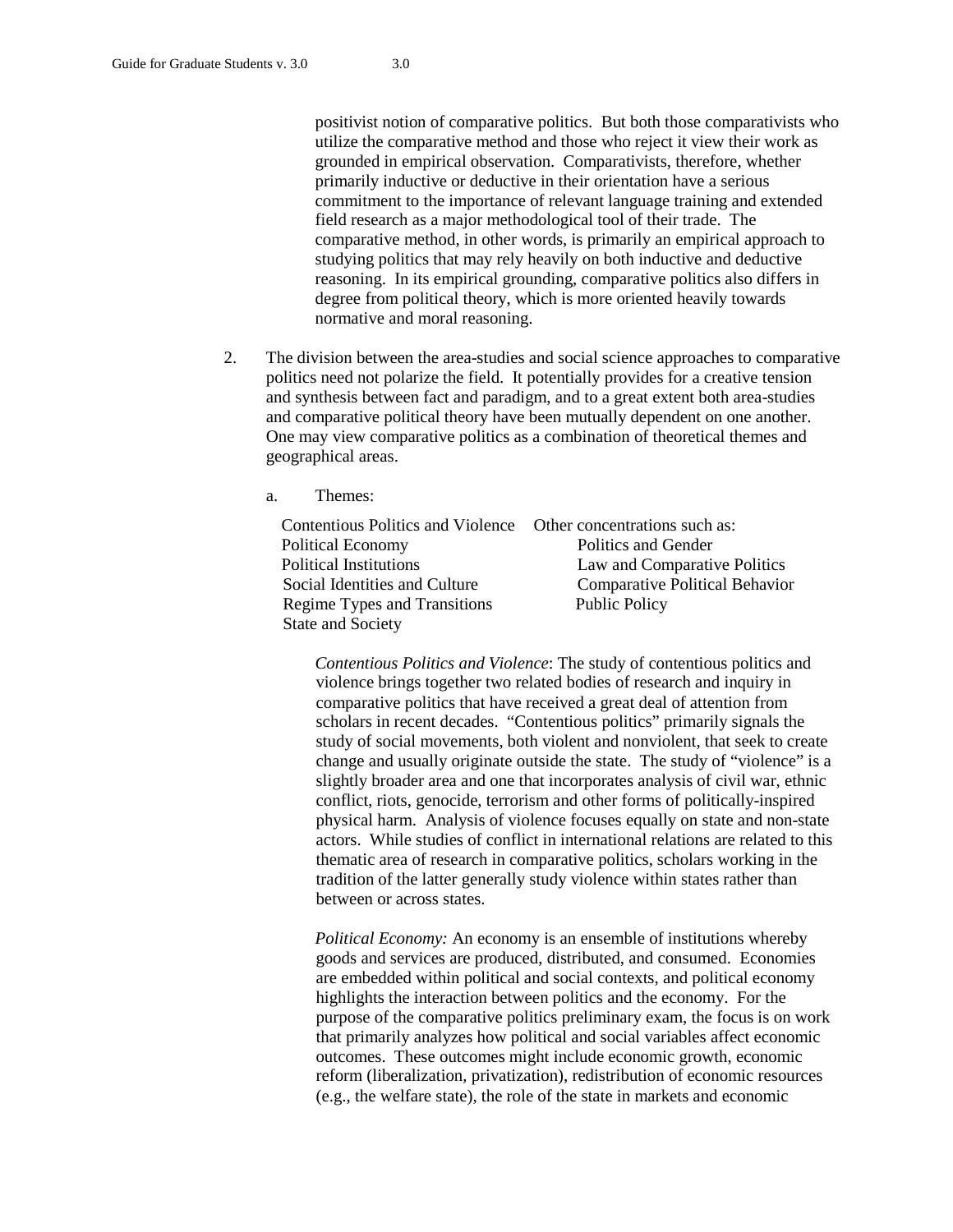systems (capitalism vs. socialism as well as varieties of capitalism) and other economic events (e.g. financial crises). We hasten to add that although the focus of political economy for the preliminary exam is on economic outcomes, political economy broadly understood would also include work where economic variables affect political outcomes and where both types of variables are at work simultaneously. In addition, for comparative political economy (CPE) the focus is on economic outcomes at the state level and below. International political economy (IPE) addresses economic interactions beyond country boundaries, including the politics of the world economy, the political economy of particular world regions, and the political dimensions of non-state and multistate actors such as transnational corporations and international financial institutions. While IPE is, of course, related to comparative political economy, the political economy field in the comparative politics preliminary exam will be confined to CPE.

*Political Institutions:* This theme deals with the comparative study of state and non-state, formal and informal political institutions, in both theoretical and empirical terms. It considers different definitions of political institutions, as well as their creation, function, evolution, and effects. Examples of political institutions include: executive and political leadership (e.g., the presidency or cabinet); legislative organization and behavior; executive-legislative relations; political parties, and party systems; electoral systems and elections; interest groups; public bureaucracy; political group organization; comparative law; courts and legal enforcement; civil-military relations; and federalism and subnational government.

*Social Identities and Culture***:** National identity, ethnicity, and other social identities such as race, religious identity, class, and gender are of paramount importance in contemporary politics. Groups and individuals continuously construct, maintain, and reconstruct these and other social identities in ways that are significant politically, sometimes creating new interests and constituencies and sometimes giving rise to political conflict. The very diversity associated with multiple identities gives rise to the politics of cultural pluralism in its many guises. Culture — or the values, attitudes, belief systems, and largely unquestioned understandings of political life forms the dense field of symbolic meanings on which individuals and groups fashion and understand both political perceptions and political behavior.

*Regime Types and Transitions:* The nature of the political system, i.e., the type of political regime, has a large impact on political processes and outcomes. Authoritarian regimes come in a variety of quite diverse forms (monarchical, Leninist, sultanist, personal, military, clientelist, fascist, right populist, etc.). Democracies run the gamut from robust to shallow. Transitions can occur in any direction: from authoritarian to democratic regimes, from one kind of authoritarianism to another, and democracies can break down and become authoritarian regimes. Within a democratic regime, a transition can occur which makes the system far more democratic or democratic robustness can greatly ebb. Finally, political systems can fail in diverse ways, producing secession, failed states and/or civil war. Beyond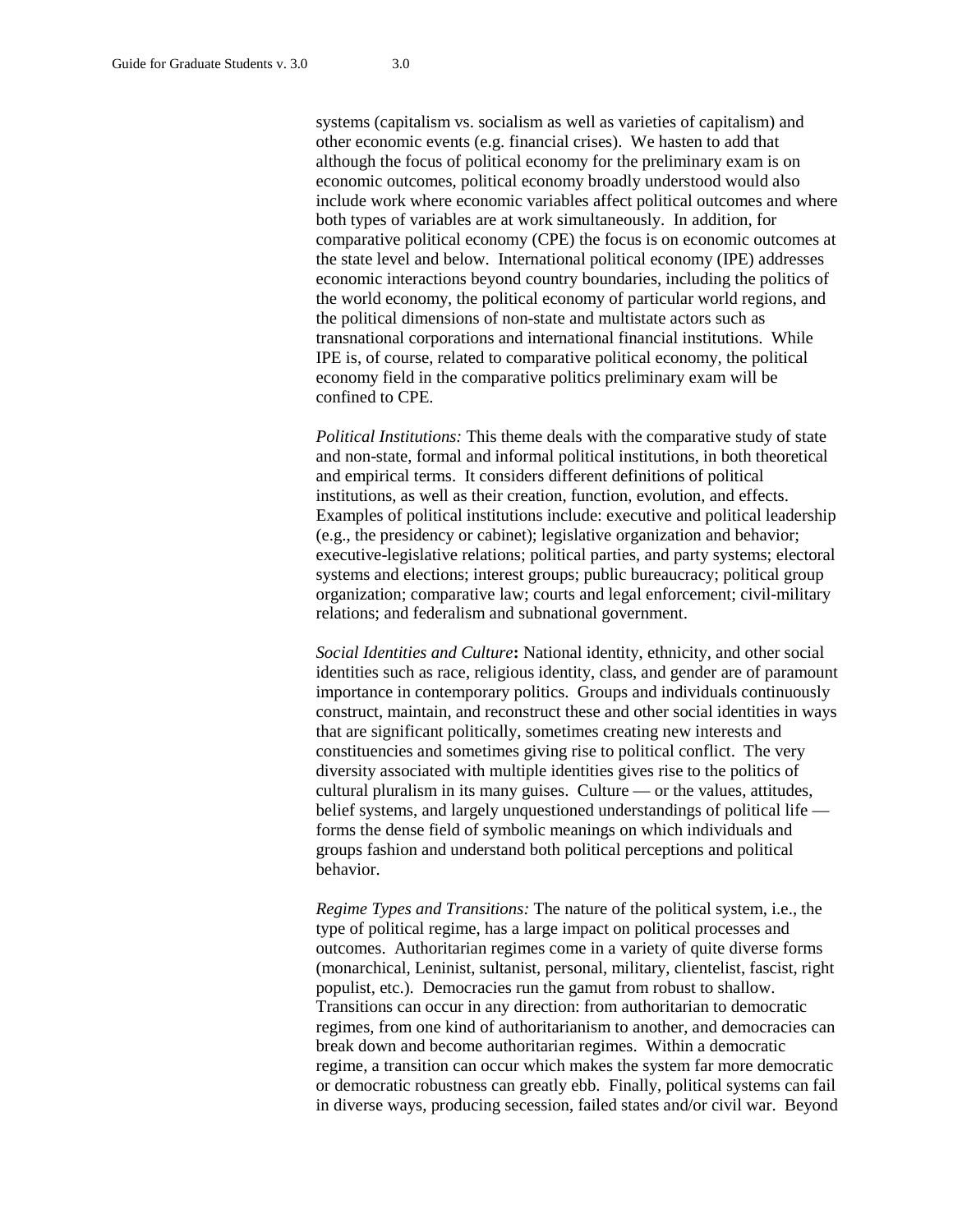the study of transitions and regime types, important questions are posed about the relation of regime type to growth, equity, communalist relations, gender, stability, war, peace, etc.

*State and Society:*This theme is broadly concerned with the character and interconnection of states and societies. The literature under this theme includes state centered analyses that explore the impact of the state on society; scholarship on forms of state-society synergies, complementarities, and mutual engagement; as well as studies in which the state's authority and legitimacy are contested by social actors. Issues of importance under this theme include the autonomy of the state from society, dominant classes, or transnational political and economic interests and actors; the strength of the state and its capacity to regulate social relations and extract resources; how states are formed or collapse; relationships between the state and social movements; the adequacy of the concept of the state; and the growth or decline of civil society in relation to the state. The state as it relates to society in the context of regime type, modernity, development, questions of identity (ethnic, racial, gender, etc.) and other such themes are also of concern.

- b. Regions: Africa, East Asia, Eurasia, Europe, Latin America, Middle East, South Asia, and Southeast Asia.
- C. Graduate Courses Offered:
	- 1. Political Science
		- PS 804 Interdisciplinary Western European Area Studies Seminar
		- PS 814 Social Identities: Definition and Measurement
		- PS 840 Comparative Political Economy
		- PS 841 Seminar in International Business and Government
		- PS 853 Comparative Political Institutions
		- PS 854 Nationalism and Ethnic Conflict
		- PS 855 Politics and Culture in Comparative Perspective
		- PS 856 Field Seminar in Comparative Politics
		- PS 860 Authoritarianism and Its Aftermath
		- PS 861 Challenges of Democratization
		- PS 862 State and Society in Comparative Perspective
		- PS 948 Seminar: Topics in Comparative Politics
		- PS 949 Seminar: Post-Communist Politics
		- PS 950 Seminar: Comparative Politics: Western Nations
		- PS 952 Seminar: Comparative Politics: Developing Nations
		- PS 954 Seminar: Revolution and Violence
		- PS 961 Seminar: African Politics
		- PS 962 Seminar: Latin-American Politics
		- PS 967 Seminar: Asian Politics
		- PS 979 Seminar: Administration in Developing Countries<br>PS 981 Interdepartmental Seminar: Analysis of Western E
		- Interdepartmental Seminar: Analysis of Western Europe
		- PS 982 Interdepartmental Seminar: Latin America Area
		- PS 983 Interdepartmental Seminar: African Studies
		- PS 987 Comparative Politics Colloquium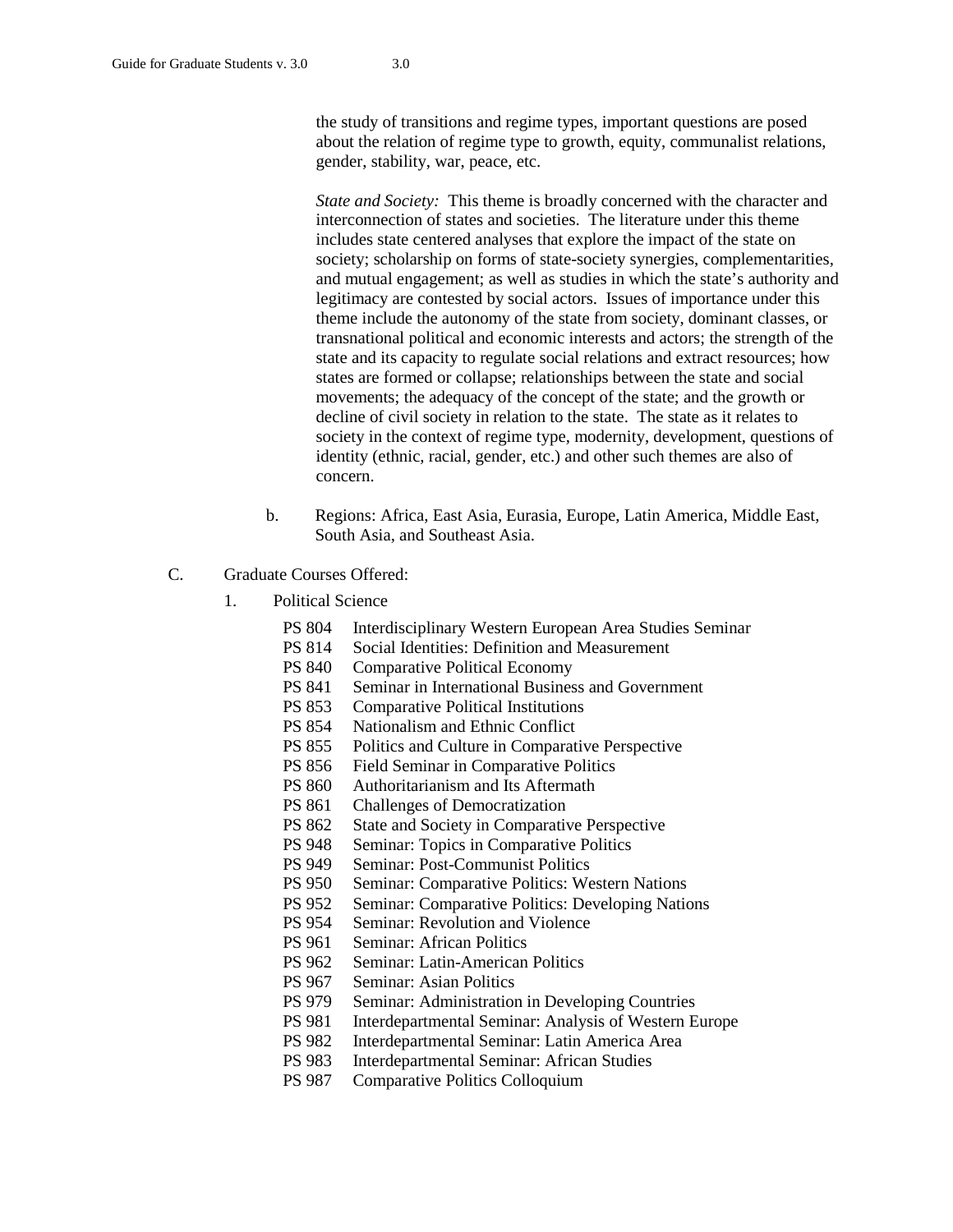2. Methods courses from outside the department: In addition, because the scope, objects, and methods of comparative politics are so broad, students may find it useful to consider some of the following courses as possible supplements to the department's courses in fulfilling their methodology requirements.

| Anthropology 909    | Research Methods and Research Design in Cultural<br>Anthropology |
|---------------------|------------------------------------------------------------------|
| History 774         | Methods for Historical Research in Non-Literate Societies        |
| History 795         | <b>Quantitative Methods for Historical Research</b>              |
| History 875         | Applications of Quantitative Methods to Historical Research.     |
| Sociology 357       | Methods of Sociological Inquiry                                  |
| Sociology 358       | Design and Analysis of Social Research                           |
| Sociology 359       | <b>Statistical Analysis of Social Research</b>                   |
| Sociology 360       | <b>Statistics for Sociologists I</b>                             |
| Sociology 361       | Statistics for Sociologists II                                   |
| Sociology 365       | Computing in Sociological Research                               |
| Sociology 375       | <b>Introduction to Mathematical Sociology</b>                    |
| Sociology 544       | <b>Introduction to Survey Research</b>                           |
| Sociology 545       | Ethnomethodology                                                 |
| Sociology 674       | <b>Elementary Demographic Techniques</b>                         |
| Sociology 676       | <b>Applied Demography: American Demographics</b>                 |
| Sociology 693       | Practicum in Analysis and Research                               |
| Sociology 750       | <b>Research Methods in Sociology</b>                             |
| Sociology 751       | <b>Survey Methods for Social Research</b>                        |
| Sociology 752       | Measurement and Questionnaires for Survey Research               |
| Sociology 753       | Comparative and Historical Methods in Sociology                  |
| Sociology 754       | Qualitative Research Methods in Sociology                        |
| Sociology 755       | Methods of Qualitative Research                                  |
| Sociology 758       | Methods of Rural Social Research                                 |
| Sociology 759       | <b>Mathematical Sociology</b>                                    |
| Sociology 964       | Seminar--Design and Process of Survey Research                   |
| Sociology 974       | Seminar--Demographic Methodology                                 |
| Women's Studies 900 | Research Methods in Women's Studies                              |

### III. International Relations

A. The field of international relations has a long history. In fact, it was for many decades a separate discipline that even antedated political science at some colleges and universities. By the second half of the twentieth century, however, international relations had evolved away from its preoccupations with diplomatic history and international law and was rapidly adopting the disciplinary foci that were simultaneously changing political science, foci on processes and policies undertaken in a more or less formally institutional context. The two fields merged. Today, international relations is routinely understood to be a subfield of political science.

International relations attempts to explain the interactions of states in the global interstate system, and it also attempts to explain the interactions of others whose behavior originates within one country and is targeted toward members of other countries. In short, the study of international relations is an attempt to explain behavior that occurs *across* the boundaries of states, the broader relationships of which such behavior is a part,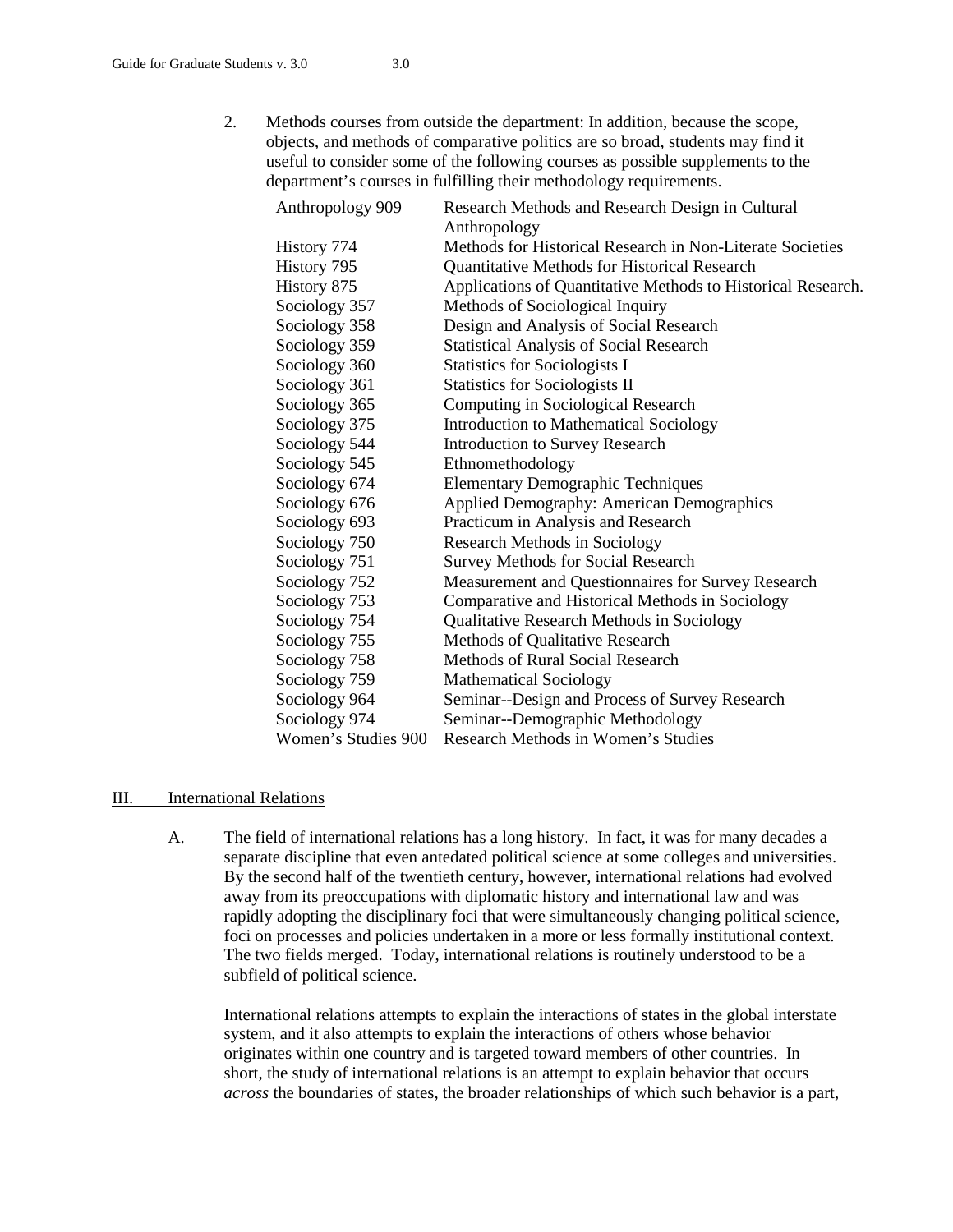and the institutions (private, state, nongovernmental, and intergovernmental) that oversee those interactions. Explanations of that behavior may be sought at any level of human aggregation. Some look to psychological and social-psychological understandings of why foreign policymakers act as they do. Others investigate institutional processes and politics as factors contributing to the externally directed goals and behavior of states. Alternatively, explanations may be found in the relationships between and among the participants (for example, balance of power), in the intergovernmental arrangements among states (for example, collective security), in the activities of multinational corporations (for example, the distribution of wealth), or in the distribution of power and control in the world as a single system.

- B. To improve our understanding of international relations we need both to develop and refine theories of international politics and to carefully evaluate those theories against the data presented by the international system. Elegant theories created without much understanding of the realities of international affairs will fail to shed much light on them. Similarly, diligent data collection without a clear theoretical framework to guide decisions about what to measure, why, and how will not help us understand the mechanisms behind international events. Therefore we expect students to develop a grounding in both the theories we use to explain international relations and one or more specific issue areas that they are interested in understanding better. Political Science 857 will provide students with a first exposure to the theoretical side. This can be supplemented by further coursework on rational choice theory in political science (Political Science 835, 836 and 837). For the empirical side, the department offers several courses related to the subfields listed in Chapter Two.
	- 1. Theories of International Relations
		- PS837 Formal Models of International Relations
		- PS857 International Relations Theories
		- PS940 Domestic Politics of International Relations
	- 2. International Security PS945 Seminar-National Security Affairs
	- 3. International Political Economy PS 864 International Political Economy
	- 4. Global Social Issues PS 866 Global Environmental Governance
	- 5. International Institutions PS 931 International Law and Politics Post World War II PS 959 Seminar-International Organization

Other courses include PS 960 (a topics course) and PS 988 (the IR workshop).

### IV. Political Methodology

A. The Political Methodology field at Wisconsin is broadly defined. It includes training in qualitative and quantitative design, data collection, statistical methods, and formal theory. As a consequence, Wisconsin students are unusually well trained in the entire field and are prepared to both teach and apply methodologies in all empirical fields of the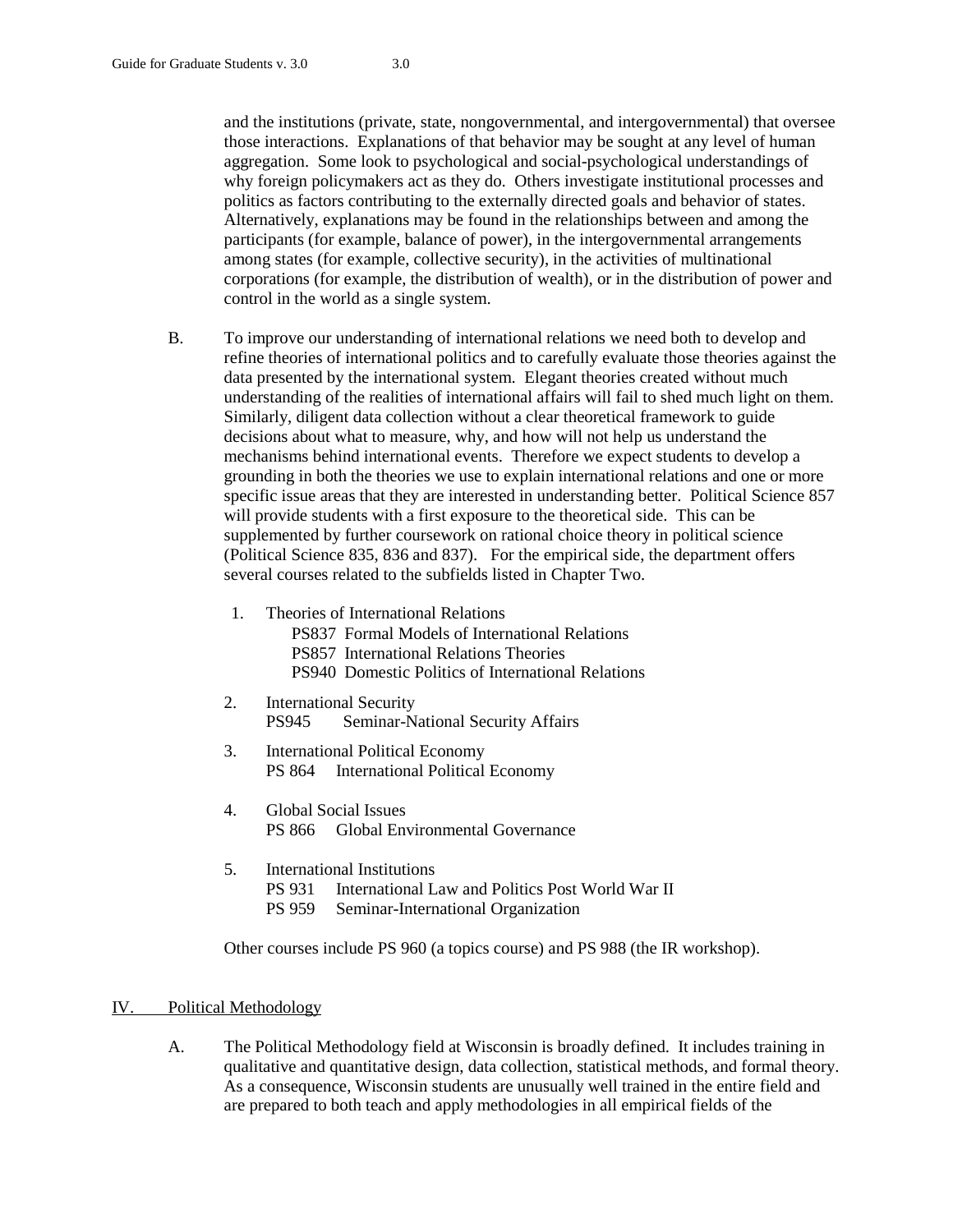discipline. The study of, and testing in, methods is not isolated from work in substantive fields, and the exam requires students to be able to apply the methodological questions (theory and technique) to the student's substantive area in an intelligent way.

B. Courses.

Most of the relevant course work should normally be expected to be within the Political Science Department. However, a limited number of courses in other departments may be appropriate, especially when these extend a student's range beyond that offered within the department. For example, an advanced statistics course in Economics or a course in qualitative methods in Anthropology could be used to advantage by students wishing to concentrate in either of these subfields. In general however, students are cautioned that this is a subfield of political science, and wholesale substitution of courses outside the department will seldom be appropriate and should be done only after consultation with the field chair.

In addition to the course work taken, students should understand that mastery of this (or any other) field requires more than merely taking classes. Directed readings courses with faculty in the field also may be helpful in filling gaps in our usual course offerings.

- D. Methods subfields:Applications are central to sophisticated methodology, so an ability to relate the various methodological issues of design and analysis to published work in substantive fields should be a deliberate part of your preparation for the methodology examination.
	- 1. **Research Design and Data Collection.** This subfield concentrates on how social scientists make inferences from observation through the design, conduct, and interpretation of empirical analyses. Methods of observation and data collection are central considerations. Topics include concept formation, measurement, research design, historical, observational, experimental, and survey data collection.

*Relevant Courses:* PS 817, PS 919. See also related courses in Anthropology, Educational Psychology, History, Psychology, and Sociology.

2. **Statistical Methods and Computation**. This subfield includes statistical models such as regression, maximum likelihood, Bayesian models, time series and dimensional analysis. Statistical models allow estimation and inference from a coherent theoretical base (classical or Bayesian). Students should master both basic and advanced elements within this subfield, with at least one course beyond multiple regression and preferably two such courses.

*Relevant Courses:* PS 812, PS 813, PS 553, PS 818, PS 917, PS 919. See also related courses in Sociology, Economics, Psychology, Educational Psychology, and Statistics if this will be an area of particular emphasis.

3. **Formal Theory.** This subfield includes game theory, social choice, and considers the behavior of rational actors in political settings of all kinds. Students doing work in this subfield should include technical classes such as PS 835 (Game Theory and Political Analysis) and PS 836 (Formal Models in Political Science) and the application of these methods to substantive problems such as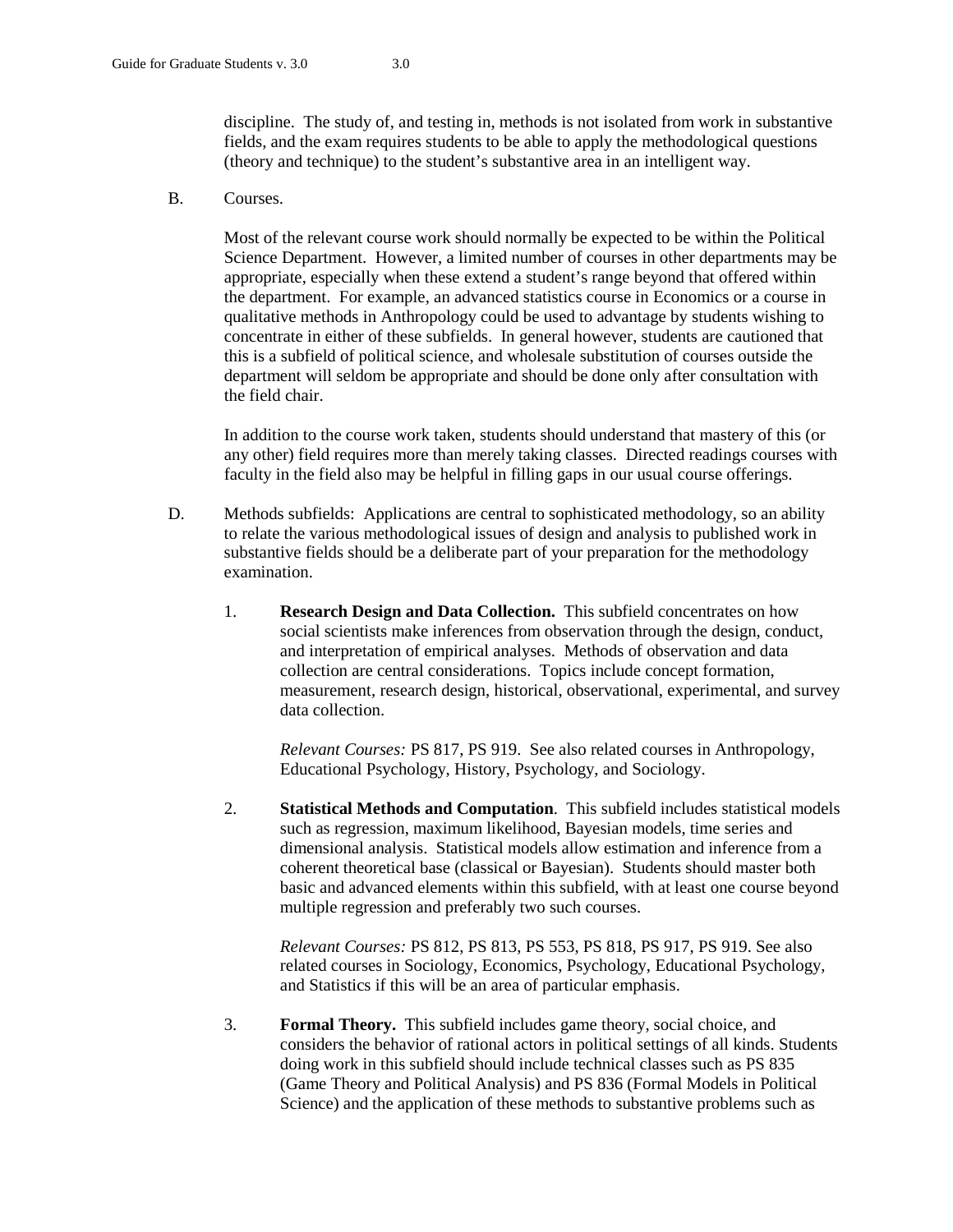those covered in 840 (Political Economy) and others.

*Relevant Courses*: PS 835, PS 836, PS 837, PS 840. See also related courses in Economics and other fields.

## V. Political Theory

- A Political Theory at Wisconsin is a wide-ranging activity that covers all aspects of the history, philosophy, and application of political ideas. It includes both historical and thematic approaches to political theory. While we hope you will explore broadly and become familiar with the many fascinating dimensions of this field, on the preliminary examinations we will ask you to answer questions on only three of the subfields.
- B. Subfields: The following very brief descriptions of the subfields are intended for information only. They do not define what will be expected on examinations. The specific emphasis within the subfields will vary from year to year, depending on the courses offered and new developments within the fields. Please consult with participating faculty for reading lists and other information well before the examination. Students are also expected to take PS 839: Methods of Political Theory.
- 1. **Ancient and Medieval Political Philosophy.** The study of the great Western tradition of political theory begins with the earliest written texts of the Western canon and runs through Machiavelli. You will read the classic works of Greek, Roman, early Christian, and Medieval, political theory, along with major interpretations of these works and important studies of the history of ideas in that period. The study of non-Western ancient and medieval thought may also be offered.

*Relevant courses*: PS 501, PS 506, PS 831, PS 833, PS 931 depending on topic

2. **Early Modern Political Philosophy.** We study the continuing history of political ideas from the Renaissance to the Enlightenment. We take up the emergence and development of scientism, humanism, the Reformation, liberal and conservative thought, the age of discovery, and other intellectual currents of the fifteenth sixteenth, and seventeenth centuries. You will become familiar with the great works, the major interpretations and historical studies of the thought of this period and consider how this heritage shapes and informs the major currents and arguments of modern and contemporary political thought.

*Relevant courses*: PS 502, PS 503, PS 565, PS 831,,PS 931, PS 932 depending on topic.

3. **Modern Political Philosophy**. Modern political philosophy ranges from the Enlightenment to WWI. In this subfield we take up the emergence and development of liberal and democratic theory, conservative thought, Marxism and related theories, idealism, romanticism, pragmatism, imperialism, nationalism, and other intellectual currents of the eighteenth, nineteenth and early twentieth centuries, both in the West generally and in America.

*Relevant courses:* PS 503, PS 503, PS 517, PS 519, PS 530, PS 506, PS 831, PS 931 depending on topic.

4. **Contemporary Political Theory.** Contemporary political theory begins in the aftermath